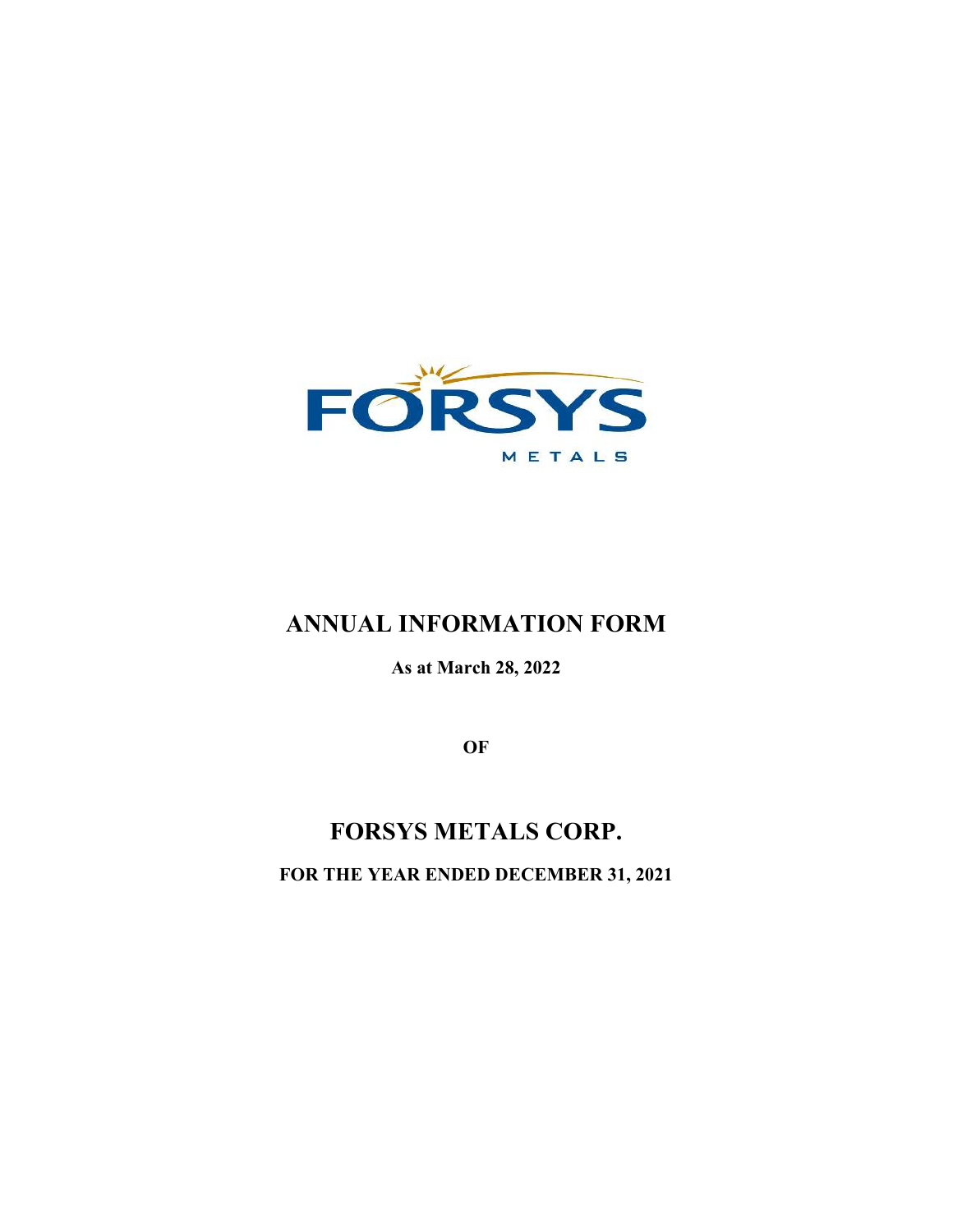# **TABLE OF CONTENTS**

# **PAGE**

 $\ddot{\textit{II}}$ 

| ESCROWED SECURITIES AND SECURITIES SUBJECT TO CONTRACTUAL RESTRICTION ON TRANSFER25 |  |
|-------------------------------------------------------------------------------------|--|
|                                                                                     |  |
|                                                                                     |  |
|                                                                                     |  |
|                                                                                     |  |
|                                                                                     |  |
|                                                                                     |  |
|                                                                                     |  |
|                                                                                     |  |
|                                                                                     |  |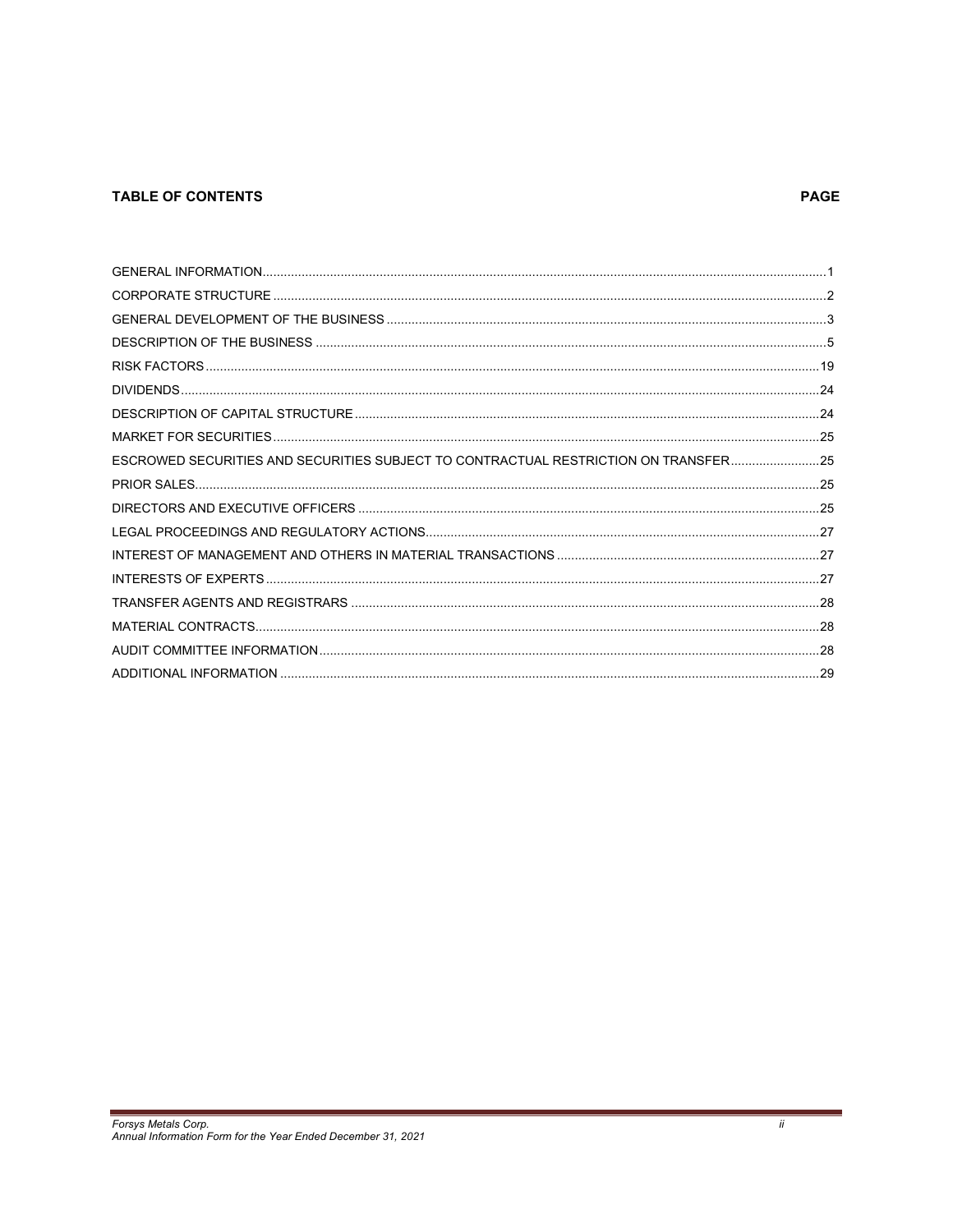# **GENERAL INFORMATION**

# **References**

References in this annual information form (**"**AIF**"**) to "Forsys", the "Company", "we", "us" and "our" refer to Forsys Metals Corp. and its subsidiaries (as the context requires).

# **Caution with respect to Forward-Looking Statements and Information**

Certain statements and information herein, including all statements that are not historical facts, contain forward-looking statements and forwardlooking information within the meaning of applicable Canadian securities laws. Such forward looking statements or information include but are not limited to statements or information with respect to the future price of uranium, estimated future production, estimation of mineral reserves and mineral resources, our exploration and development program, estimated future expenses, exploration and development capital requirements, our goals and strategies schedules for completion of detailed feasibility studies and initial feasibility studies; potential increases in reserves and potential production; the timing and scope of future commencement of mining or production; anticipated grades and recovery rates; asset retirement obligation estimates; the ability to secure financing and potential acquisitions or increases in property interests. Often, but not always, forward-looking statements or information can be identified by the use of words such as "plans", "expects" or "does not expect", "is expected", "budget", "scheduled", "estimates", "forecasts", "intends", "anticipates" or "does not anticipate" or "believes" or variations of such words and phrases or statements that certain actions, events or results "may", "could", "would", "might" or "will" be taken, occur or be achieved.

With respect to forward-looking statements and information contained herein, we have made numerous assumptions including among other things, assumptions about the price of uranium, anticipated costs and expenditures, economic and political conditions and our ability to achieve our goals. Although our management believes that the assumptions made and the expectations represented by such statements or information are reasonable, there can be no assurance that a forward-looking statement or information herein will prove to be accurate. Forward-looking statements and information by their nature are based on assumptions and involve known and unknown risks, uncertainties and other factors which may cause our actual results, performance or achievements, or industry results, to be materially different from any future results, performance or achievements expressed or implied by such forward-looking statements or information.

This AIF contains information on risks, uncertainties and other factors relating to the forward-looking statements and information. Although the Company has attempted to identify factors that would cause actual actions, events or results to differ materially from those disclosed in the forward-looking statements or information, there may be other factors that cause actual results, performances, achievements or events not to be anticipated, estimated or intended. Also, many of the factors are beyond our control. Accordingly, readers should not place undue reliance on forward-looking statements or information. Accordingly, readers should not place undue reliance on forward-looking statements or information. The Company undertakes no obligation to reissue or update forward-looking statements or information as a result of new information or events after the date of this AIF except as may be required by law. All forward-looking statements and information made herein are qualified by this cautionary statement.

# **Currency**

The Canadian dollar is the reporting currency and currency of measurement of the Company. All dollar amounts are expressed in Canadian dollars unless otherwise explicitly indicated. On December 31, 2021, the noon rate of exchange as reported by the Bank of Canada for conversion of Namibian dollars into Canadian dollars was NAM\$1 = CAD\$0.079410.

# **Presentation of Mineral Reserve and Mineral Resource Estimates**

This AIF uses the terms "Mineral", "Measured", "Indicated" and "Inferred" in connection with its mineral resource presentations, as defined in accordance with National Instrument 43-101 - *Standards of Disclosure for Mineral Projects* ("NI 43-101") under guidelines set out in the Canadian Institute of Mining, Metallurgy and Petroleum (the "CIM") Standards on Mineral Resources and Mineral Reserves adopted by the CIM Council. While the terms "Mineral", "Measured", "Indicated" and "Inferred" are recognized and required by Canadian regulations, they are not defined terms under standards of the U.S. Securities and Exchange Commission ("SEC"). As such, certain information contained in this AIF concerning descriptions of mineralization and mineral resources under Canadian standards is not comparable to similar information made public by U.S. companies subject to the reporting requirements of the SEC. "Inferred" mineral resources have a great amount of uncertainty as to their existence and as to their economic and legal feasibility. It cannot be assumed that all or any part of an "Inferred" mineral resource will ever be upgraded to a higher category. Under Canadian rules, estimates of "Inferred" mineral resources may not form the basis of feasibility or other economic studies (except in limited circumstances – see 2.3(3) of NI 43-101). Mineral Resources that are not Mineral Reserves do not have demonstrated economic viability. United States shareholders are cautioned not to assume that all or any part of "Measured" or "Indicated" mineral resources will ever be converted into "Mineral Reserves". United States shareholders are also cautioned not to assume that all or part of an "Inferred" resource exists, or is economically or legally mineable. In addition, the definitions of "Proven" and "Probable" reserves under CIM standards differ in certain respects from the SEC standards.

#### **Information Incorporated by Reference**

Incorporated by reference into this AIF are the Company's Consolidated Financial Statements for the years ended December 31, 2021 and 2020, together with auditors' report thereon and Management's Discussion and Analysis ("MD&A") for the year ended December 31, 2021. The documents are available for review under the Company's filings on the SEDAR website located at www.sedar.com.

Documents incorporated by reference in this AIF include all audited and interim financial statements, proxy circulars, news releases and other continuous disclosure documents filed by the Company, copies of which are available on request from the offices of the Company or under the Company's filings on the SEDAR website at www.sedar.com.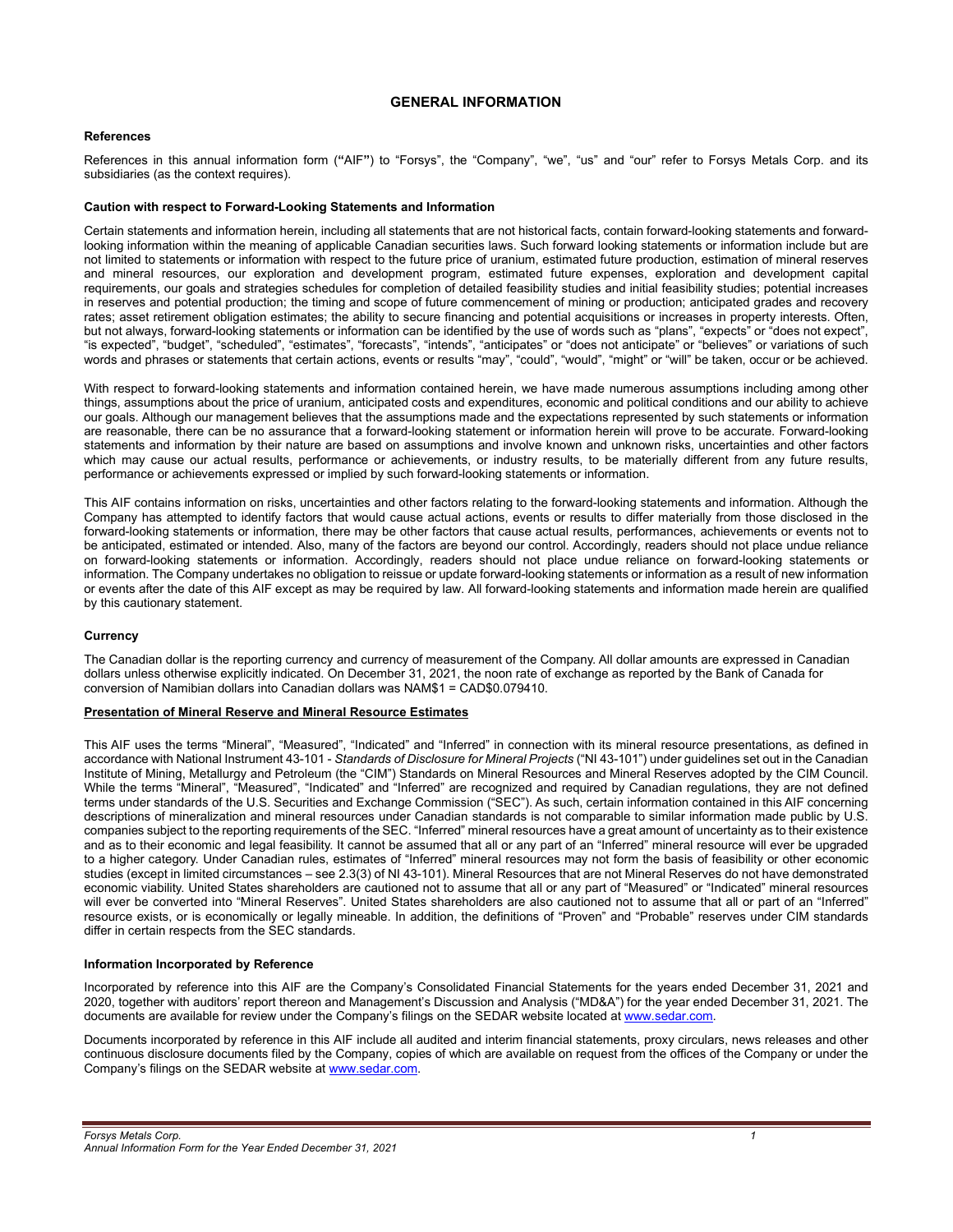# **CORPORATE STRUCTURE**

# **Name, Address and Incorporation**

The Company was incorporated on May 13, 1985 under the Business Corporations Act (Ontario) ("OBCA") under the name Goldun Age Resources Inc. and pursuant to Articles of Amendment dated September 11, 1991, the Company changed its name from Goldun Age Resources Inc. to Ottawa Structural Services Ltd. and consolidated its issued and outstanding common shares on a one (1) new common share for every two (2) outstanding common shares basis. Pursuant to Articles of Amendment dated November 12, 1996, the Company changed its name from Ottawa Structural Services Ltd. to Forsys Company and consolidated its issued and outstanding common shares on a one (1) new common share for every ten (10) outstanding common shares basis. Pursuant to Articles of Amendment dated January 31, 2003, the Company changed its name from Forsys Company to Forsys Technologies Inc. and consolidated its issued and outstanding common shares on a one (1) new common share for every nine (9) outstanding common shares basis. Pursuant to Articles of Amendment dated June 29, 2005, the Company changed its name from Forsys Technologies Inc. to Forsys Metals Corp.

The Company's registered office and head office is located at 20 Adelaide Street East, Suite 200, Toronto, Ontario M5C 2T6.

# **Intercorporate Relationships**

The following diagram sets out all of the Company's material subsidiaries as at March 28, 2022, their respective jurisdictions of incorporation, the Company's direct and indirect voting interest in each and the respective licenses held by each subsidiary.

# **Figure 1–***Corporate Structure as of March 28, 2022*



*[remainder of page left intentionally blank]*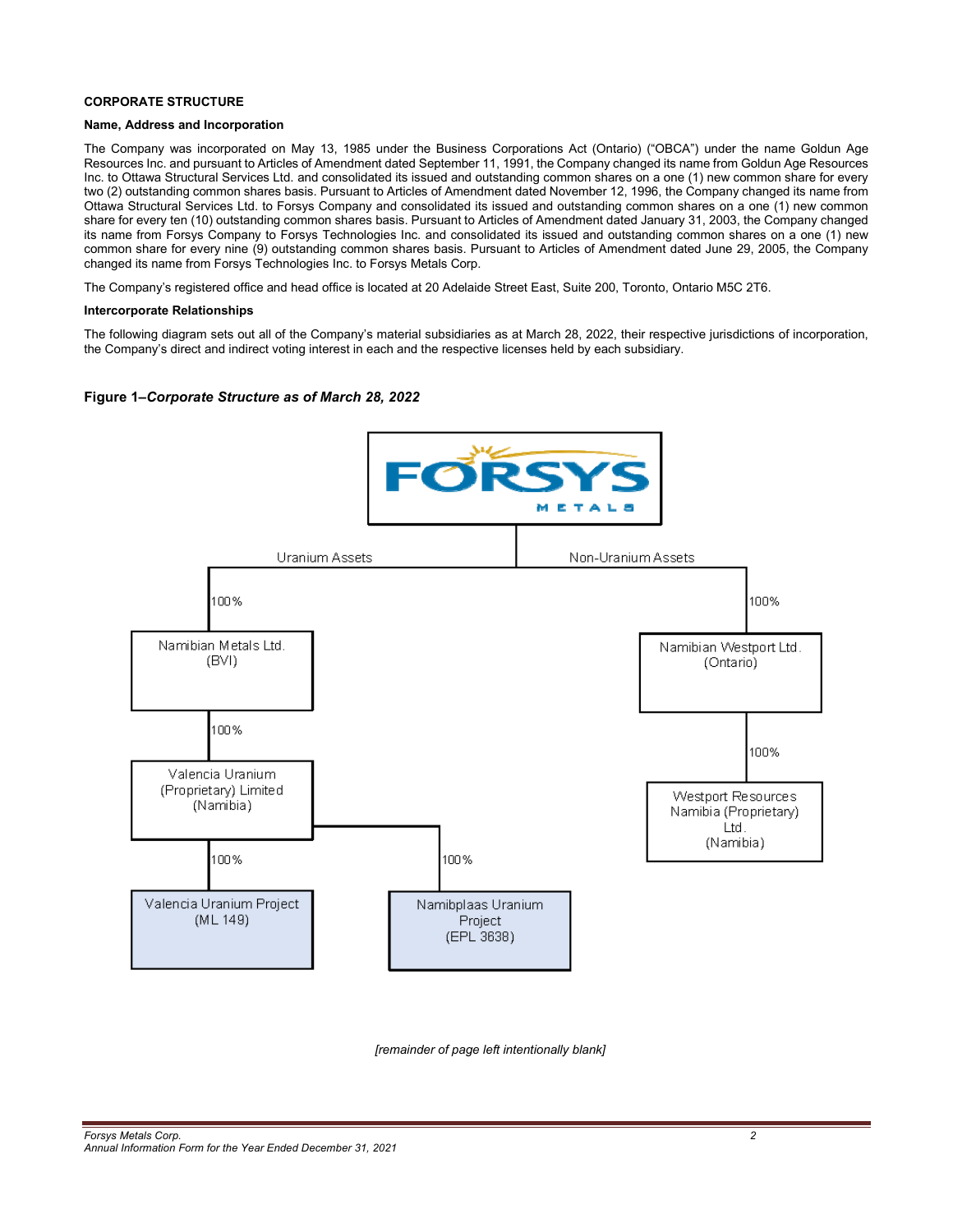# **GENERAL DEVELOPMENT OF THE BUSINESS**

# **Three Year History and Significant Acquisitions**

*2019*

During 2019 the Company maintained its Norasa Uranium Project ("Norasa") in Namibia on care and maintenance with its license in good standing. The Company had previously released the Norasa Definitive Feasibility Study, National Instrument ("NI") 43 - 101 Technical Report ("DFS") for Norasa on March 18, 2015. A summary of the outcomes of the study are as follows:

- Forsys completed updated Mineral Reserve and Mineral Resource estimates. Mineral Reserves increased from 79.0 Mlbs U<sub>3</sub>O<sub>8</sub> as of October, 2013 to 90.7 Mlbs U3O8 as of February, 2015 (up by 14.8%), due to a 16.4% increase in tonnage and only a slight decrease in the average grade. The changes to the Mineral Reserve estimates are primarily due to the addition of 10.7 Mlbs  $U_3O_8$  of Reserves from the Namibplaas deposit, using a 140ppm cut-off grade.
- The operating costs per pound are estimated to average US\$32.96/lb  $U_3O_8$  over the first 5 years of production and US\$34.72/lb  $U_3O_8$ over the life of the mine. A significant reduction below the 2013 Engineering Cost Study ("ECS") costs of US\$34.76 and US\$38.20/lb  $U_3O_8$  respectively.
- The economic analysis results in an estimated pre-tax net present value (NPV) at a discount rate of 8% to Forsys of US\$622.6 million. Using the initial investment and operating cash flows from inception, the pre-tax internal rate of return (IRR) is estimated to be 32%.
- The Norasa production schedule has been modified to incorporate the additional Mineral Reserves and to include a production rate increase to 11.2 Mlbs U<sub>3</sub>O<sub>8</sub> per year (up from 8.2 Mlbs U<sub>3</sub>O<sub>8</sub> in 2010) that is scheduled for 2017. Between 2018 and 2022, an average annual production of 5.3 Mlbs  $U_3O_8$  is forecast. Estimated annual production over the 15 year LoM is estimated to be 5.2 Mlbs  $U_3O_8$ .

|                                                    | <b>Project</b>      |                      |
|----------------------------------------------------|---------------------|----------------------|
| <b>Project Economics</b>                           |                     |                      |
| NPV at a Discount Rate of 8% (US\$M) - (Excl. Tax) | 622.6               |                      |
| - (Incl. Tax)                                      | 383.4               |                      |
| Internal Rate of Return (%) - (Excl. Tax)          | 32%                 |                      |
| $-$ (Incl. Tax)                                    | 26%                 |                      |
| Payback Period from Start of Production (years)    | 4.4                 |                      |
| Capital Costs (US\$M)                              | 432.8               |                      |
| <b>Production</b>                                  | <b>Life of Mine</b> | <b>First 5 Years</b> |
| Quantity Ore Treated (Mt)                          | 206.1               | 66.7                 |
| Recoveries (%)                                     | 92.4%               | 92.2%                |
| Uranium sold (Kg U <sub>3</sub> O <sub>8</sub> )   | 35,288              | 11,710               |
| Uranium sold (MIb $U_3O_8$ )                       | 77.8                | 25.8                 |
| <b>Revenue and Cash Flow</b>                       |                     |                      |
| Average $U_3O_8$ Base Price (US\$/lb $U_3O_8$ )    | 65                  | 65                   |
| Net Revenue (US\$M)                                | 5,056.8             | 1,678.0              |
| Operating cash flow (US\$M)                        | 1,751.1             | 440.2                |
| Net cash flow after tax (US\$M)                    | 1,007.6             | 161.5                |
| <b>Operating Unit Costs (US\$/Ib produced)</b>     |                     |                      |
| Mining                                             | 16.83               | 14.65                |
| Processing                                         | 16 27               | 16.67                |
| Owners costs                                       | 1.63                | 1.65                 |
| <b>Total Operating Costs (US\$/lb produced)</b>    | 34.72               | 32.96                |

Key financial model parameters and outputs are as follows:

The two areas that remained under review, namely the DFS capital cost estimates and the suitability of innovative bulk ore sorting technologies required additional funding before more detailed assessment and testwork could commence.

Following the Company's annual shareholders' meeting held on June 27, 2019, Elia N. Shikongo joined the Company as an independent director and was subsequently appointed as a member of the Company's Audit Committee.

On July 23, 2019, the Company received the return of a deposit of \$425,250 that had been advanced to NamPower for the construction of hydro infrastructure in connection with the development of the Norasa project.

In connection with the Company's Earn-In Agreement ("Earn-In Agreement") with B2Gold Namibia ("B2Gold") on the Ondundu Gold Project ("Ondundu"), exploration work managed by B2Gold continued throughout the year. The Ondundu Exclusive Prospecting Licence ("EPL 3195") for base, rare and precious metal exploration is held 100% by Razorback Gold Mining Company (Pty) Limited ("Razorback"). In 2019 Razorback was a 51% owned subsidiary of Westport Resources Namibia (Pty) Ltd.("Westport"), which is a wholly-owned subsidiary of the Company. On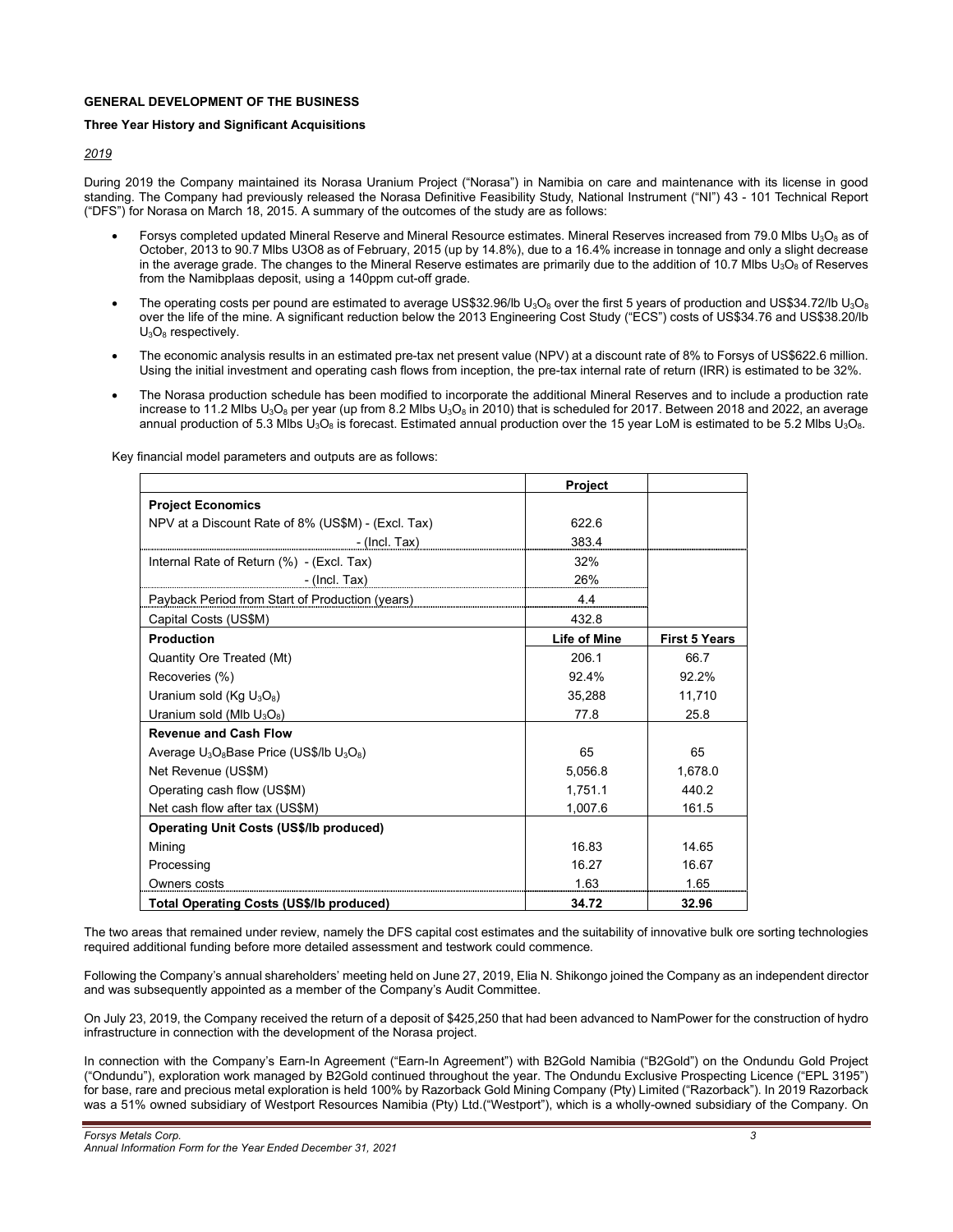August 31, 2015 Omajete Mining Company (Proprietary) Limited, a 70% owned subsidiary of Westport executed a Heads of Agreement Earnin on EPL3195 with B2Gold. On January 11, 2016, an Amended and Restated Heads of Agreement Earn-In was executed replacing the original agreement and the deadlines for the 75% earn-in and call option for the balance of the shares in Razorback were both extended by letter agreement dated October 2, 2018. The Company was paid an Earn-in extension fee of US\$150,000 in 2018.

The earn-in gave B2Gold the option to earn up to a 100% interest in EPL 3195 ("Call Option"). On March 20, 2018 the Company announced B2Gold had expended the minimum amounts required under the Earn-In Agreement in the second earn-in period, exercised its right and increased its equity in Razorback to 49%; with the Company retaining the balance of 51%.

On October 2, 2018, the deadlines for the 75% earn-in and Call Option for the balance of the shares in Razorback were both extended by letter agreement. As a result of the extension, the third earn-in period was extended to November 30, 2020 and the period for exercise of B2Gold's Call Option extended to January 2, 2022. Upon the third earn-in being exercised by B2Gold, the Company had a put option for a period of 1 year to transfer the balance of Ondundu to B2Gold. The consideration for the exercise of either option was US\$8,500,000 less the extension fees referred to below and any other payments made by B2Gold in accordance with the letter agreement to buy-out interests in Ondundu.

The Company received an additional payment of US\$100,000 before January 1, 2020. As such, the third earn-in period expiry was extended to November 30, 2020 and the period for exercise of B2Gold's call option extended to January 2, 2022. With the third earn-in exercised by B2Gold, the Company had a put option for a period of 1 year to transfer the balance of Ondundu to B2Gold. The consideration for the exercise of either option was US\$8,500,000 less the referenced extension fees and payments made by B2Gold.

B2Gold continued exploration at Ondundu during the year. For the year ended December 31, 2019, B2Gold reported expenditures of US\$1,250,000.

# *2020*

On January 23, 2020, the Company completed a private placement of 10,000,000 Class A common shares at a price of \$0.10 per Class A common share for gross proceeds of \$1,000,000. Proceeds from the private placement are being used for general working capital purposes.

Following acceptance of terms on September 21, 2020 the Exclusive Prospecting Licence ("EPL 3638") for Namibplaas was renewed for a further 2-year term.

During this period, the Company continued to keep Norasa on care and maintenance. The two areas that remained under review, namely the DFS capital cost estimates and the suitability of innovative bulk ore sorting technologies required additional funding before more detailed assessment and testwork could commence.

At the Ondundu Project earn-in, B2Gold had the option to increase its interest to 75% by making expenditures of US\$1,300,000 by November 30, 2020 and by making a subsequent election to increase its shareholding ("Election"). While B2Gold incurred the requisite expenditures, B2Gold decided not to make the Election, but retained a call option exercisable to January 2, 2022 to increase its existing shareholding in Razorback to 100%. The consideration for exercise of this call option was US\$8,500,000 less the Extension Fees and other payments made by B2Gold to buy-out interests in EPL 3195. The consideration could consist of a 100% cash payment or, at B2Gold's option, 50% cash payment with the balance paid by the issue of B2Gold common shares based on a 5-day VWAP prior to the exercise date.

B2Gold continued exploration at Ondundu. For the year ended December 31, 2020, B2Gold reported expenditures of US\$913,000.

# *2021 to date*

On February 4, 2021 the Ondundu, EPL 3195 was renewed for a further 2-year term.

On April 21, 2021, the Company completed a bought deal equity financing of 26,000,000 units at a price of \$0.50 per unit for gross proceeds of \$13,000,000 ("Bought Deal"). Each unit consisted of one common share and one-half of one warrant, with each whole warrant entitling the holder to purchase one common share for \$0.75 until April 21, 2023. In connection with the Bought Deal, the Company paid a cash commission of \$910,000 and issued 1,820,000 broker warrants entitling the holder to purchase one common share for \$0.57 until April 21, 2023.

The Offering was underwritten by Red Cloud Securities Inc and Canaccord Genuity Corp.

Net proceeds of the financing will, and are, being applied to meet the following Norasa advancement costs and for general corporate matters currently being progressed:

- conversion of the Namibplaas EPL to a mining licence.
- preparation and implementation of work plans and environmental studies in connection with the conversion.
- review of existing technical reports and appointment of relevant experts to review and update capex and in particular OPEX estimates in the current feasibility study with the intention of preparing an updated preliminary feasibility study.
- investigation of other suitable opportunities
- the hire and retention of in-country Chief Operating Officer and project manager
- compensation of key personnel in line with market and general corporate matters
- completion of a website upgrade
- employment of technical consultants

Subsequent to the closing of the Bought Deal, 1,620,000, \$0.75 warrants have been exercised for proceeds to the Company of \$1,215,000.

During the year the following changes in key management personnel occurred: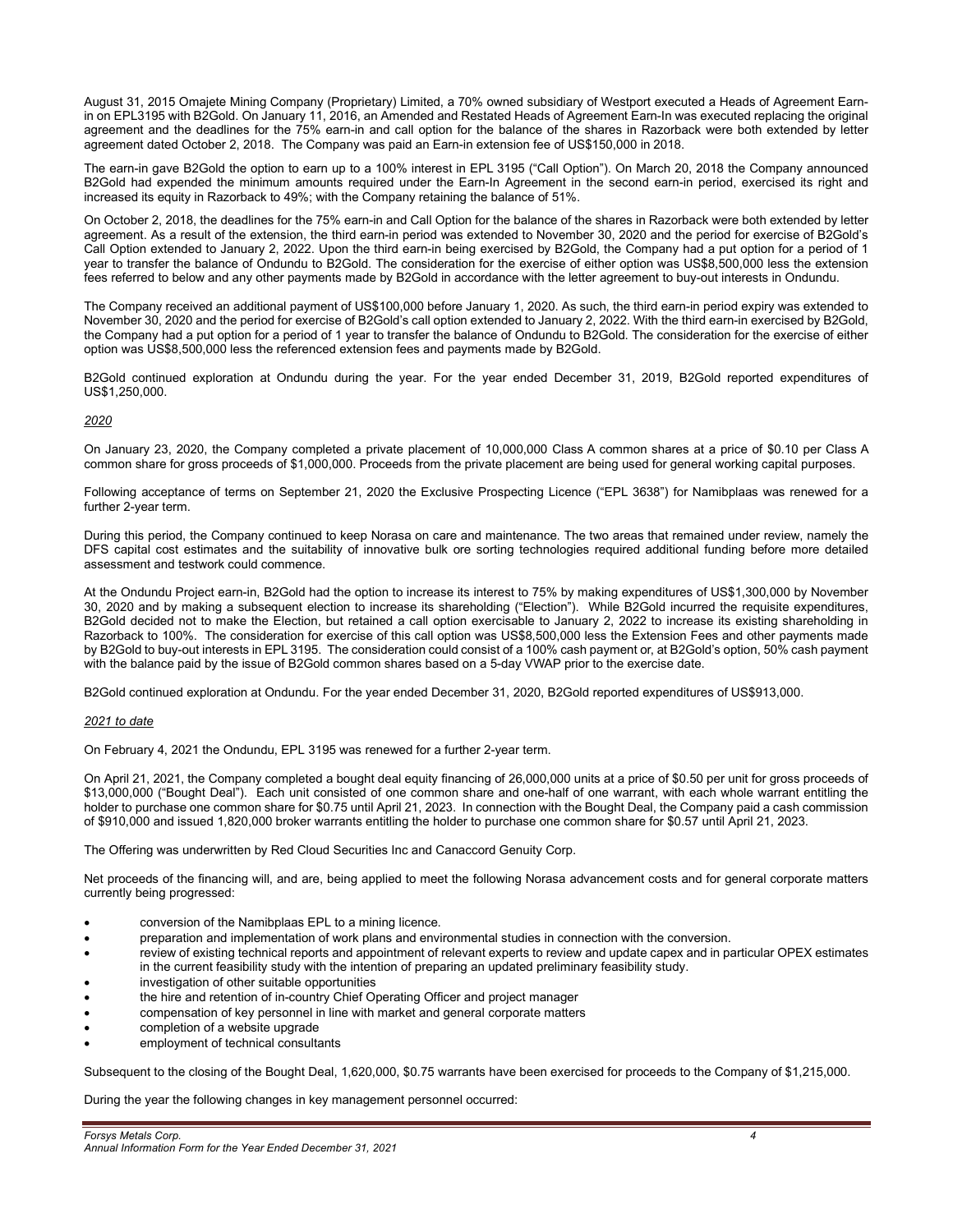| <b>Date</b>      | Change                                                                                                  |
|------------------|---------------------------------------------------------------------------------------------------------|
| May 20, 2021     | Elia Shikongo did not stand for re-election as a director and Richard Parkhouse and Jeremy Hangula were |
|                  | elected as new directors.                                                                               |
| August 13, 2021  | Interim CEO and Director, Mark Frewin, appointed as CEO                                                 |
| October 8, 2021  | Richard Parkhouse appointed as Director, Investor Relations                                             |
| October 19, 2021 | Willem Kotzé appointed as the project manager for the Company's Norasa project.                         |

On May 20, 2021, the Company granted 4,000,000 stock options to directors and officers, entitling the holder to purchase one Class A share for \$0.93 until May 20, 2026.

On November 15, 2021, the Company announced the appointment of Bacchus Capital Advisers Limited to conduct a strategic review of Norasa, in response to current developments in the uranium market and the structural misalignment of flat or declining supply versus growing demand. The strategic review will consider, evaluate and compare a broad selection of potential development options for the purpose of identifying opportunities to maximise the value of Norasa for the Company's shareholders. As part of the strategic review, Bacchus Capital will undertake a detailed evaluation of the Norasa project within the context of the wider market and regional opportunities.

On November 22, 2021 the Exclusive Prospecting Licence ("EPL 3638") for Namibplaas was transferred to Valencia Uranium (Pty) Ltd.

On January 1, 2022, B2Gold exercised the Call Option to increase its interest in Razorback from 49% to 100% by acquiring the remaining 51% interest in Razorback held by Omatjete. The consideration for exercise of the Call Option was a 100% cash consideration of US\$7,716,751, being the option price of US\$8,500,000 less the fees of US\$250,000 paid by B2Gold for the extension of the option period and other payments of US\$533,249 made by B2Gold to buy-out interests in EPL 3195.

# **DESCRIPTION OF THE BUSINESS**

#### **General**

The Company is engaged in the business of acquiring, exploring and developing mineral properties, either independently, or through joint ventures. The Company has interests in projects located in Namibia, Africa. Currently, the main focus of the Company is advancing its uranium properties, primarily Norasa which is a consolidation of the Valencia and Namibplaas projects. Valencia, the key component of Norasa, is situated in Namibia, the fifth largest uranium producing country globally and is one of only a few fully licensed undeveloped uranium deposits in the world. The Company announced the release of a DFS for Norasa in March 2015. The report was prepared by AMEC together with external consultants and Forsys Qualified Professionals. AMEC is a leading international engineering and project management firm with prior involvement in the development of NI 43-101 Technical Reports for Norasa. SGS South Africa completed additional metallurgical studies including pilot plant testwork.

# **Mineral Projects**

The Company's flagship project is Norasa which includes the wholly owned Valencia project (ML 149) which has a 25-year mining licence and Namibplaas project (EPL 3638), which is located 7.5 km north east of Valencia. Both projects have NI 43-101 compliant uranium resources and reserves. The Valencia and Namibplaas properties are considered to be material properties. At December 31, 2021, the Company still retained a 51% interest in Ondundu (EPL 3195) which was subject to an earn-in agreement with B2Gold. Information concerning the Valencia and Namibplaas projects is discussed further below and is referenced above under "General Development of the Business – Three Year History and Significant Acquisitions".

#### **Key Economic trends in the Nuclear Fuel Business**

# *Uranium Supply and Demand*

Existing nuclear reactors consume around 67,500 tons of uranium per year, though The International Atomic Energy Agency (IAEA) estimates that global uranium demand could rise to 79,400 tonnes by 2030 and as high as 112,000 tonnes in 2040 to meet the additional demand for new nuclear power plants. World uranium production has significantly declined, however, due to mine curtailment and over the last two years due to imposed measures to prevent the spread of COVID-19, requiring producers to make spot market purchases to meet contractual obligations. The World Nuclear Association (WNA) estimate that production is only meeting 74% of usage requirements and that this supply demand gap will only widen over the next 20 years. The industry trade association noted that "world uranium production dropped considerably from 63,207 tonnes of uranium (tU) in 2016 to 47,731 tU in 2020".

Governments are in the process of re-establishing nuclear programmes. As of mid-2021 there were 442 nuclear power plants operating worldwide and 57 nuclear reactors currently under construction. The low operating cost of nuclear power generation and the increasing concern for the environment and climate change are driving this nuclear renaissance. There are now 514 new reactors planned around the world plus a new generation of Small Modular Reactors (SMRs) which offer a lower initial capital investment, greater scalability, and siting flexibility for locations unable to accommodate more traditional larger reactors. They also have the potential for enhanced safety and security compared to earlier designs.

On 2 February 2022 the European Commission approved the Taxonomy Complimentary Delegated Act (CDA) and included nuclear as "green and sustainable", opening the door for new uranium reactor builds, development and deployments of SMRs, and funding for plant life extensions. The CDA has noted that it will provide €150 billion per year of low-cost financing to achieve this which is unprecedented and should be approved by the Europe Parliament with a view to investing €500 billion by 2050 towards building new nuclear reactors as well as €50 billion by 2030 to extending the life of Europe's fleet of existing reactors.

As of mid-2021 there were 442 nuclear power plants operating worldwide and 57 nuclear reactors currently under construction. The low operating cost of nuclear power generation and the increasing concern for the environment and climate change are driving a nuclear renaissance. There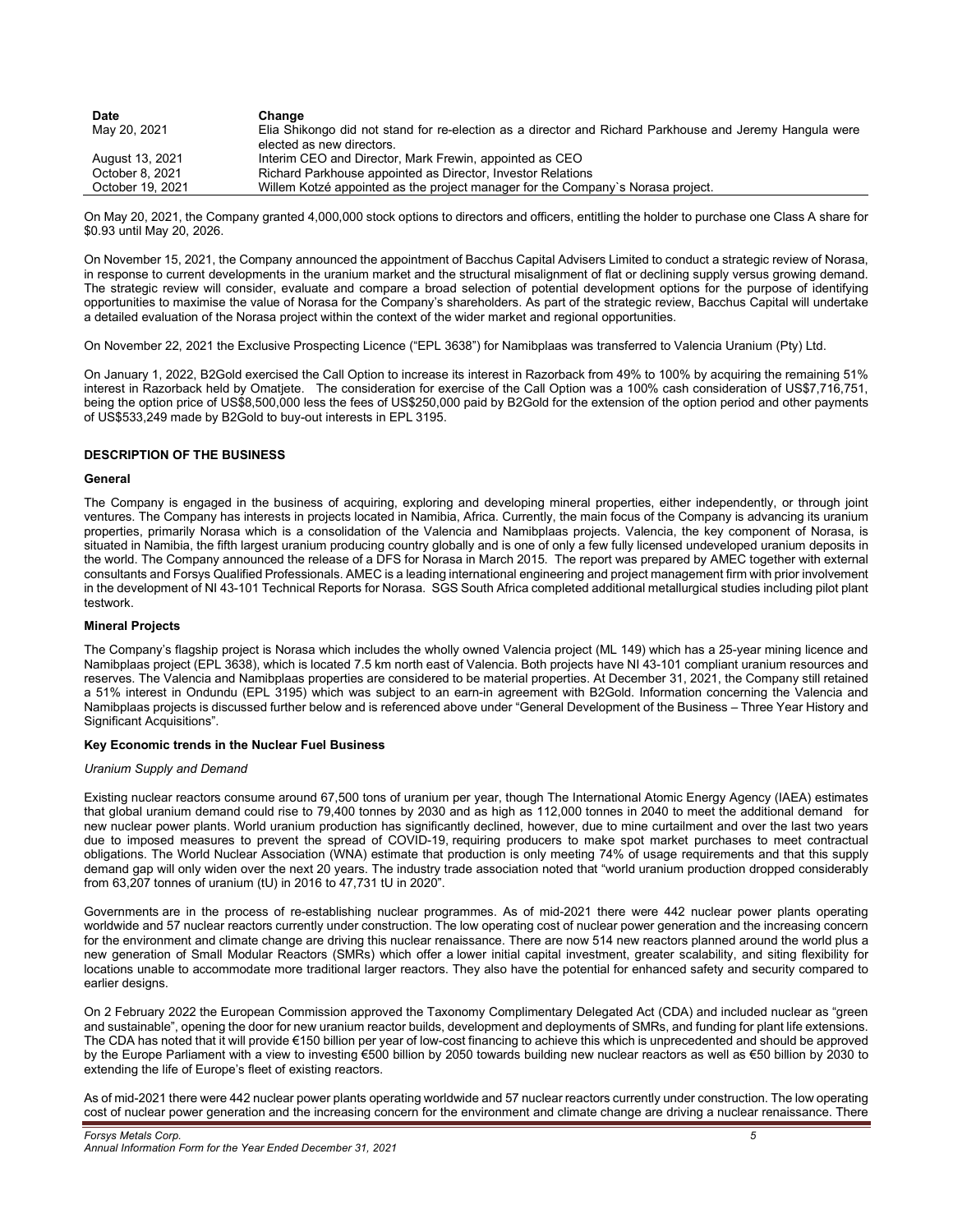are now 514 new reactors planned around the world plus a new generation of Small Modular Reactors (SMRs).

Existing nuclear reactors consume around 67,500 tons of uranium per year, of which, around 90% is satisfied by global mine production with the remainder coming from secondary sources, including Russia's disarmed nuclear stocks, excess commercial inventories, reprocessing of spent fuel and inventories held by governments. The International Atomic Energy Agency (IAEA) estimates that global uranium demand could rise to 79,400 tonnes by 2030 and as high as 112,000 tonnes in 2040 to meet the additional demand for new nuclear power plants. World uranium production has significantly declined due to mine curtailment and more recently due to imposed measures to prevent the spread of COVID-19, requiring producers to make spot market purchases to meet contractual obligations. The World Nuclear Association (WNA) estimate that production is only meeting 74% of usage requirements and that this supply demand gap will only widen over the next 20 years<sup>1</sup>. The industry trade association noted that "world uranium production dropped considerably from 63,207 tonnes of uranium (tU) in 2016 to 47,731 tU in 2020".

Most countries that use nuclear-generated electricity do not have sufficient domestic uranium supply to fuel their reactors and therefore secure the majority of their required uranium supply by entering into medium-term and long-term contracts with foreign uranium producers and other suppliers. Remaining supplies are secured through spot purchases of uranium.

# *Uranium Prices*<sup>2</sup>

Most of the countries that use nuclear-generated electricity do not have sufficient domestic uranium supply to fuel their reactors and therefore they secure the majority of their required uranium supply by entering into medium-term and long-term contracts with foreign uranium producers and other suppliers. Remaining supplies are secured through spot purchases of uranium.

While the majority of uranium sales occur under long-term contracts, the uranium spot price can be more volatile than the long-term contract price. During the last two years, as producers suspended production due to COVID-19 lockdowns and then purchased uranium in order to meet contractual obligations, the spot price declined to a low of US\$27.98/lb on February 28, 2021 and has since recovered, reaching US\$59.37 on March 25, 2022, hitting a high of \$60.23/lb on March 10, 2022. Market analysts are forecasting long-term prices to rise above US\$60/lb.

Uranium prices have also been impacted by the increased activity by investment firms acquiring physical inventory for storage. Existing market participants such as Yellowcake Plc have continued to acquire physical inventory. As of December 31, 2021, Yellowcake Plc held 15.8 million Ibs of  $U_3O_8$  with agreed additional purchases which will increase  $U_3O_8$  holdings to 18.8 million lbs on delivery. Sprott Physical Uranium Trust, which has been very active and as of December 31, 2021, has acquired 41.2 million lbs of  $U_3O_8$  since August 2021. Likewise, Kazatomprom has launched a new privately held physical uranium fund, ANU Energy OEIC Ltd. which also holds physical uranium as a long-term investment. The initial investment of US\$50 million is expected to be supported by a public or private offering of up to US\$500 million. Based on the current spot price, an investment of US\$550 million would allow for the purchase of up to nearly 9.7 million lbs  $U_3O_8$ .

*Note 1:* https://www.world-nuclear-news.org/Articles/Nuclear-fuel-report-sees-positive-long-term-future *Note 2: The Company calculates industry average prices from the month-end prices published by UxC and TradeTech.* 

# **Valencia Uranium Project (ML 149)**

# *Property Description and Location*

The Company's wholly-owned subsidiary, Valencia Uranium Pty Limited ("VUL") is the registered owner of the Valencia property, a mineral exploration and development property, located in the Republic of Namibia on the Farm Valencia 122, located approximately 75 km south-west of the town of Usakos in central-west Namibia. The Valencia mining licence property area is 735.6 hectares. An integrated Environmental Impact Assessment and Environmental Management Plan Report assessed probable impacts associated with all construction, operation, decommissioning and closure activities related to the mine. It also incorporated recommendations for the mitigation, monitoring and management aspects for the construction of the mine, related infrastructure, operations/processing and land rehabilitation. On June 4, 2008 Valencia received approval and clearance by the Ministry of Environment and Tourism ("MET") on both the Environmental Impact Assessment and the Environmental Management Plan. This covered the development of the mine (including an acid plant) and associated infrastructure, including the new access road, pipeline and power line. The Environmental Clearance was subsequently renewed on April 11, 2013 in line with the requirements of the updated Environmental Management Act of 2007 and associated Regulations. There are no historical environmental liabilities at the Valencia property.

Valencia was granted its Mining Licence No. 149 (ML 149) in respect of the Nuclear Fuel Group of Minerals, effective from June 23, 2008. The Mining Licence is valid for a period of 25 years from the date of issue by the MME and is renewable. The royalty rate payable to the government of Namibia for Nuclear Fuels is currently 3% of revenue. There are no other royalties payable to other third parties.

As the Valencia Licence area is situated on private land, agreement with the landowner was required prior to mine development. This agreement was signed on April 30, 2009, giving Valencia exclusive use of 3,327 hectares of the Farm Valencia 122. In addition, on May 8, 2009 Valencia acquired a servitude within the neighboring Farm Bloemhof for an area of 594 hectares, granting Valencia the right to construct any works related to the mine development and operation ("Accessory Works"). Initially, this area will be used for the road, main water supply pipeline, a secondary power line and the explosives magazine. In both cases, compensation has been paid making the agreement binding for a period equal to the Mining Licence. Subsequent to the land owners' agreements, on May 29, 2009, the MME granted Valencia approval for the construction of all Accessory Works required for the development of the mine. All legal and permitting requirements have been met for Valencia to begin development of the mine.

# *Accessibility, Climate, Local Resources, Infrastructure and Physiography*

A 27km private industrial road was completed in 2010 linking Valencia to the Trans Kalahari (B2) highway, which is the main artery from Walvis Bay and Swakopmund to Windhoek and across Southern Africa. Windhoek and Walvis Bay have international airports with daily flights to many other African and European destinations. Windhoek and Walvis Bay are also linked by rail.

The climate of the project area, and region, is desert with annual rainfall of between 14 mm and 150 mm occurring mostly in the period February through to May. Rainfall of short duration and a high intensity may occur.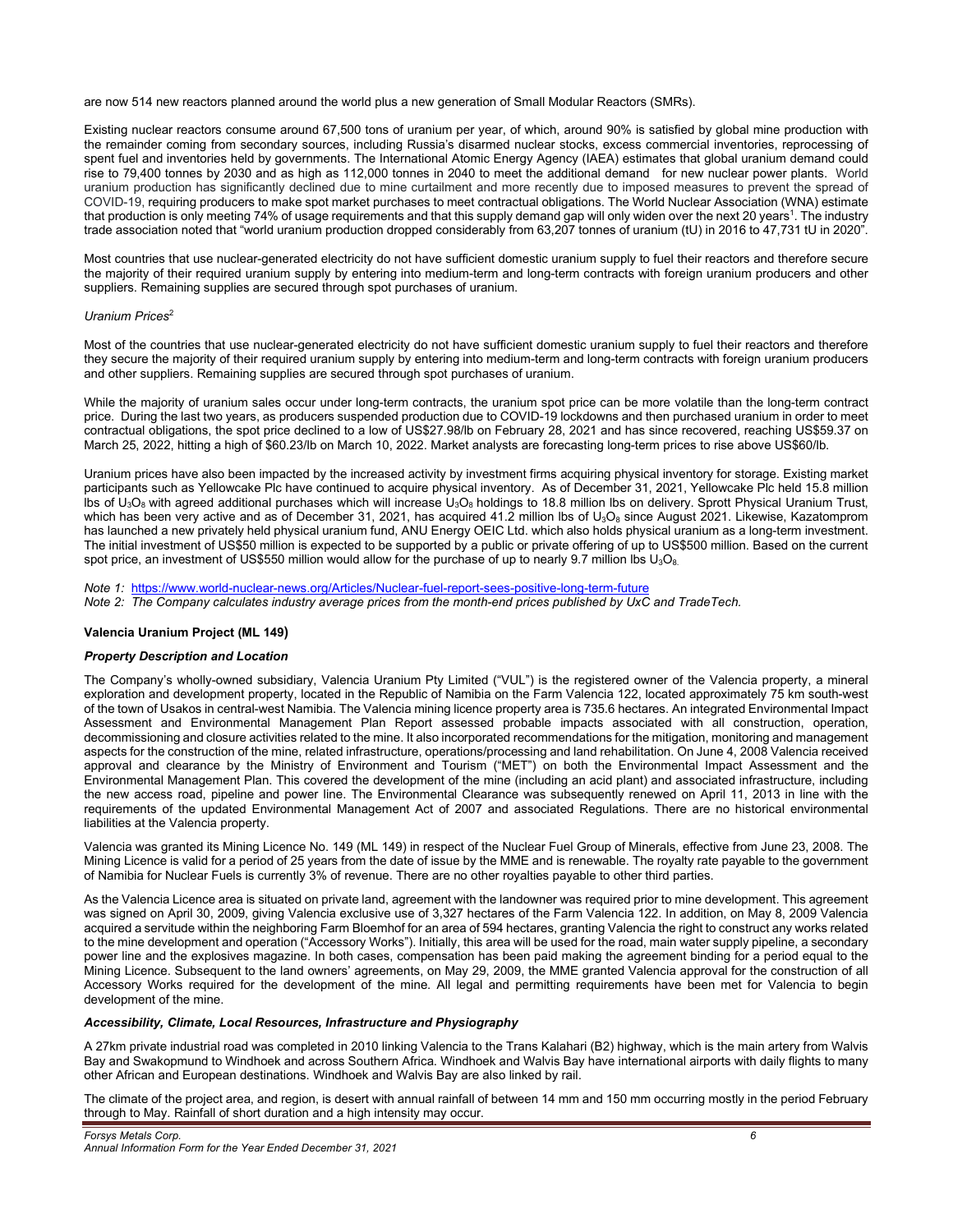Vegetation is sparse with stunted grasses and small trees. The topography is fairly rugged with an average elevation of 725 m above mean sea level with approximately a 40 m range in elevation around the deposit. Temperatures recorded in the area range between 4°C and 40°C. The operating season is 12 months of the year.

Water is mainly found only as sub-flow beneath the streambeds of the larger streams, e.g. the Khan River 4.5 km to the north. In most cases, dissolved salts render the water non-potable.

For drilling purposes at the Norasa deposits, water was obtained from various boreholes on the property. Potable water for human consumption is sourced from a borehole and treated by reverse osmosis.

Norasa has received NamWater's (Namibia's national bulk water utility) assurance of a supply of water during the construction phase of the project. This will require a 31km temporary pipeline extending from the Rössing reservoir to the construction site. Norasa will design and construct this temporary pipeline with a 300 m3/day capacity required to service the construction camp and for construction activities. This pipeline is to be installed adjacent to the completed access road. Production from Norasa will require construction of a permanent 31km main pipeline (replacing the temporary line used during mine construction) linking Norasa to the Rössing reservoir.

Most of the water supply infrastructure will require an upgrade to cater for Norasa and the expansion plans of other operations. Norasa has requested a water allocation of 3 Mm3 annually for its operating requirements.

The nearest power off-take point that can supply Norasa is the Khan substation, located at Ebony, 26km north of the mine. The direct route is very rugged through the Khan Valley and tributaries and an alternate indirect transmission route of nearly 30km has been laid out by NamPower.

The Khan substation has recently been upgraded and expanded. NamPower met the cost of the new substation although a new bay for Norasa will be at the mine's expense, as will be the cost of the transmission line to the mine.

Power distribution to the mine is planned to be a 220kV transmission line as part of a regional expansion and strengthening of the coastal power supply using the Norasa line as stage one of a ring feed. At an installed capacity of approximately 35MW and a mine draw of about 31MW, two 40 MVA transformers would be installed, one of which would be maintained as a backup unit. It is assumed that the Company would have to carry the cost of establishing the substation.

Standby power generators are being considered by the Company, but a decision on the capacity will be taken at a future date. The generators will be connected to a synchronization and load control panel to operate the generator sets. This control panel will consist of a switchboard arranged for automatic synchronizing of the generator sets, which would include motorized circuit breakers to synchronize the generator sets to a common bus bar. A bus coupler would be included to split or combine the common bus bar to give flexibility to synchronizing or power sharing.

The preferred route to access the mine was determined to be across the Khan River, using tributary valleys. This route links the mine to the B2 highway, 12km northeast of Rössing. The total length of this new road is approximately 26km.

The crossing of the Khan River was designed with low-water culvert structures with concrete drifts between them. The system was designed such that in the event of exceptionally large flood events, water will wash over the road, leaving it temporarily impassable (matter of hours), but undamaged. During such times, alternate routes are available for personnel transport. Roadside drainage systems have been catered for in the design.

Construction of the industrial grade gravel road was completed in mid-2010. Some of the internal service roads were also constructed.

# *History*

A regional airborne radiometric survey was conducted by the South African government over the Usakos-Swakopmund area in 1968. The results of the survey provide total counts for the potassium, uranium and thorium channels.

Gold Fields of South Africa Limited (now Gold Fields Ltd.), received a prospecting grant for an area which included the Valencia permit in 1972. There is very little information about the Valencia uranium property area prior to 1972. In 1973, Gold Fields transferred its Valencia Prospecting Grant to its wholly-owned subsidiary, Trekkopje Exploration and Mining Company Ltd. ("Trekkopje Exploration").

Valencia was intensively explored by Trekkopje Exploration between 1973 and 1977. Trekkopje Exploration carried out detailed geophysical surveys, surface mapping and drilled approximately 22,600 m of diamond core drilling (DDH). In 1981, a second drilling program of 11 holes of DDH totaling 2,425 m was completed in order to in-fill areas where more information was required. Available documentation regarding the second drilling program is incomplete. A further four 100 m of DDH was completed in 1984. A feasibility study, completed by Trekkopje Exploration in 1981 did not support economic development and no further work was carried out.

It is believed that Trekkopje Exploration held the Valencia property until the early 1990s. In 1992 the MME changed the country's uranium mining legislation. The MME also decided that Gold Field's Prospecting Grant, which contained the Valencia project, was too large. The MME suggested a smaller area of 500 ha and included a waiver of any expenditure or work obligation on the condition that Gold Fields submitted a project prospectus, actively promoted third party interest in the project and kept the Government informed on any progress in the matter. In late November 1990, the MME approved the extension of the Prospecting Grant for a further two years. MDRL 1496, covering a reduced area of 500 ha., was granted to Tsumeb Corporation Limited in November 1994 for a period of five years, which was transferred to Ongopolo Mining Limited in March 2000 and then to Tsumeb Exploration Company in June 2005. The mineral deposit retention licence (MDRL 1496) was replaced with an exclusive prospecting licence (EPL 1496) on February 20, 2007. Tsumeb Exploration Company changed its name to Valencia Uranium (Pty) Limited ("VUL") in November 2007. The exclusive prospecting licence (EPL 1496) was converted to a mining licence (ML149) in June 2008.

# *Geological Setting*

#### *- Regional Geology-*

The Norasa project area is situated in the Central Zone of the intra-continental branch of the Damara Orogenic Belt, which belongs to the late Precambrian, early Palaeozoic, Pan African Mobile Belt system that transects the African continent. It consists of two branches, the northtrending coastal branch and the north-easterly trending intracontinental branch.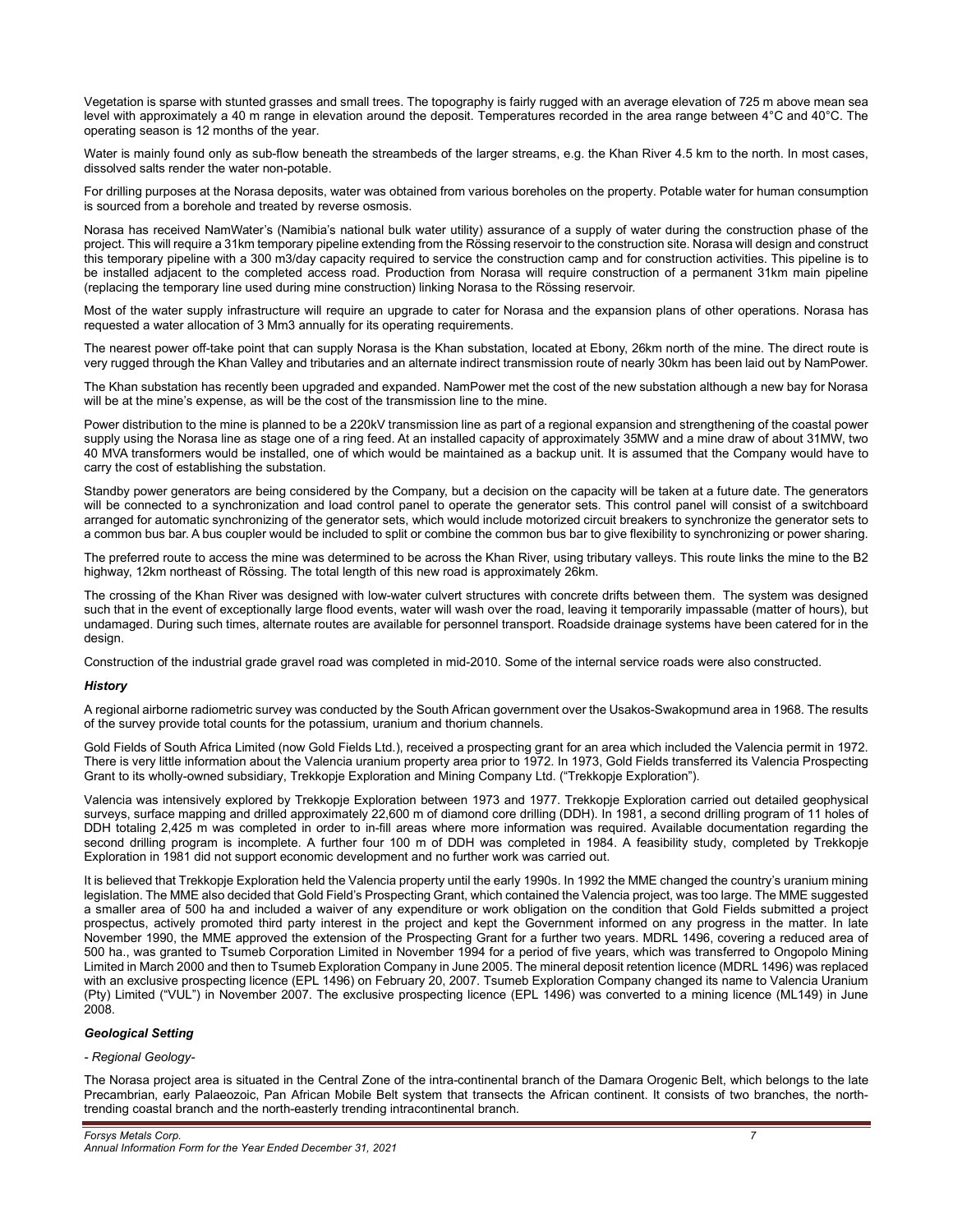The Central Zone of the intracontinental branch is characterized by medium to high grades metamorphism with voluminous granitic intrusions. The Central Zone is separated from the Southern Zone by a pronounced change in structural style, demarcated by the Okahandja lineament (Rössing, 2002). The northern boundary of the Central Zone is demarcated by the Omaruru lineament and marks the boundary between two markedly different magnetic and depositional and/or tectonic regimes.

All of the uraniferous granitic occurrences discovered in Namibia are situated in the Central Zone. Karoo age (150 Ma) dolerite intrusives are common throughout the Central Zone. Tertiary and recent sediments cover large portions of the Central Zone.

# *- Local Geology-*

The Damara Sequence rocks of the Central Zone lie unconformably on the basement rocks of the Proterozoic age Abbabis Complex, which has been dated at 1,925 + 300 Ma. The Abbabis Complex comprises mainly gneissic granites and granitic gneisses and includes minor amounts of metamorphosed sedimentary rocks.

The Damara Sequence sedimentation began between 900 and 1,000 Ma. This sequence consists of the psammitic Nosib Group, which is overlain by the calcareous pelitic Swakop Group.

#### *-Metamorphism-*

The Central Zone rocks have been metamorphosed during several episodes. An early period of metamorphism, dated at 665 + 34 Ma, predated widespread granite intrusion, produced migmatites and accompanied the early periods of deformation (F1 and F2). A second period of metamorphism accompanied a third phase of deformation (F3), and was, in turn, followed by intrusion of various granitic rocks at approximately 550 Ma. A late- to post-tectonic thermal event accompanied the F4 deformation, at approximately 470 Ma, as indicated by Rb-Sr dating of both Khan Formation gneisses and Rössing Formation granites.

#### *-Structure-*

Several phases of deformation have been recognized in the Central Zone, which are indicated by fold interference patterns that created domeand-basin structures.

The intense deformation of the F3 event was preceded by one or possibly two periods of folding. The earlier phases of folding resulted in overturned and recumbent structures and this folding was accompanied by thrusting and shearing. The trend of the earlier fold axial planes is roughly from north-west to south-east. The F3 folds are upright with the main structural grain being in a north-east to south-west direction. A number of later, less intense fold phases occurred after the F3 event, which produced folds oriented between north-east and north-west. Uraniferous granites were emplaced after the F3 event. These granites are oriented north-northeast and are aligned with the magnetic Welwitschia lineament.

#### *-Property Geology-*

In the Norasa area, rocks of both the Khan Formation (Nosib Group) and Swakop Group of the Damara Sequence occur. The Damara Sequence rocks have been intruded by numerous leucocratic granites that are generally referred to as alaskites. These alaskites are present as massive stock-like bodies, dykes and sills of varying thickness as well as veins and veinlets, which can be either conformable with or transgressive to the host rock.

The structure of Valencia represents the core of an eroded antiform, which plunges to the northeast. The surrounding limbs vary in dip from almost flat to steeply overturned. Isoclinal folding is evident on the south-eastern limb of the antiform, as well as over the central portion of the adjoining synform, which is recumbent with both limbs dipping to the southeast. The uraniferous alaskite has been intruded into the northwestern limb of this recumbent synform. The emplacement of the alaskite appears to have been controlled by a younger north-north-westerly to south-southwesterly trending antiformal fold, which cuts through the older folding at approximately right angles. The alaskites vary in grain size from truly aplitic, through fine and medium-grained phases to pegmatitic.

At least eight phases of alaskite have been identified based on textural and other descriptive qualities and quantities which included uranium content. These phases may be related to separate pulses of intrusion. The different grain size phases are usually all leucocratic, but the biotite content often increases with increasing grain size.

The general composition of the alaskite is quartz and alkali feldspar with or without biotite. Associated minerals such as tourmaline, apatite, garnet and iron may become abundant in places but relates to the non-mineralized alaskites of Nex and Kinnaird (2005).

The conformable nature of relatively thin veins in tight isoclinally folded schist sequences suggests a pre or early syntectonic genesis for these veins, however, the strongly transgressive nature of some dyke-like bodies suggest a separate later syn to post-tectonic history for these bodies.

The alaskites contain xenoliths of the host rocks in which they were emplaced and these xenoliths may range in size from tiny fragments to bodies several tens of metres long. Pre-mineralization alaskites have a conformable relationship with the local structure, with their strikes and dips not varying significantly from those of the country rock. The mineralized alaskite makes a large stock which is outcropping; a few mineralized dykes and sills stem from this main stock like body and extend to the NE.

A number of dolerite dyke-like bodies occur in and around the Valencia deposit. They dip from fairly flat to almost vertical and strike north to south or southwest to northeast. These dykes only rarely exceed a few metres in thickness.

Younger pneumatolitic pegmatites and quartz veins occur throughout the area. They are usually relatively thin and short and do not form conspicuous outcrops.

#### *-Deposit types-*

Uranium deposits world-wide have been grouped into 14 major categories of deposit types based on the geological setting of the deposits.

The Valencia deposit is an "intrusive type" of uranium deposit that is associated with alaskite intrusives that comprise massive stock-like bodies, dykes of varying thickness, sill like bodies and veins and veinlets, which can be either conformable with or transgressive to the Damara Sequence metasedimentary host rocks.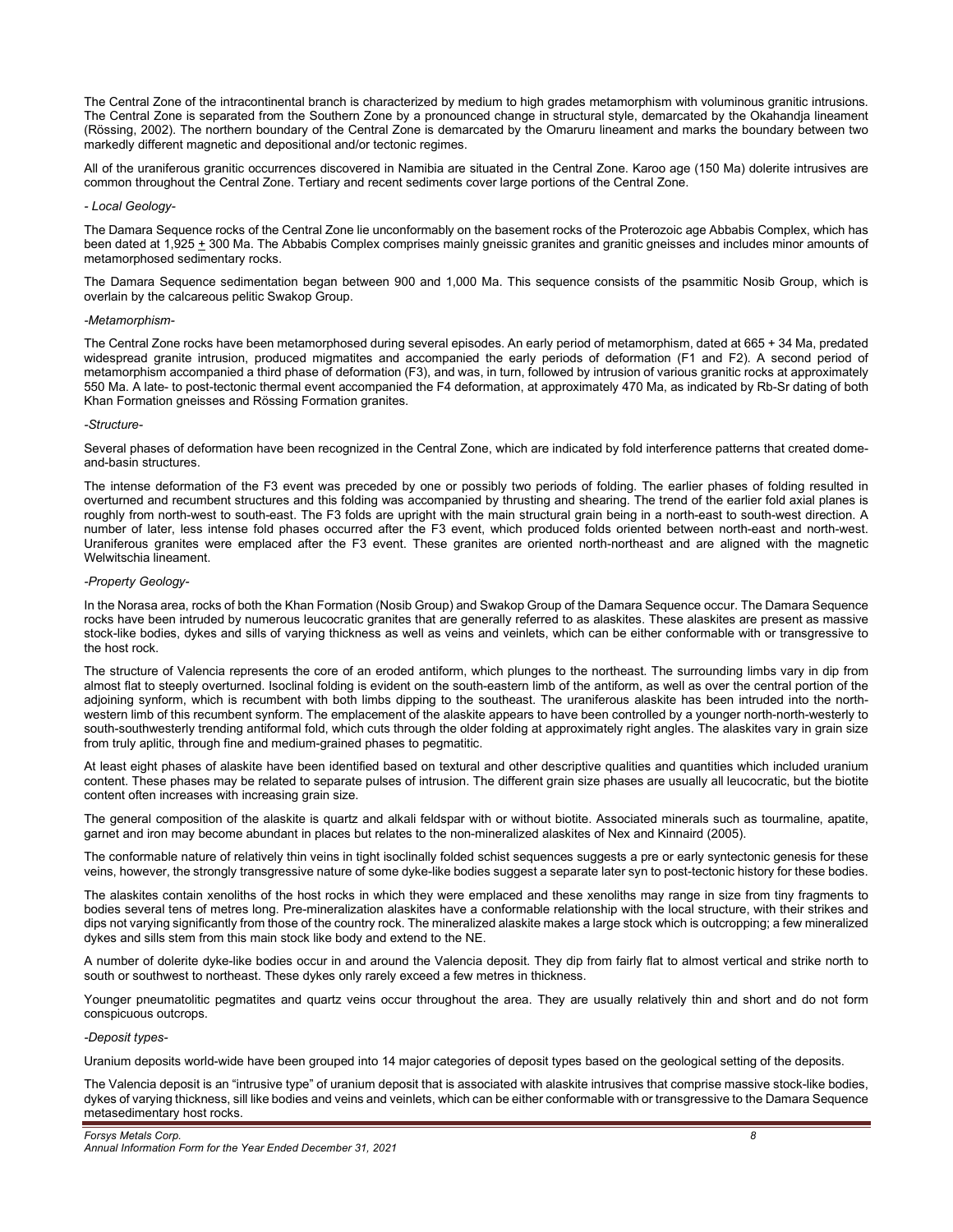Included in this type are those deposits associated with intrusive rocks including alaskite, granite, pegmatite and monzonites. Major world deposits include Rössing (Namibia), Ilimaussaq (Greenland) and Palabora (South Africa).

# *Exploration History and Drilling*

In 2005 the Company acquired a 90% interest in Valencia and acquired the remaining 10% in 2007. Since October 2005 Valencia conducted a program of confirmatory work to check the accuracy of the historical database. In addition, a ground radiometric survey, diamond drilling for infill and geotechnical data gathering, reverse circulation percussion (RC) drilling and percussion drilling (PD) have been completed. Drilling was carried out by R.A. Longstaff Namibia (Pty), Major Drilling, Erongo Drilling Van Rhyn, Roburgh and Hard Rock Drilling with logging and sampling conducted by Valencia staff.

During the period from 2005 to 2008 Valencia completed the drilling of 43 DDH holes for a total of 12,962 m for in-fill and geotechnical data gathering (VA26-109 to VA26-152). In addition, during 2006, a total of 148 reverse circulation (RC) drill holes were completed on a grid of 20 m by 20 m over an area of 300 m (east to west) and 200 m (north to south) down to a depth of 105 m below surface. The information from the RC drilling was intended to provide an area with a high degree of confidence in the Mineral Resource estimate. The updated resource estimate is based on results from in-fill drilling at Valencia since mid-2007 incorporating: completion of 205 percussion drilled (PD) holes which total 60,565 m. In 2008, the Company completed 39 short holes with a blast rig on a 5 by 5 metre grid (blasthole spacing) down to 20 m within the area already drilled at 20x20 m (RC drilling); this drilling was included in the study of mineralization continuity resulting in the choice of selective mining units (SMU).

The project area was flown on March 28, 2007 for the compilation of a digital terrain model (DTM), providing contours at 2 m intervals and production of digital orthophotos. These were compiled from 1:10,000 scale Monochrome Aerial.

During 2009, a further in-fill drilling program totaling 200 holes was completed for 49,562 m of drilling. The results of this drilling program were incorporated by Snowden in the resource estimate prepared as of November 2009 and included in Table 1 below and more fully described in the January 2010 Addendum to the June 2009 Technical Report which should be read in conjunction with the 2009 Valencia Reserve Technical Report.

During 2012, an extension drilling program commenced which resulted in a new discovery being announced in January 2013. The deposit is called "Valencia Satellite" and is located 500 metres northeast from the planned Valencia production pit. Since November 20, 2012 the Company completed a total of 15 percussion drill holes for a total of 2,250 metres. The initial drilling results at the satellite pit confirmed considerable mineralization in 11 of the 15 percussion drill holes, encountering significant intersections of greater than 200 ppm  $U_3O_8$  including many greater than 400 ppm.

During 2013, the Company announced further positive drilling results at the satellite pit from the extension exploration program. An additional 30 percussion drill holes were completed in Q1 2013. The total metres drilled in this phase were 3,185 meters and a total of 5,435 metres had been drilled since the drilling program commenced. No additional drilling programs were subsequently undertaken.

# *Mineralization*

The uranium mineralization at Valencia is hosted only by alaskites that comprise massive stock-like bodies, dykes and sills of varying thickness and veins and veinlets, which can be either conformable with or transgressive to the Damara Sequence metasedimentary host rocks.

Uranium mineralization has been identified over an area of 1100 m north-south by 500 m east-west. The mineralization dips at approximately 35° to the south and has been identified by DDH drilling to a depth of 499 m below surface (VA26-152).

Uranium mineralization is present as uraninite (UO<sub>2</sub>) and secondary uranium minerals, uranophane (Ca(UO<sub>2</sub>)2SiO<sub>2</sub>7.H<sub>2</sub>O) and uranothallite  $(Ca_2U(CO_3)_4.10H_2O)$ . No betafite has been observed at Valencia.

The uraninite is usually fresh with only sporadic, very minor alteration rims. The secondary uranium minerals uranophane and uranothallite occur as yellow coatings on exfoliation planes and joints, where they form specks and tiny flakes on feldspar, quartz, biotite and apatite. Recent studies show that uraninite represents more than 95% of all uranium minerals.

Uranium mineralization predominantly occurs in the finer-grained alaskite and rarely in the coarse pegmatitic phases. A close relationship also exists between the uranium and biotite content, as well as between the degree of uranium mineralization and apatite content.

The uranium mineralization is variably distributed through the alaskite intrusions and, a great portion of the mineralization is well disseminated throughout the alaskite with local minor enrichments onto biotite selvages or local accumulations of magnetite.

#### *Sampling and Analysis*

Dr. Roger Laine, Ph.D., P.Geo., who was the Chief Geologist for Forsys from August 1, 2007 to December 31, 2011 was the designated Qualified Person ("QP") responsible for the Company's exploration program at Valencia during that period. Dr. Laine verified the geological database which included review of geological description and interpretation, assays, and radiometric readings. Dr. Laine was familiar with the methods for Quality Assurance and Quality Control specifically applicable to uranium. Dr. Laine had sufficient experience which is relevant to the style and mineralization, type of deposit and the use of radiometrics in resource estimates as well as to the activity he undertook to qualify as a QP under NI 43-101.

For the drilling done by Trekkopje Exploration, the report by Labuschagne (1979) confirms that no country rock was sampled and that all alaskite intervals were sampled: some on half core others on full core. Recovery was better than 98% and sampling respected the lithologies. Dr. Laine checked all the logs for mineralized intervals to confirm that they were all alaskite samples, in particular small intervals (less than a metre).

Dr. Laine validated the historical assays by probing (with total count GM probe) 12 holes from the Trekkopje Exploration and using the correlation between counts per seconds establish with the recent DDH drilling: the correlation curve between historical chemical assays and equivalent  $U_3O_8$  was excellent: slope of 1 and correlation coefficient of 0.99; 68 mineralized intervals were used in the comparison.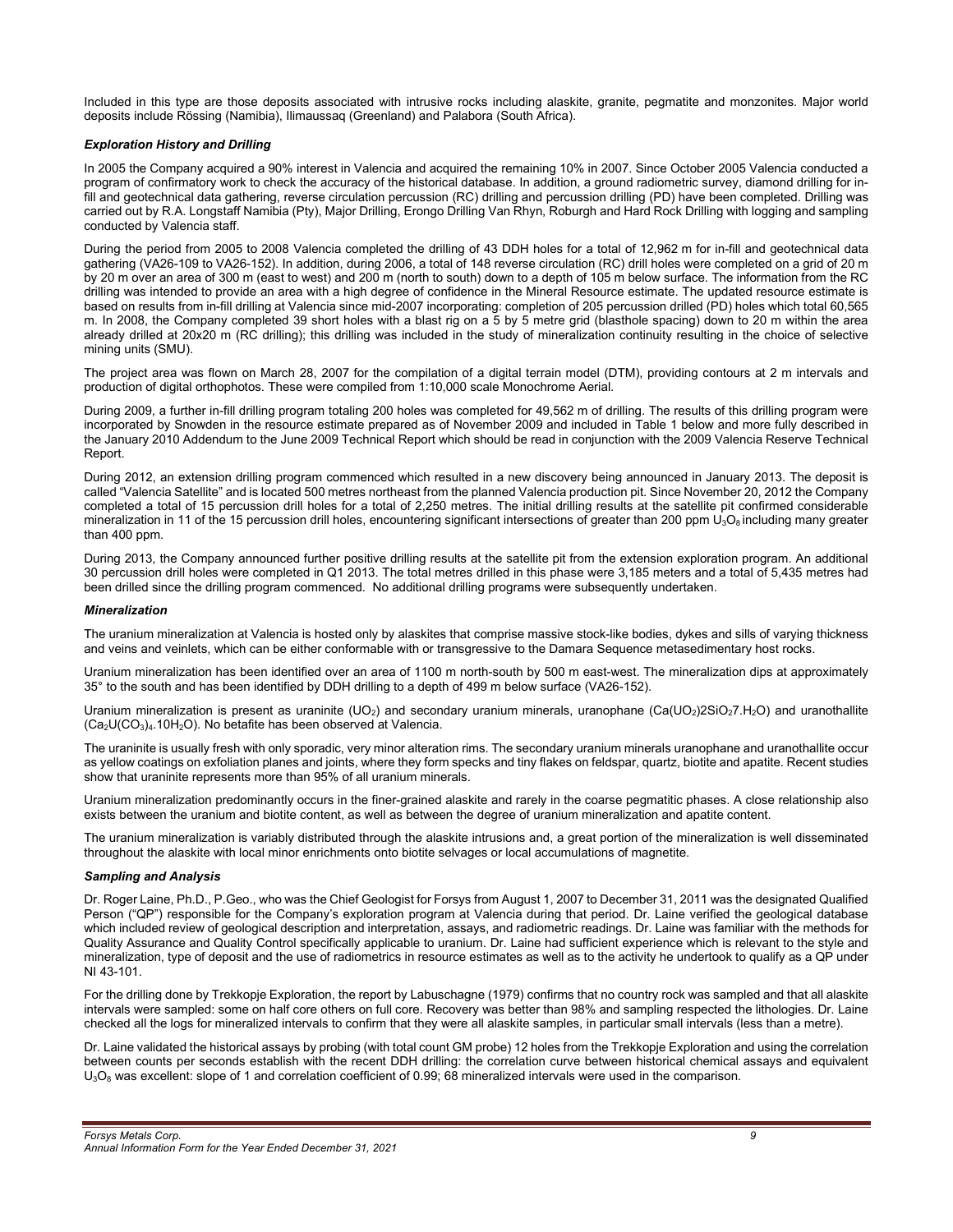The Company has run a scintillometer over the core before sampling and the core was sawed in half respecting the lithologies: a total of 6,548 samples were sent to SetPoint during the 2006-2008 period.

All DDH half core and RC samples collected by Valencia were assayed at the SetPoint Technology (Set Point) laboratory in Johannesburg, South Africa. SetPoint is accredited with the South African Accreditation System (SANAS), accreditation number T0223 and is also an ISO17025 accredited laboratory. SetPoint completed the crushing and pulverizing of the samples to industry standards. The prepared samples were analyzed for  $U_3O_8$  using the XRF pressed pellet method.

Mr. Martin Hirsch, M.Sc was the Chief Geologist for Forsys until April 2014 and he was the designated QP responsible for the Company's exploration programs, specifically he was the QP responsible for the Company's exploration programs during the period from November 2012 to 2014. Mr. Hirsch is a member of the British IMMM and he is familiar with the methods for Quality Assurance and Quality Control specifically applicable to uranium. Mr. Hirsch has sufficient experience that is relevant to the style and mineralization, type of deposit and the use of radiometrics in resource estimates as well as to the activity he is undertaking to qualify as a QP under NI 43-101.

# *Security of Samples*

Snowden reviewed the assay results from Set Point for the purposes of resource generation for Valencia and considers that the results of the QA/QC indicate a high level of precision with no bias, no significant contamination and high degree of accuracy and Snowden has concluded in the Valencia Reserve Technical Report that these results provide a high level of confidence in the use of this data in the resource estimation.

Dr. Laine implemented additional controls in 2008 to confirm the quality of sampling preparation and analytical performance of the laboratory: re-labeled pulps and rejects were sent back to the laboratory along with standards for re-assays; some pulps were sent to Ultra Trace in Perth, Australia for confirmation. As well QA/QC controls for radiometric probing were introduced to respect the same quality of work.

# **Namibplaas Uranium Exploration Project (EPL 3638)**

#### *Property Description and Location*

On November 22, 2021 the Namibplaas Exclusive Prospecting Licence 3638 ("EPL 3638") covering a total surface area of 1,742 ha on the farm "Namibplaas 93" was transferred to Valencia Uranium (Pty) Ltd.

EPL 3638 is located in the Erongo region, approximately 70 km south of the town of Usakos, central Namibia, being the closest town comprising less than 5,000 people. Situated 7km northeast of Valencia, EPL 3638 is accessible by way of a newly constructed industrial-grade road from the B2 highway to the Valencia project site and from there by a rough trail suitable to 4x4 vehicles.

EPL 3638 was first granted in November of 2006 and was renewed following acceptance of terms on September 21, 2020 for a further 2-year term. The Company has maintained its environmental clearance, paid its annual fees and submitted its required monthly, quarterly and annual reports.

#### *Accessibility and Climate*

#### EPL 3638 is located 7.5 km from Valencia.

EPL 3638 lies within central Namib, approximately 85 km from the sea. It is situated in one of the driest zones of the Namib, being too far from the sea to receive much precipitation from fog and too far from the Khomas-Hochland to receive much rain. The mean annual rainfall is in the range of 50 to 100 mm. Data collected at Valencia over the last three years reports an annual average rainfall of 35mm. This data is pertinent given the proximity of Valencia to Namibplaas. However, historical data shows that rainfall can be extremely variable.

In contrast with the coast, Namibplaas benefits little from the cooling influence of the cold ocean. The mean maximum temperature for the hottest month, February, is approximately 32ºC. The mean minimum temperature for the coldest month, August, is about 10–12ºC. Evaporation rates are extremely high. For example, at Rössing, the annual potential evaporation is approximately 3,150 mm. Evaporation rates are highest in December and lowest in June.

Wind data from Rössing show that the strongest winds most frequently have a south-westerly or north-easterly component. Far less frequent, but most powerful, are easterly "Berg winds" which blow for up to 50 days per year. These are hot dry winds that bring dust/sand storms. Climate does not affect exploration activity at any time throughout the year.

#### *-Topography Drainage-*

The geological formations of interest for uranium exploration are similar to those at Valencia. The uranium mineralization is contained in intruded leucogranite bodies known as alaskites.

The terrain is fairly steep and rugged in Area B, where the first phase of drilling was executed. Drilling in this phase was completed with a trackmounted rig, which only needs drill access rather than roads resulting in less environmental impact. In Area A, the terrain is very steep and rugged and access is difficult. However, Area A is less likely to require any drilling after the ground prospecting demonstrated unfavorable geological features.

EPL 3638 is drained by an ephemeral river with a sandy bed running from south to north through EPL 3638. Many smaller drainage lines dissect the area, joining into the Khan River flowing westwards.

*-Soil-*

The soils are very poorly developed and limited in extent and there are very large areas where the alaskite bedrock and schists are exposed on the surface. The soils contain very little humus, but are nevertheless important for the seeds and organic matter that they contain.

#### *-Geohydrology-*

No geohydrological study has been undertaken specifically for exploration on Namibplaas. However, a hydrocensus was carried out for Valencia to a 30 km radius of the mine site. Because of proximity, it is reasonable to use this data as baseline information, suggesting that water is limited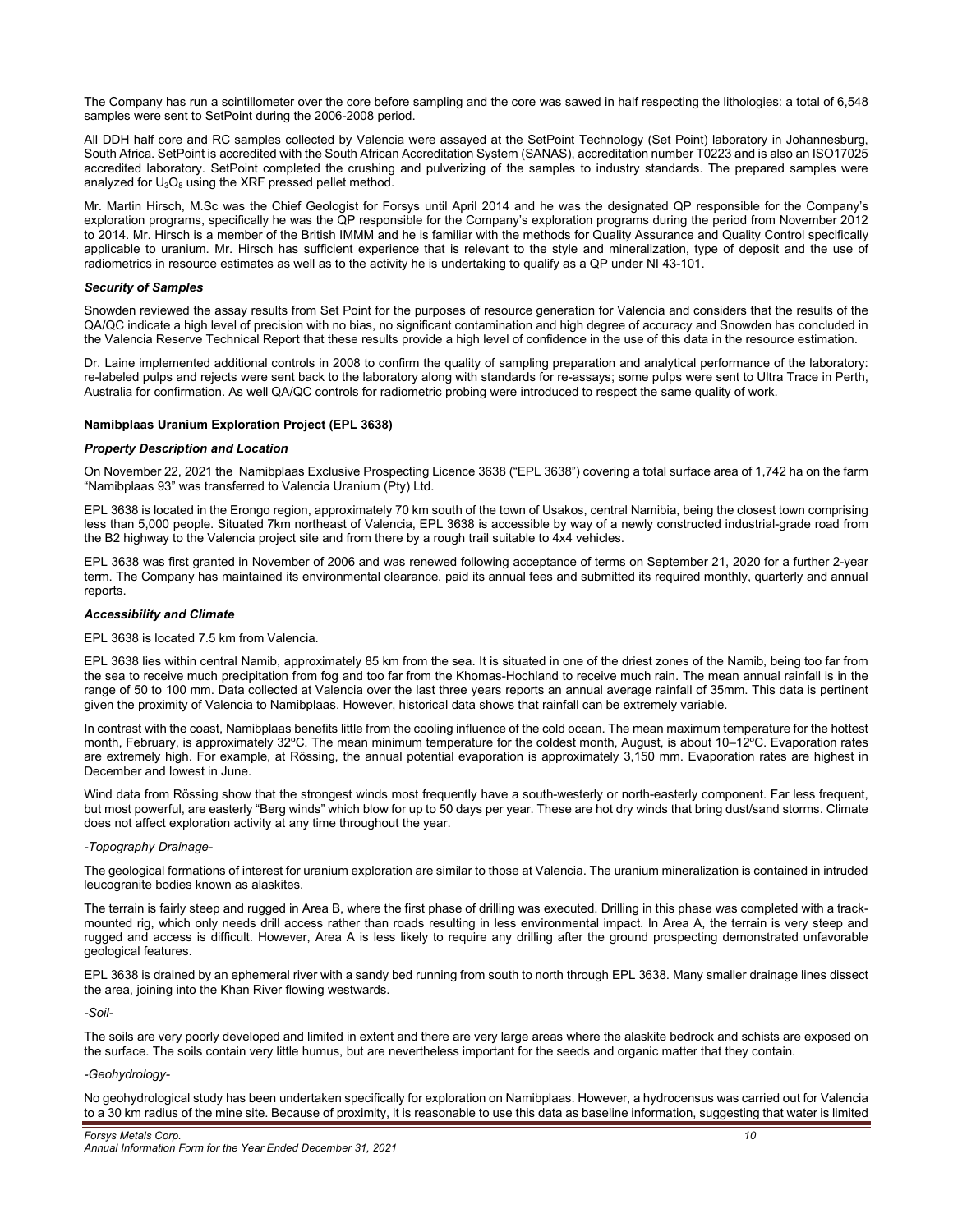to fractured basement rock, and that there is no sedimentary aquifer. There is no reason to believe that drilling exploration would result in any contamination of groundwater, since percussion drilling does not use water. Any water abstraction would be minimal because it is not required for drilling and there will be no site camp on Namibplaas given the proximity to Valencia.

# **History**

Airborne uranium anomaly maps, produced by the Namibian Geological Survey in 1997 indicated the presence of two prominent uranium anomalies, occurring near the western portion of EPL 3638. These anomalies were later designated as Zone A and Zone B. Zone A was known to have a low U/Th ratio while Zone B has a high U/Th ratio, which is more favorable. Exploration in the area was initially carried out by Goldfields Mining and Development Limited in the 1970's. A diamond drilling program was carried out during this time, with 7 holes and a total of 1,667 m drilled at a 45° dip and an azimuth of 296°.

# *Geological Setting*

#### *-Regional Geology-*

Namibia constitutes a significant uraniferous province with a number of different styles and ages of mineralization. These range from igneoushosted primary uranium deposits of Proterozoic to Cambrian age, through to secondary deposits such as Langer Heinrich and Trekkopje deposits, in which the calcareous sediments are of Tertiary age. Igneous-hosted, primary uranium deposits such as Namibplaas, Valencia, Rössing and Etango occur within the Central Zone of the Neoproterozoic Pan-African Damara Orogen. This is a polydeformed and polymetamorphic orogenic belt with a north-south trending coastal belt on the west side, bending into an intracontinental branch trending northeastwards from the Atlantic coast across Namibia towards Botswana. Primary mineralization is confined between two major lineaments, the Omaruru lineament and Okahandja lineament trending NE-SW and alongside the Welwitschia lineament, trending NNE-SSW.

Leucogranites have been divided into six different types based on field characteristics of color, grain-size, structural setting and mineralogy. Of these six, the three pre-tectonic are barren. Uranium mineralization in the belt is confined to late undeformed, post-tectonic sheeted leucogranites (D- and E- type granites).

The intra-continental branch separates two zones based on magnetic, depositional and tectonic regimes. The northern platform consists of weakly folded, mainly carbonate rocks and is followed southwards by a transition zone, where the folding and metamorphism increase in intensity. The central zone, about 80 km wide, is bounded by the Omaruru lineament to the north and characterized by medium to high grade metamorphism and voluminous granitic intrusions. The southern zone contains the Khomas Trough, which consists of flisch-like sequence of mica schist, quartzites and mafic metavolcanic rocks. This zone is separated from the central zone by a pronounced change in structural style, the Okahandja lineament.

The economic importance of the central zone is evident in that every uraniferous granite occurrence discovered to date, is situated between the Omaruru and the Okahandja lineaments, with Rössing and Valencia representing primary uranium deposits and Paladin's Langer Heinrich and Areva's Trekkopje deposit representing secondary uranium deposits.

# *Exploration History and Drilling*

# *-Geophysical Exploration-*

In 2008, radiometric prospecting was carried out by the Company over the two zones with the SPP2 scintillometer on foot. A total area of 3.01 km<sup>2</sup> was covered (Zone A and B) at 10m line spacing and reading positions every 5m. Although Zone A gave higher radiometric readings, these were due to a high thorium content rather than uranium, as confirmed by spectrometry survey lines. Zone B on the other hand, had radiometric results similar to those at Valencia with a high U/Th ratio. The radiometry is reported as counts per second (c/s) SPP2.

At Valencia and Namibplaas, a reading of 200 to 300 c/s is considered a drill target. This makes the Namibplaas anomaly over 500 m by 1,700 m long, which is larger than the Valencia anomaly.

#### *-Geological Mapping-*

In 2008, the Company also carried out reconnaissance mapping. This work identified the alaskites according to the general granite classification applied to the Valencia Deposit. Field work was done based on geological maps on a 1:2,500 scale. In general, the geology of Area B was found to be similar to that of the Valencia deposit with the leucogranites intruding the Damara meta-sediments, namely the Khan and Rössing Formation.

Within Zone A, the Khan Formation was the only meta-sediment noted outside the anomaly. Over the anomaly, it is the Abbabis complex. With regards to the leucogranites, C- and D-type dykes are few and the most prominent, whereas F-type granite was not noted. The SPP2 anomalies in the eastern area coincide with mylonite, porphyritic granites and basement gneisses of the Abbabis complex.

All the Damara meta-sediment formations appear in Zone B, with the Khan and Kuiseb Formations being the most prominent but numerous outcrops of Rössing marble have been mapped within the radiometric anomaly. The D-type granite occurs mainly on the south of the southwest to north-east trending radiometric anomaly, between Rössing marbles in the east and the Khan Formation in the west. B- and C-type granite occurs in the northern part of the trend, with lenses of Chuos and Karibib Formation appearing between the C-type granite in the west and the B-type granite in the east.

#### *-Channel Sampling-*

In 2009, 652 m were sampled over the radiometric anomaly in Zone B. The channels have a strike of 310° to 320° and are running perpendicular to the radiometric anomaly. The channels were also used to verify the geology from the 2008 reconnaissance mapping. The major problem encountered during this task was the lack of proper outcrops for channels. Assay results from the samples are not yet available. In 2010 additional trenching was carried out in Zone B, which provides a total of 67 channels for 1,225 m cut.

# *-Project Geology-*

The surface geology in Zone B shows that the southern area is dominated by D-type granite and the northern area is dominated by C-type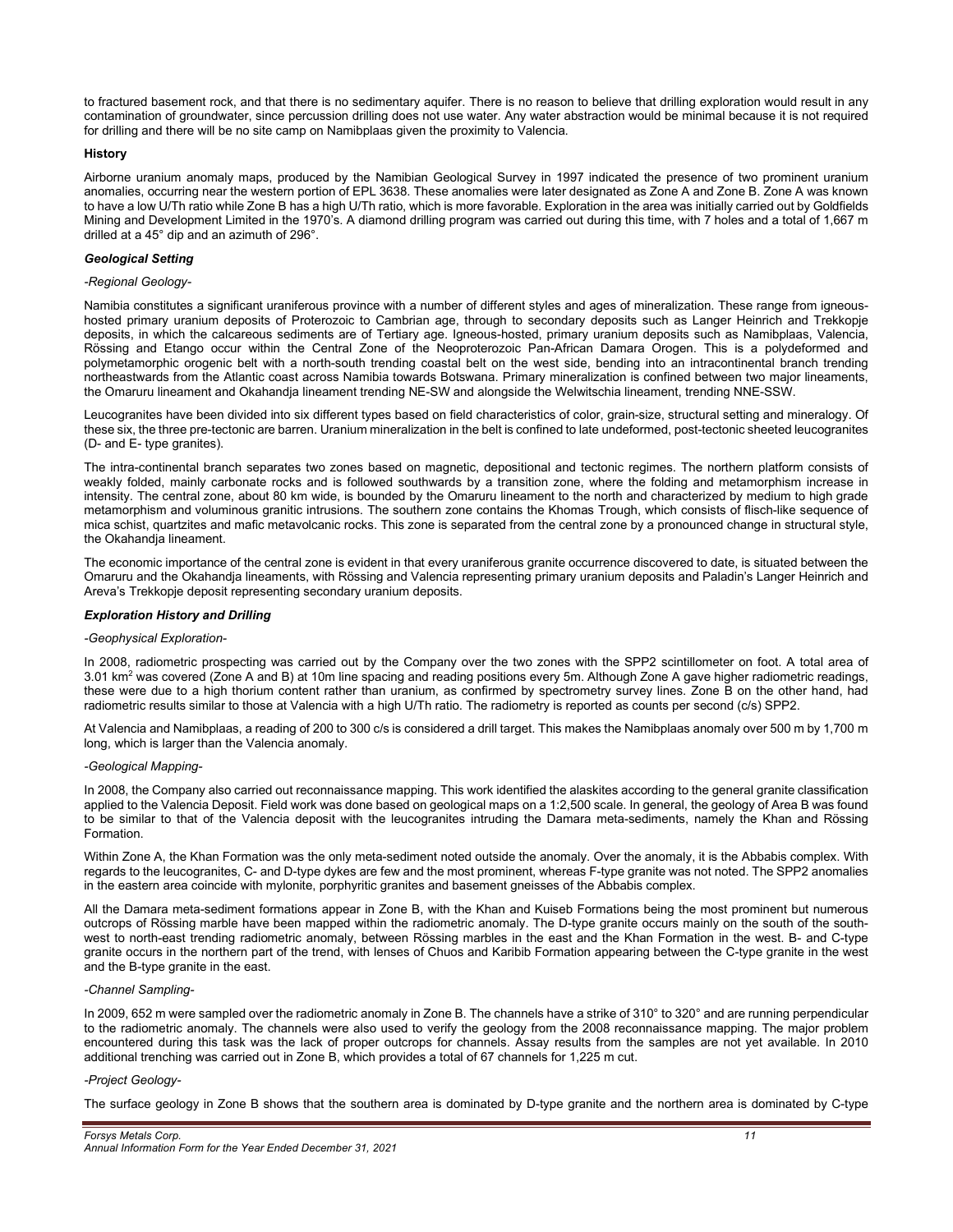granite. This has been confirmed by channel sampling. Although the southern part is dominated by C-type granite, radiometrics shows mineralization with readings as high as 5,000 cps. This has been confirmed with results from the diamond drill holes, where magnetite-rich granite (C-type) have readings as high as those in the D-type granite. In the core, the mineralized granites intrude mainly the Khan gneisses and quartzites. Extensive quartzites usually occur at the bottom of the holes in the SW corner of Zone B, both in diamond as well as in percussion drill holes. It is difficult to determine geometry of the ore-deposit due to the relatively minimal drilling in the area. It appears that the mineralization occurs in sheeted leucogranites intruding the Khan Formation, with similarities to the Valencia deposit. However, no large intrusive is apparent based on the drilling to date.

#### *-Environmental-*

In April 2008, a land access agreement was concluded with the land owner. The Company then completed an exploration program in preparation for a drill program.

A baseline Environmental Impact Assessment ("EIA") and Environmental Management Plan ("EMP") was carried out by Colin Christian, Independent Consultant, during October 2008. His report was submitted to MET for approval, which was subsequently obtained and confirmed on December 11, 2008. The report included a preliminary Flora, Fauna and Archeology assessment. The recommendations of that report were followed with full documentation of ground preparation for drill site access by means of photographs before and after preparation, as well as photography before and after drilling. As much as possible, drill site access was obtained without constructing roads. Recommendations from the EMP are being followed by the Company and its contractors.

#### *-Drilling-*

*2008* 

Based on the radiometric prospecting and geological mapping, 8 vertical percussion holes were drilled at Zone B in 2008, to depths of more than 200 m, for a total of 1,845 m. The location of these holes was selected, not only according to radiometric data, but also according to the ease of accessibility. Down the hole probing was used to identify granite intervals with mineralization.

# *2009*

In 2009, nine additional percussion drill holes were drilled up to 250 m at a drill spacing of 30m to 40m.

*2010* 

Commencing in July 2010, a more extensive drilling program (the "Phase 1 drilling program") was carried out at Namibplaas. The Phase 1 drilling program was completed in July 2011 for a total of 33 diamond drill holes (8,527 metres) and 288 percussion drill holes (63,094 metres). Additional information and significant highlights from the Phase 1 Namibplaas drilling program are available for download from the Company's website at www.forsysmetals.com.

Percussion drilling results are expressed in equivalent  $U_3O_8$  using the correlation between assays and counts per second calculated with the diamond drill holes of Valencia; the technique was used extensively at Valencia to calculate the resources and reserves. Equivalent  $U_3O_8$  is an industry standard for those companies familiar with the use of radiometric probing and correlation with chemical assays: diamond drill holes are sampled and assayed by recognized/accredited laboratory and the assays are compared to counts per seconds from down the hole probe results.

# *2011*

On September 15, 2011 the Company announced its initial resource estimate for Namibplaas, classified as inferred in accordance with CIM standards, reported in accordance with NI 43-101, at a range of  $eU_3O_8$  cut-offs

The orebody at Namibplaas consists of leucogranite sheets, known locally as alaskites, which have intruded the surrounding country rock and have formed lenses that open and close depending on the characteristics of the country rocks. A categorical model was developed, in which the proportion of leucogranite within a block (20m x 20m x 10m) was estimated, following which  $eU_3O_8$  was then estimated into the categorical model.

This initial NI 43-101 Technical Report on Namibplaas was completed by Michael Andrew, a Principal of Optiro, which is a Perth-based mining consultancy firm. Mr. Andrew has previously had extensive involvement in preparing the NI 43-101 resource estimate for Valencia. The information in the initial Namibplaas Technical Report that relates to Mineral Resources is based on information compiled by Dr. Roger Laine, the Company's Chief Geologist at that time and reviewed by Mr. Michael Andrew who is a member of the AusIMM and a full time employee of Optiro.

In October 2011, the Phase 2, 40,000 metre Namibplaas percussion drilling program commenced with an approved budget of \$2.5 million. On September 27, 2012 the Company announced that from commencement of the Namibplaas exploration program in 2008, the Company had completed a total of 33 diamond drill holes and 529 percussion drill holes; for a total of 120,124 metres (8,220 metres of diamond drilling and 111,904 metres of percussion drilling). An updated Resource Statement was released: at a 100ppm cut-off a Consolidated Measured, Indicated and Inferred Resource of 112.3 million lbs. of  $U_3O_8$  grading 173ppm, inclusive of an updated Namibplaas Indicated and Inferred Resource of over 44.4 million lbs. of  $U_3O_8$  grading 151ppm.

A categorical model was developed, in which the proportion of leucogranite within a block (20m x 20m x 10m) was estimated, following which the eU<sub>3</sub>O<sub>8</sub> was then estimated into the categorical model. Using a Localised Uniform Conditioning (LUC) change of support technique, an SMU scale block model was developed (10m x 10m x 5m) to more adequately reflect the quality of material that can be extracted at the selectivity of the proposed mining operation. The current drill spacing of 40x40 metres over the area drilled in the Phase 1 and Phase 2 programs was able to bring the resources to the Indicated category, suitable for Reserve estimation and proper pit planning. The Inferred material reported exists on the periphery of the drilled area and exhibits significant potential for further expansion of the resource.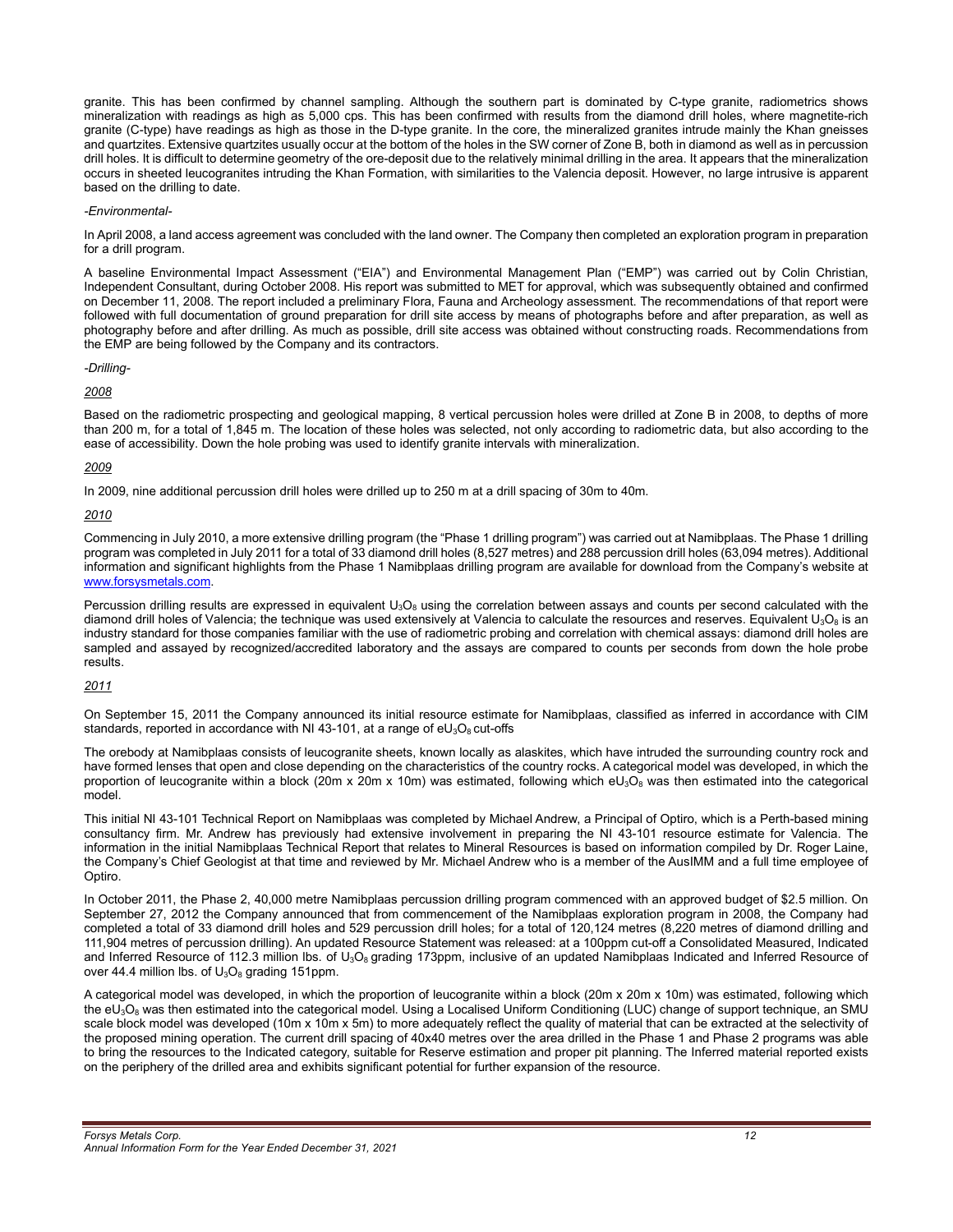Drilling identified two substantial high-grade zones; one to the south and the other along the eastern edge of the drilled area. Both these areas are open-ended geologically with the shallower, eastern area providing the likely target for a next phase of exploration. The mineralised alaskite continues beyond the current ore-envelope.

The Technical Reports on Namibplaas is available under the Company's filings on SEDAR at www.sedar.com.

No additional drilling programs were subsequently undertaken.

#### *Sampling and Analysis*

Core samples were cut on site with a core-saw, with the aim to take 1.5m samples but respecting the lithology: sampling leucogranites with a minimum of radioactivity (the threshold was checked with the first batch of assay results). Radiometric readings with a scintillometer were done every 10 cm to match the readings of the down-hole gamma probe for comparison purposes.

Samples were bagged and knotted at the top with cable ties, then stored on site in a secure storage area (core-yard) within the camp until enough samples were ready for shipping to the laboratory in Johannesburg and then later on to Swakopmund (100 km away).

Two (2) different laboratories were used for analysis. The first laboratory was the Setpoint Technology (Setpoint) laboratory in Johannesburg, South Africa. All DDH half core and RC samples collected were originally assayed at Setpoint. Setpoint is accredited with the South African Accreditation System (SANAS), accreditation number T0223 and is also an ISO17025 accredited laboratory. Setpoint completed the crushing and pulverizing of the samples to industry standards. The prepared samples were analyzed for  $U_3O_8$  using the XRF pressed pellet method. Standard reference material (SRM) or blank material was not included in the first submissions to Setpoint. However, SRMs were included in pulps that were returned to the laboratory for re-assay. The Setpoint laboratory included appropriate quality assurance and quality control (QA/QC) procedures during the analysis of samples by including certified reference standards (CRM), blanks and duplicates. The protocols for the QA/QC are as follows:

- Commercial CRMs inserted at a frequency of at least one per 20 samples;
- Blanks inserted at a frequency of at least one per 50 samples;
- Duplicates taken at a frequency of at least one per 20 samples.

The second laboratory chosen was Bureau Veritas (BV), set up in Swakopmund.

During standard analytical procedure, BV inserts their own standards and blanks every 20 samples or so.

Pulps back from the laboratory were selected to check the QA/QC from the laboratory and rejects back from the laboratory were re-labelled and sent for analysis. The Company inserted its own standards to check reproducibility and accuracy of reported results.

#### *Security of Samples*

The samples were put into larger bags and stored inside a dedicated lock-up core yard at the camp where only staff are allowed. The Company has set-up a security gate and checks all entries and casual visitors are not allowed on the Company's grounds.

#### *Mineral Resource and Mineral Reserve Estimates*

#### **Norasa Mineral Resources and Reserves as at February 2015**

In conjunction with the release of the DFS in March 2015, the Company updated Mineral Resource and Reserve estimates (February 2015) for the Norasa Project representing a consolidation of the Company's deposits, including Valencia main and satellite pits and Namibplaas. The updated resource estimate was based on the historical extensive drilling program at the Namibplaas and Valencia extension deposits, together with a detailed modeling review of the main Valencia deposit and the Namibplaas deposit. The previous Mineral Resource estimate was released in October 2013. The updated resources and reserve estimates for Norasa are detailed in tables 1 and 2 below.

*[remainder of page left intentionally blank]*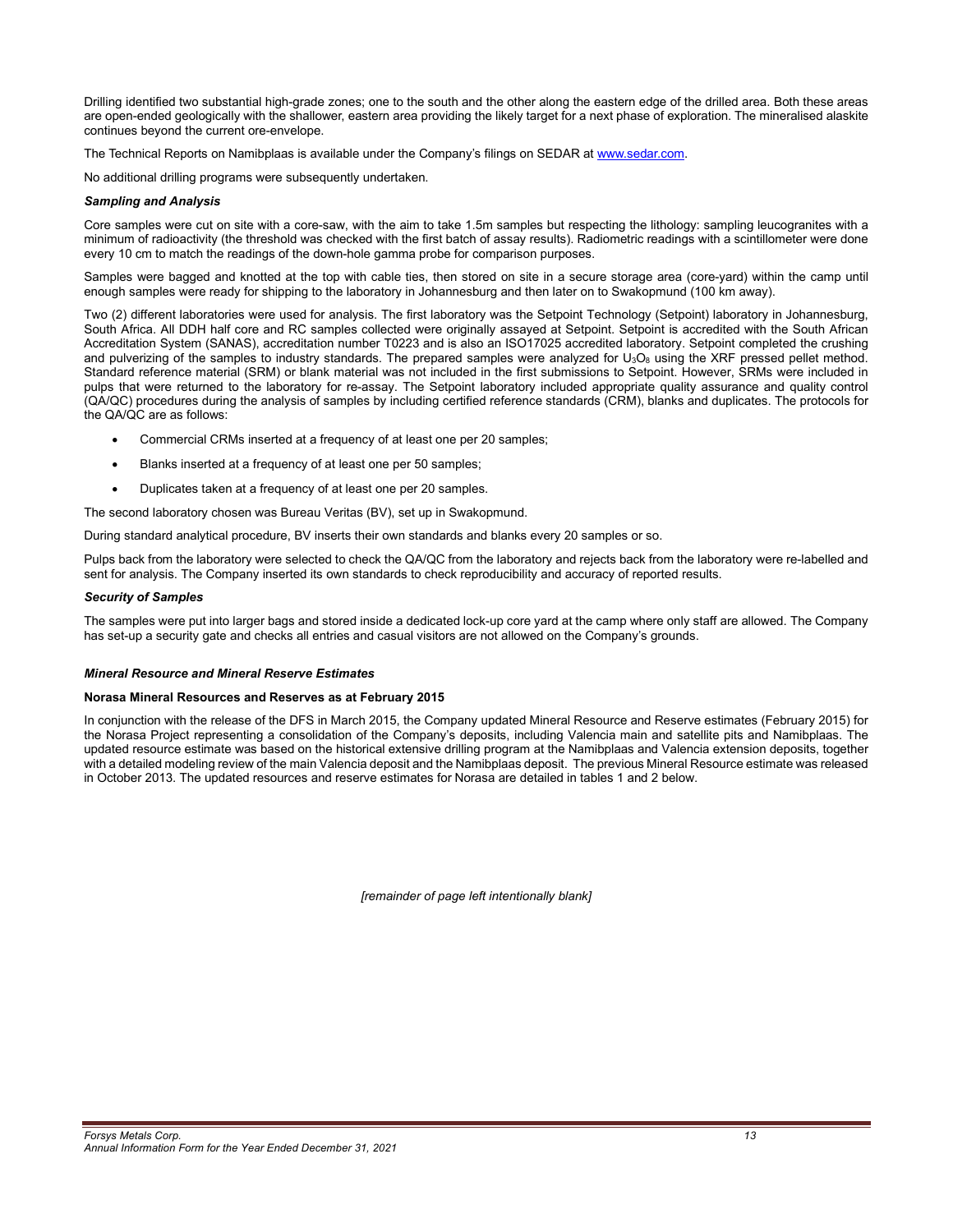| Table 1 Norasa Mineral Resource (February 2015) |                        |                   |                |                 |  |
|-------------------------------------------------|------------------------|-------------------|----------------|-----------------|--|
| Category                                        | <b>Cut-Off Grades</b>  | <b>Tonnes [M]</b> | $U_3O_8$ [ppm] | $U_3O_8$ [MIbs] |  |
| <b>Measured</b>                                 |                        |                   |                |                 |  |
|                                                 | Val 60ppm: Nam 100ppm  | 27                | 151            | 9               |  |
|                                                 | Val 100ppm: Nam 140ppm | 16                | 200            | 7               |  |
|                                                 | Val 140ppm: Nam 180ppm | 10                | 249            | 6               |  |
| Indicated                                       |                        |                   |                |                 |  |
|                                                 | Val 60ppm: Nam 100ppm  | 469               | 152            | 157             |  |
|                                                 | Val 100ppm: Nam 140ppm | 249               | 196            | 108             |  |
|                                                 | Val 140ppm: Nam 180ppm | 130               | 251            | 72              |  |
| Measured + Indicated                            |                        |                   |                |                 |  |
|                                                 | Val 60ppm: Nam 100ppm  | 496               | 151            | 166             |  |
|                                                 | Val 100ppm: Nam 140ppm | 265               | 197            | 115             |  |
|                                                 | Val 140ppm: Nam 180ppm | 140               | 251            | 77              |  |
| <b>Inferred</b>                                 |                        |                   |                |                 |  |
|                                                 | Val 60ppm: Nam 100ppm  | 50                | 153            | 17              |  |
|                                                 | Val 100ppm: Nam 140ppm | 26                | 200            | 11              |  |
|                                                 | Val 140ppm: Nam 180ppm | 13                | 260            | 7               |  |

*Resources are reported inclusive of Reserves.* 

| Table 2 Norasa Mineral Reserves Estimate (February 2015) |                   |                |                 |
|----------------------------------------------------------|-------------------|----------------|-----------------|
| <b>Classification</b>                                    | <b>Tonnes [M]</b> | $U_3O_8$ [ppm] | $U_3O_8$ [MIbs] |
| Proven                                                   | 16                | 200            | 7.1             |
| Probable                                                 | 190               | 200            | 83.6            |
| <b>Total Reserve</b>                                     | 206               | 200            | 90.7            |

*Cut-off grades of 100ppm for Valencia and 140ppm Namibplaas* 

The individual Reserve Statements for Valencia and Namibplaas in Tables 3 and 4 as follows:

| Table 3 Valencia Reserves Estimate (February 2015)                 |     |     |      |  |
|--------------------------------------------------------------------|-----|-----|------|--|
| <b>Classification</b><br>Mt<br>Grade ppm $U_3O_8$<br>Mlbs $U_3O_8$ |     |     |      |  |
| Proven                                                             | 16  | 200 | 7.1  |  |
| Probable                                                           | 139 | 200 | 61.3 |  |
| <b>Total Reserve</b>                                               | 155 | 200 | 68.4 |  |

*Cut-off grade of 100 ppm* 

| Table 4 Namibplaas Reserves Estimate (February 2015)               |    |     |      |  |
|--------------------------------------------------------------------|----|-----|------|--|
| Grade ppm $U_3O_8$<br><b>Classification</b><br>Mt<br>Mlbs $U_3O_8$ |    |     |      |  |
| Proven                                                             |    |     |      |  |
| Probable                                                           | 51 | 198 | 22.3 |  |
| <b>Total Reserve</b><br>51<br>22.3<br>198                          |    |     |      |  |

*Cut-off grade of 140 ppm* 

The estimates of Mineral Resources and Reserves were prepared in accordance with the standards set out in accordance with NI 43-101 of the Canadian Securities Administrators.

Unless stated otherwise, in respect of the mineral projects of the Company referred to in this resource update, the scientific and technical information (including disclosure regarding Mineral Resources) is based upon the following NI 43-101 compliant technical reports (collectively, the "Technical Reports"):

a) "SNOWDEN, Valencia Uranium (Pty) Ltd: Addendum to June 2009 Technical Report; Project No 696" dated January 2010, prepared by Jeremy Peters BSc., B.Eng, MAusIMM Principal Consultant, reviewed by Frank Blanchfield B Eng, MAusIMM Principal Consultant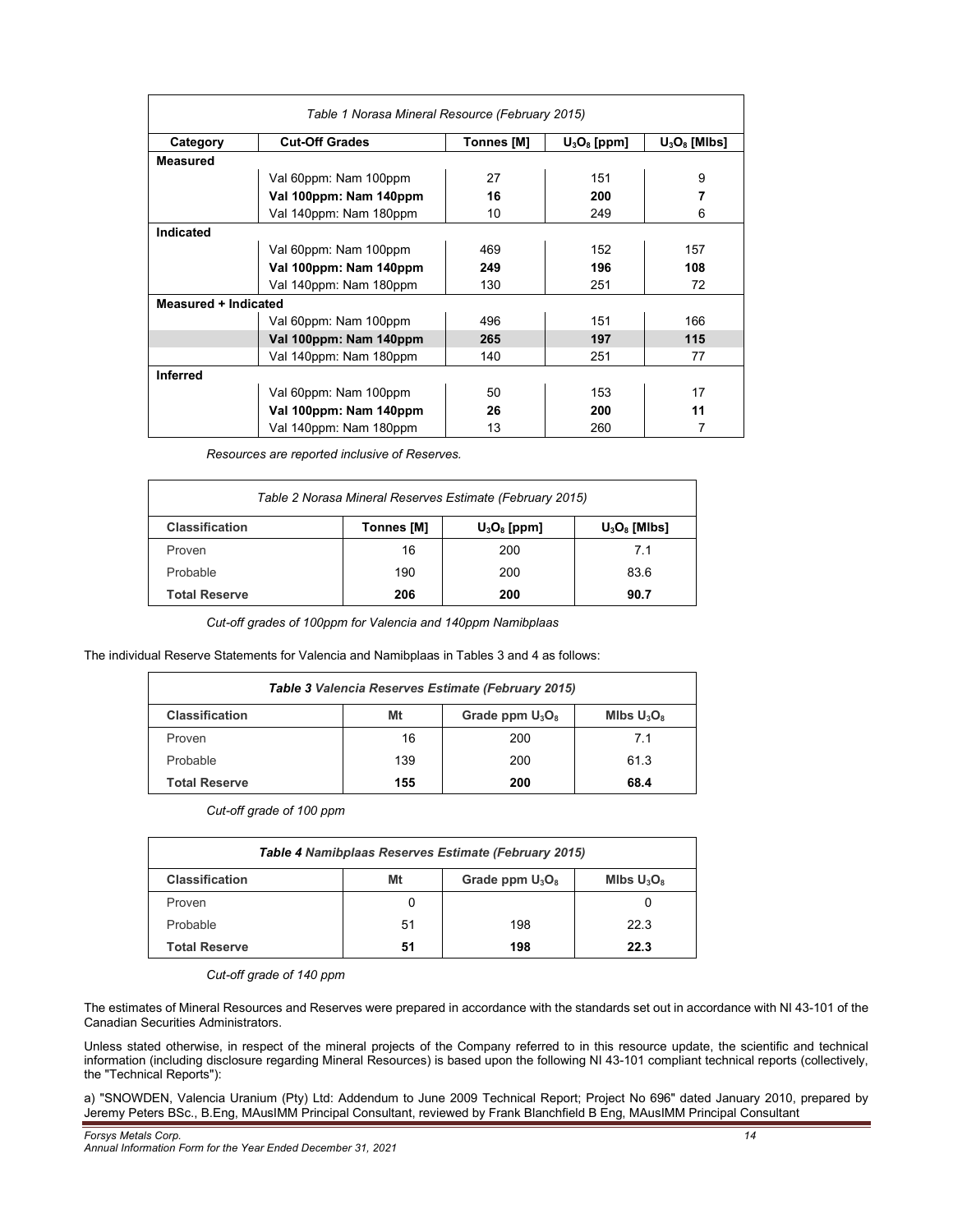b) "SNOWDEN Valencia Uranium (Pty) Ltd Valencia Project Namibia Project No. 7516 Technical Report dated June 2009, prepared by Jeremy Peters BSc., B.Eng, MAusIMM Principal Consultant and Dag Kullmann MSc. FSAIMM Engineering Manager Valencia Uranium (Pty) Ltd; and reviewed by Frank Blanchfield B Eng, MAusIMM Principal Consultant

c) "OPTIRO Technical Report on the Namibplaas Deposit " dated September 2011, prepared by Michael Andrew BSc (Geology), MAusIMM Principal Author: Dr Roger Laine (Forsys Metals Corp) PhD, P.Geo Contributor and Principal Reviewer, Ian Glacken FAusIMM (CP), CEng

d) "AMEC Foster Wheeler, Norasa Project: Definitive Feasibility Study, dated March 16 2015, prepared by Peter Nofal – Technical Director Studies for AMEC. and co-authored by Dag Kullmann, MSc., FSAIMM Engineering Manager Valencia Uranium (Pty) Ltd and Martin Hirsch, MSc. and Member of the British IMMM, Chief Geologist for Forsys

Each of the principal authors of the Technical Reports is independent of the Company within the meaning of NI 43-101 except for D Kullmann, M Hirsch and R Laine. R Laine, D Kullmann and M Hirsch were full-time employees of the Company's subsidiary, Valencia Uranium (Pty) Ltd at the time of preparation. The Technical Reports have been filed with the Canadian securities regulatory authorities and are available for review at www.sedar.com under the Company's profile.

# *Reserve Estimation Process*

The open pit optimisation process is to determine a generalised open pit shape (shell) that provides the highest value for a deposit. The process takes into account all revenues and costs and includes mining and processing parameters. It is from this analysis that a shell will be selected as the guide for a practical ultimate pit design.

The final pit design defines the Mineral Reserve and subsequently the Life of Mine (LOM) production schedule and associated cashflows can be determined. Hence, the pit optimisation process is the first step in the development of any LOM plan.

The input parameters for the process included but are not limited to:

- The latest Resource models
- Modifying factors including mining ore loss and mining dilution for any given block;
- Updated mining operating costs and mining production parameters;
- Updated process recovery, processing costs, mining and processing production rates inclusive of respective ramp-ups;
- Pit slope geotechnical parameters;
- Mill throughput rates and mining rates over time;
- Uranium price, royalties and discount rate.

The practical pit and pushback designs were based on the optimisation results. The objective of the pit design process was to transform the optimal pit shell obtained from the open pit optimisation study into a practical pit with ramps, bench and berm configurations, taking into consideration design criteria and geotechnical constraints. The practical ultimate pit design was then used to generate a reserve statement in accordance with the National Instrument 43-101 reporting criteria.

The table below shows the pit dimensions of Valencia Main, Satellite and Namibplaas. The depth was calculated based on an estimated collar 768 m, 745 m and 720 m of for each pit respectively.

| Table 5 Dimensions of the pit designs                            |                |           |         |           |  |
|------------------------------------------------------------------|----------------|-----------|---------|-----------|--|
| Valencia Main<br>Valencia Satellite<br>Unit<br><b>Namibplaas</b> |                |           |         |           |  |
| Length                                                           | m              | 1.660     | 712     | 2,107     |  |
| Width                                                            | m              | 980       | 389     | 655       |  |
| <b>Bottom Elevation</b>                                          | amasl          | 330       | 577.5   | 450       |  |
| Depth                                                            | m              | 420       | 154     | 264       |  |
| Area                                                             | m <sup>2</sup> | 1,315,850 | 273,223 | 1,134,158 |  |

Figures 2 and 3 below show parts of the orebodies that is above the cut-off grade and occurring within each of the ultimate pit designs.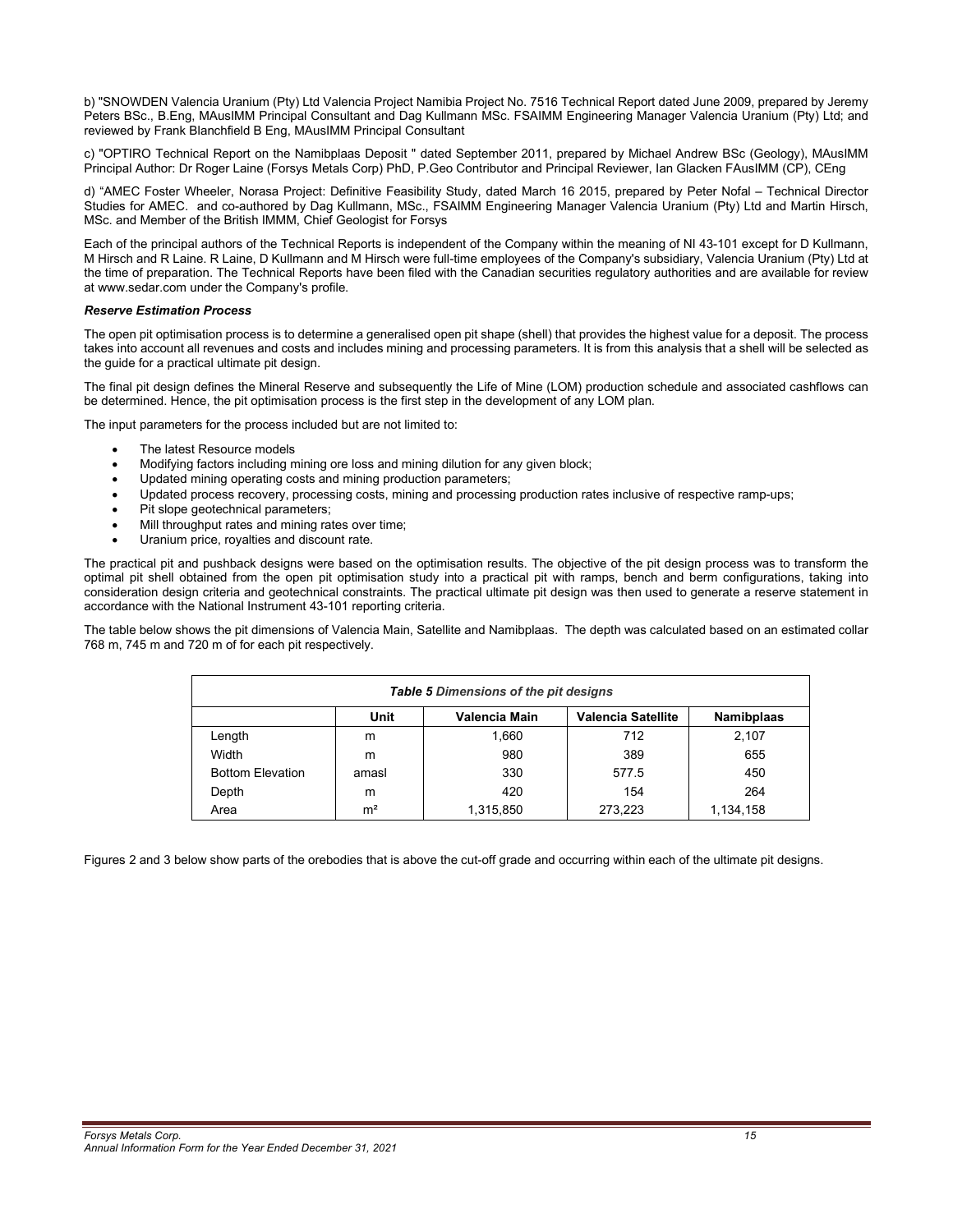

*Figure 2: Plan view of ore blocks within the ultimate Valencia pit designs* 



*Figure 3: Plan view of ore blocks within the ultimate Namibplaas pit design.* 

Table 6 below summarises the total ore and waste content of the ultimate pit designs of Valencia Main, Satellite and Namibplaas. All figures quoted are above the stated U3O8 cut-off grade and applied mining modifying factors.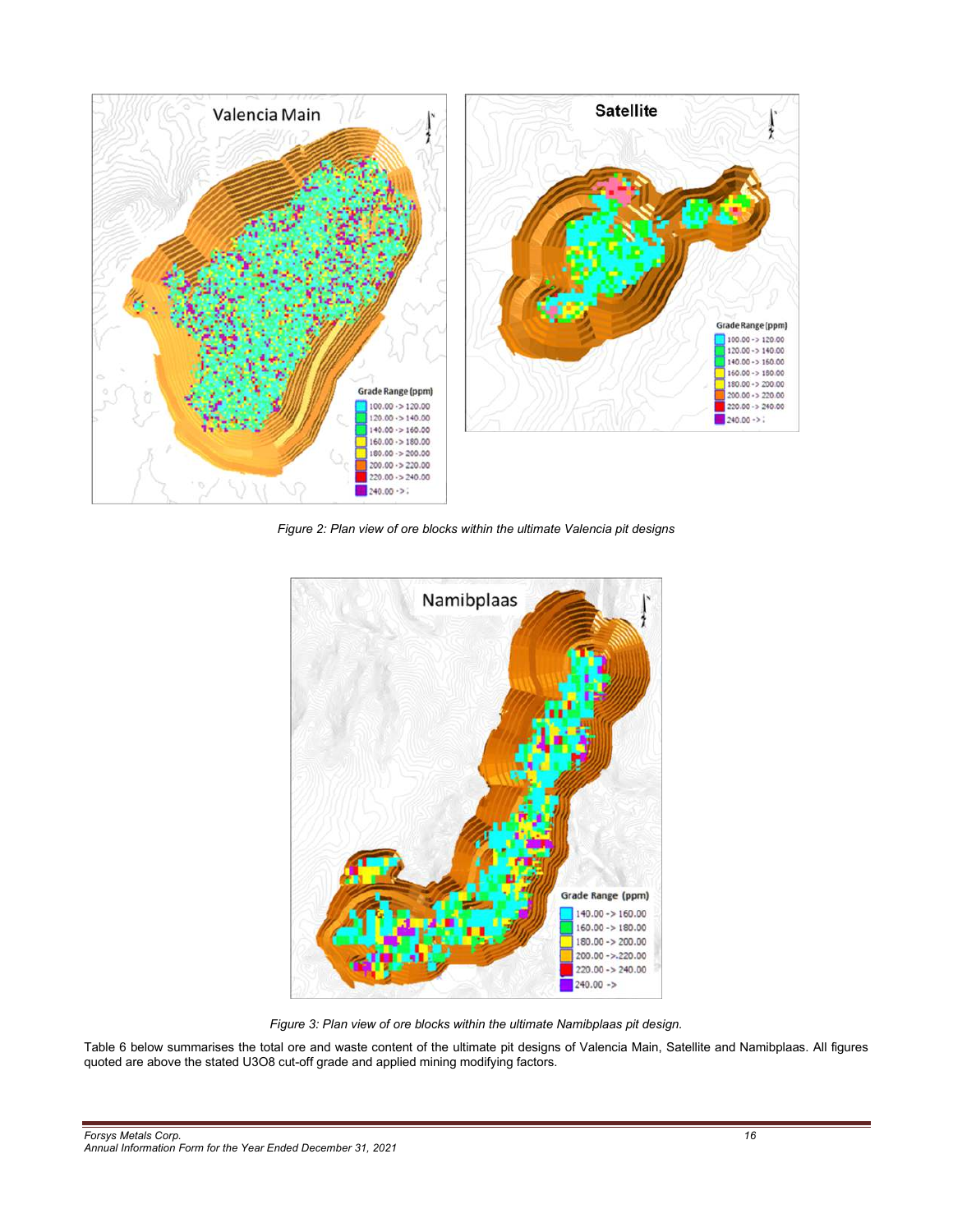| Table 6 Ultimate pit design ore and waste content |                  |                   |            |            |                       |                                      |                                |
|---------------------------------------------------|------------------|-------------------|------------|------------|-----------------------|--------------------------------------|--------------------------------|
| Pit                                               | Cut-off<br>Grade | Total Ore<br>(Mt) | Waste (Mt) | Total (Mt) | <b>Strip</b><br>Ratio | <b>Head Grade</b><br>(ppm $U_3O_8$ ) | <b>Metal (MIbs</b><br>$U_3O_8$ |
| Valencia Main                                     | 100              | 148.91            | 438.56     | 587.46     | 2.95                  | 199                                  | 65.3                           |
| Valencia Satellite                                | 100              | 6.17              | 23.50      | 29.67      | 3.81                  | 229                                  | 3.1                            |
| Namibplaas                                        | 140              | 51.00             | 198.22     | 249.22     | 3.89                  | 198                                  | 22.3                           |
| Total                                             |                  | 206.08            | 660.28     | 866.36     | 3.20                  | 200                                  | 90.7                           |

As indicated in the table above, 660.28 million tonnes of waste will be mined to expose the 206.08 million tonnes of ore, resulting in a stripping ratio of 3.2 over the life of mine.

The mining study (Table 7) considers that mining equipment will be purchased, controlled and maintained by the owner. Tyre management, explosives supply and blasting service and fuel supply contracts are included in the study. The scope of works for the explosives contract includes a bulk plant, magazines, and transport and manufacture of bulk explosives. This is referred to as a full blasting service. Fuel supply includes on-site depot for fuel and lubes, transport and management. The supplier will also provide, install and maintain the fuel storage and dispensing equipment as part of the supply contract. Mining costs can be highly variable from year to year as a number of factors change over time, particularly as mining cost increases with pit depth and hauling distance. The latter is particularly relevant when comparing the cost of hauling ore from Namibplaas to the Valencia crusher. Life of mine average costs are presented.

| Table 7 Summary of mining operating costs by activity |                                     |                                          |  |  |
|-------------------------------------------------------|-------------------------------------|------------------------------------------|--|--|
| <b>Details</b>                                        | <b>Total Cost</b><br>(US\$/t mined) | <b>Total Cost</b><br>(US\$/Ib $U_3O_8$ ) |  |  |
| Loading                                               | 0.16                                | 1.74                                     |  |  |
| Hauling                                               | 0.53                                | 5.92                                     |  |  |
| Drilling                                              | 0.16                                | 1.81                                     |  |  |
| <b>Blasting</b>                                       | 0.29                                | 3.27                                     |  |  |
| Secondary equipment                                   | 0.08                                | 0.89                                     |  |  |
| Support equipment                                     | 0.01                                | 0.10                                     |  |  |
| Technical services & maintenance                      | 0.11                                | 1.18                                     |  |  |
| Total labour                                          | 0.17                                | 1.87                                     |  |  |
| Sub-Total                                             | 1.51                                | 16.78                                    |  |  |
| Rom pad rehandling                                    | 0.02                                | 0.22                                     |  |  |
| Total                                                 | 1.53                                | 17.00                                    |  |  |

# **DFS Processing**

The Company announced in March 2015 the completion of a DFS on its planned process plant for the Company's consolidated Norasa uranium project in Namibia. The DFS, which was completed by the RSA office of leading engineering group, Amec Foster Wheeler ("AMEC"), focused on optimizing the Norasa project's economics. The process operating costs reflect operation at a throughput of 11.2Mtpa. The various process plant operating costs are summarised in Table 8 using an average feed grade ( $U_3O_8$ ) of 200ppm.

| <b>Table 8 Summary of Process Operating Costs</b> |                    |            |                  |  |  |
|---------------------------------------------------|--------------------|------------|------------------|--|--|
| <b>Item</b>                                       | US <sub>5</sub> /a | US\$/t ore | US\$/lb $U_3O_8$ |  |  |
| Reagents                                          | 32 965 828         | 2.94       | 7.31             |  |  |
| Power                                             | 19 203 698         | 1.71       | 4.26             |  |  |
| Consumables (incl. plant air and water)           | 17 890 537         | 1.60       | 3.97             |  |  |
| Labour                                            | 4 885 454          | 0.44       | 1.08             |  |  |
| Maintenance                                       | 6 2 64 7 74        | 0.56       | 1.39             |  |  |
| <b>Miscellaneous</b>                              | 1 210 000          | 0.11       | 0.27             |  |  |
| Total                                             | 82 420 291         | 7.36       | 18.28            |  |  |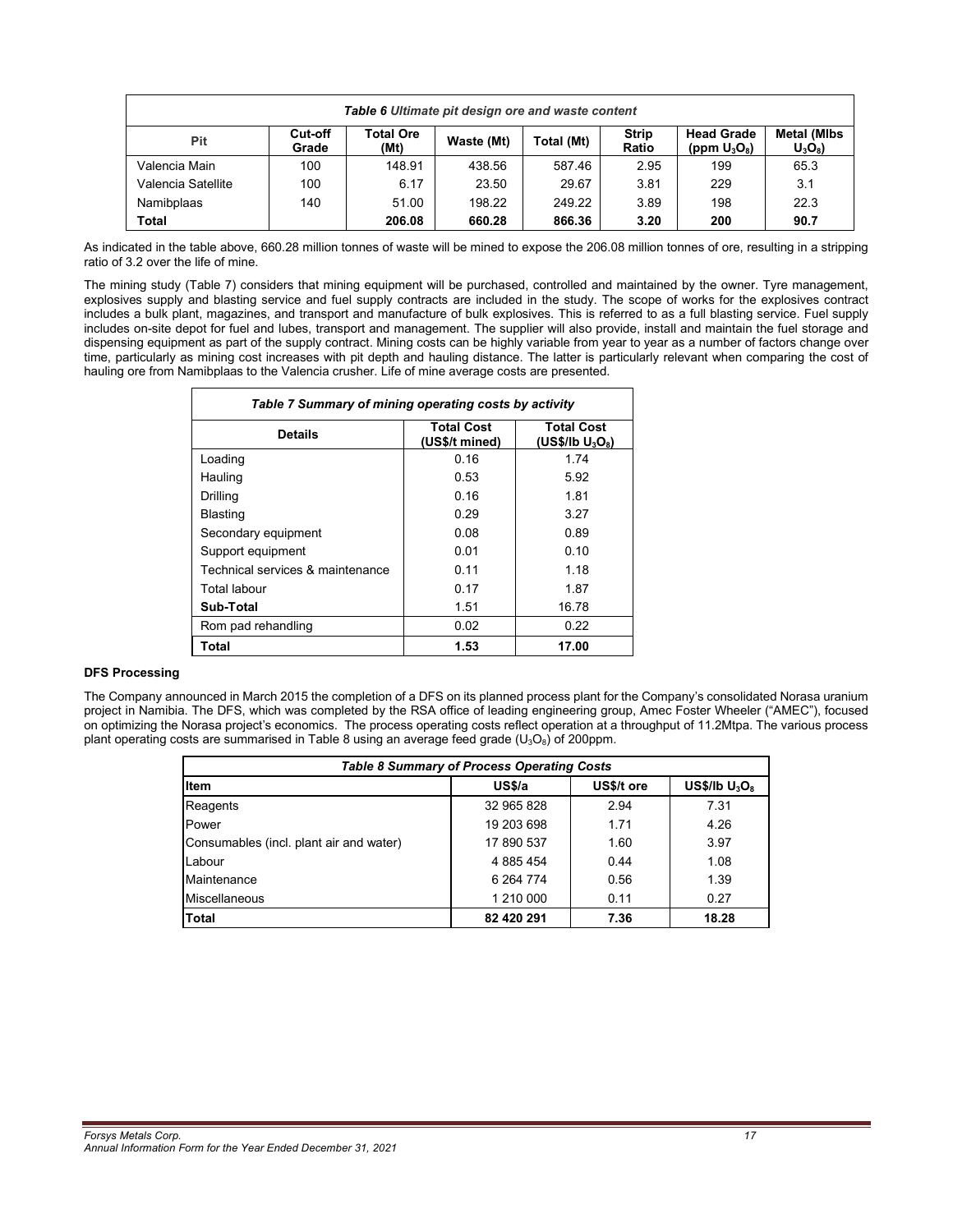# **Process Plant Engineering Study – Key Metrics**

Table 9 is a summary of the key metrics.

| <b>Table 9 Plant Parameters</b>   |                |       |                                          |  |  |
|-----------------------------------|----------------|-------|------------------------------------------|--|--|
| <b>Parameter</b>                  | <b>Units</b>   | Value | <b>Comments</b>                          |  |  |
| Average feed grade $(U_3O_8)$     | ppm            | 200   |                                          |  |  |
| Plant throughput                  | Mt/a           | 11.2  |                                          |  |  |
| Plant production at average grade | Mlb $U_3O_8/a$ | 4.5   | At 238 ppm $U_3O_8 - 5.2$ Mlb $U_3O_8/a$ |  |  |
| Leach extraction                  | $\%$           | 93.2  | At 200 ppm $U_3O_8$ feed grade           |  |  |
| Solid/liquid separation recovery  | $\%$           | 98.1  | <b>Filtration testwork</b>               |  |  |
| IX/SX recovery                    | %              | 99.9  |                                          |  |  |
| Overall recovery                  | %              | 91.3  | At 200 ppm $U_3O_8$ feed grade           |  |  |
| Raw water consumption             | $m^3/t$        | 0.21  |                                          |  |  |
| Power consumption                 | kWh/t          | 18.0  |                                          |  |  |

# **DFS Capex**

The capital cost summary for the Norasa project is set out in Table 10 below:

|  |  | <b>Table 10 Total Project Capital Costs</b> |  |
|--|--|---------------------------------------------|--|
|  |  |                                             |  |

| <b>Capital Items</b>              | <b>Est. Cost US\$/M</b> |
|-----------------------------------|-------------------------|
| Process plant (and first fill)    | 257.8                   |
| Mining equipment                  | 94.0                    |
| Tailings disposal                 | 5.6                     |
| Bulk water supply                 | 20.8                    |
| Power supply & substation         | 177                     |
| Owner's & other outlays           | 37.0                    |
| <b>Project Capital</b>            | 432.8                   |
| Sustaining capital (life-of-mine) | 139.4                   |
| Radiometric Sorting Upgrade       | 39.9                    |

Most of the projected capital expenditures detailed in the table above will be spent during a two-year period, towards the end of which mining will commence. Capital expenditures are considered to be estimated to an accuracy of +/-15%. In terms of operating costs, these were determined from first principles and contractor estimates and are considered to have been estimated to an accuracy of +/-15%.

The base case processing facility comprises the following unit operations:

- crushing, sorting, screening and stockpiles
- milling
- leaching
- belt filtration
- continuous ion exchange (CIX)
- solvent extraction (SX) and ammonium diuranate (ADU) recovery
- filtration
- calcination

# **DFS – Summary**

The key outputs from the financial model based on the above assumptions are reported for the first 5 years of the modelled operation and for the life of mine in Table 11.

*[remainder of page left intentionally blank]*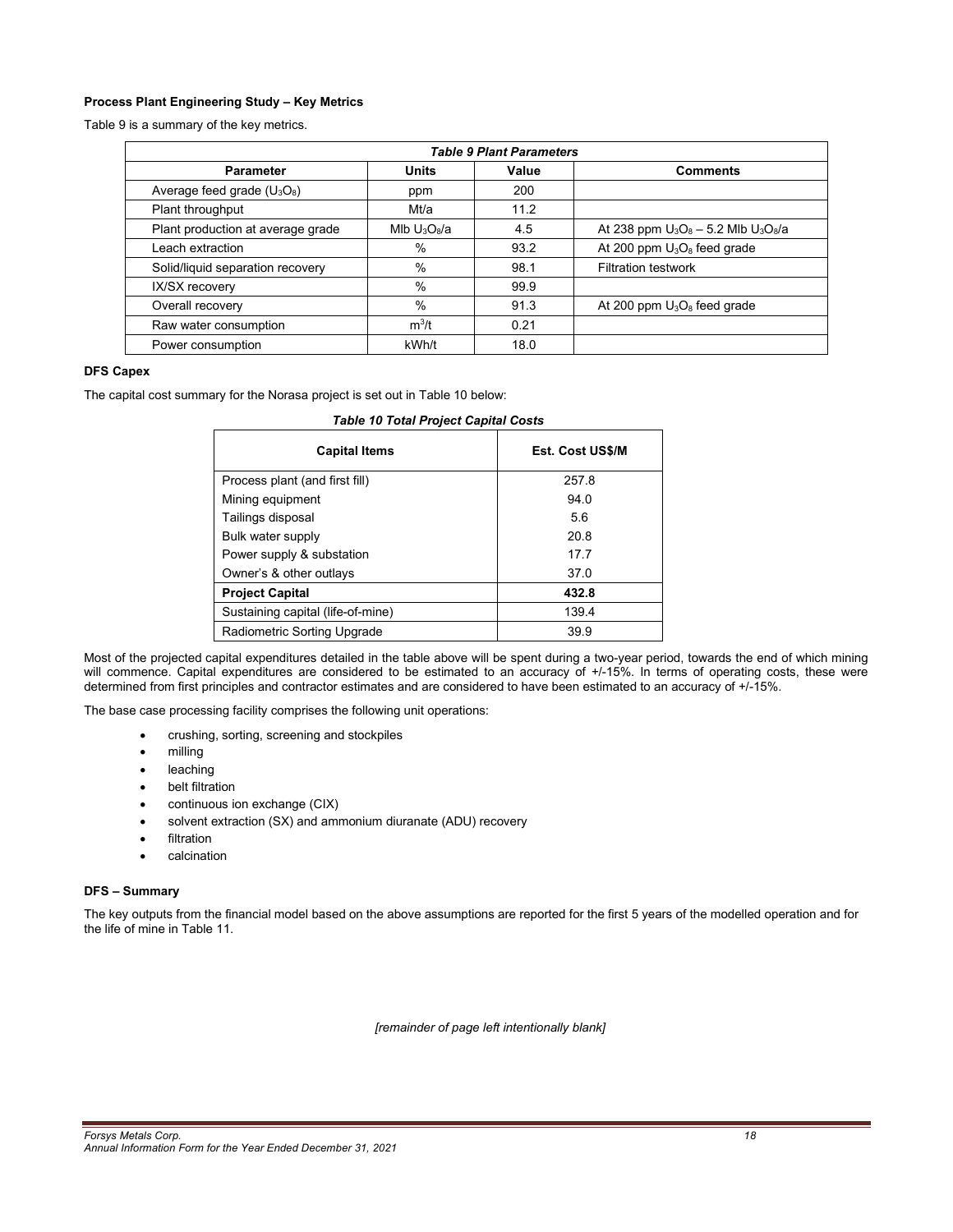| <b>Table 11 Key Financial Model Outputs</b>        |                     |                      |  |  |
|----------------------------------------------------|---------------------|----------------------|--|--|
|                                                    | <b>Project</b>      |                      |  |  |
| <b>Project Economics</b>                           |                     |                      |  |  |
| NPV at a Discount Rate of 8% (US\$M) - (Excl. Tax) | 622.6               |                      |  |  |
| $-$ (Incl. Tax)                                    | 383.4               |                      |  |  |
| Internal Rate of Return (%) - (Excl. Tax)          | 32%                 |                      |  |  |
| $-$ (Incl. Tax)                                    | 26%                 |                      |  |  |
| Payback Period from Start of Production (years)    | 4.4                 |                      |  |  |
| Capital Costs (US\$M)                              | 432.8               |                      |  |  |
| Production                                         | <b>Life of Mine</b> | <b>First 5 Years</b> |  |  |
| Quantity Ore Treated (Mt)                          | 206.1               | 66.7                 |  |  |
| Recoveries (%)                                     | 92.4%               | 92.2%                |  |  |
| Uranium sold ( $Kg U_3O_8$ )                       | 35.288              | 11,710               |  |  |
| Uranium sold (Mlb $U_3O_8$ )                       | 77.8                | 25.8                 |  |  |
| <b>Revenue and Cash Flow</b>                       |                     |                      |  |  |
| Average $U_3O_8$ Base Price (US\$/lb $U_3O_8$ )    | 65                  | 65                   |  |  |
| Net Revenue (US\$M)                                | 5,056.8             | 1,678.0              |  |  |
| Operating cash flow (US\$M)                        | 1,751.1             | 440.2                |  |  |
| Net cash flow after tax (US\$M)                    | 1,007.6             | 161.5                |  |  |
| <b>Operating Unit Costs (US\$/lb produced)</b>     |                     |                      |  |  |
| Mining                                             | 16.83               | 14.65                |  |  |
| Processing                                         | 16.27               | 16.67                |  |  |
| Owners costs                                       | 1.63                | 1.65                 |  |  |
| <b>Total Operating Costs (US\$/Ib produced)</b>    | 34.72               | 32.96                |  |  |

# **Employment Matters**

As at December 31, 2021, the Company employed or engaged as subcontractors in Namibia a project manager and a total of 4 individuals on a part-time basis in its operations. In addition, the Company had 2 management staff in Canada and 2 in the United Kingdom.

#### **Social and Environmental Policies**

The Company's mining, exploration and development activities are subject to local laws and regulations relating to protection of the environment, including requirements for closure and reclamation of mining properties.

The Norasa Project facilities have been designed to mitigate environmental impacts. The operations will have processes, procedures and facilities in place to manage substances that have the potential to be harmful to the environment.

During the last financial year, the Company's operations were in compliance in all material respects with applicable environmental regulations and there were no notices of violations, fines or convictions relating to environmental matters at any of the Company's properties.

# **Foreign Operations**

The Company is incorporated in Ontario, Canada and conducts all of its operations through foreign subsidiaries. The Company is therefore subject to risks associated with operating in foreign jurisdictions. Please refer to the section below, Risk Factors.

# **RISK FACTORS**

The exploration for and exploitation of natural resources are speculative activities involving a high degree of risk. The following risk factors should be considered in assessing the Company's activities. If any one or more of these risks occur, it could have a material adverse effect on the business, assets, financial position or operating results of the Company. The risks noted below do not necessarily comprise all those faced by the Company. Additional risks not currently known to the Company or that the Company currently deems would not likely influence an investor's decision to purchase securities of the Company may also impact the Company's business, assets, financial position or operating results.

*[remainder of page left intentionally blank]*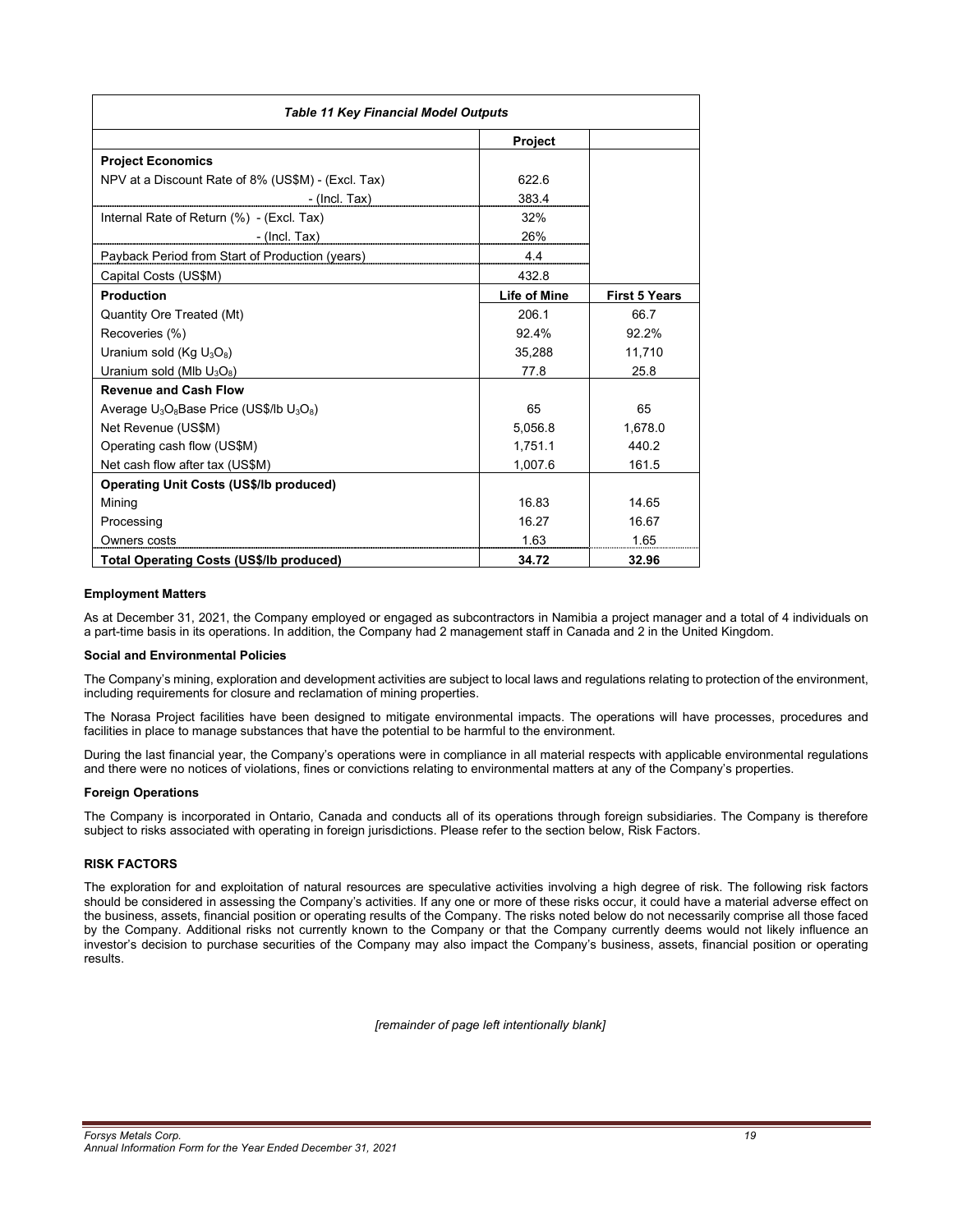#### **Additional capital and project financing will be required to develop Norasa and no assurance can be given that such capital will be available at all or available on terms acceptable to the Company.**

The funds of the Company currently available, are sufficient to fund the Company's planned expenditure for the next 12 months, which exclude further significant exploration and development activities. Accordingly, the Company will need to raise further capital and/or debt financing to fund development of its projects and other aspects of the business. The success or otherwise and the pricing of any such capital raising and/or debt financing will be dependent upon the prevailing market conditions at that time, the outcomes of the relevant feasibility studies and exploration programs and upon the requirement to attract significant amounts of debt and equity financing by a company without significant projects already in production. Further, Forsys will require additional capital from external sources to develop any newly discovered mineral deposits. If additional capital is raised by an issue of securities, this may have the effect of diluting shareholders' interests in the Company. Any debt financing, if available, may involve financial covenants which limit the Company's operations. If the Company cannot obtain such additional capital, the Company may not be able to complete the development of its projects or may be required to reduce the scope of any expansion which could adversely affect its business, operating results and financial condition.

# **Public acceptance of the nuclear industry and competition from other energy sources and related commodity price risk**

Growth of the uranium and nuclear power industry will depend upon continued and increased acceptance of nuclear technology as a means of generating electricity. Because of unique political, technological and environmental factors that affect the nuclear industry, the industry is subject to public opinion risks that could have an adverse impact on the demand for nuclear power and increase the regulation of the nuclear power industry. Nuclear energy competes with other sources of energy, including oil, natural gas, coal and hydro-electricity. These other energy sources are to some extent interchangeable with nuclear energy, particularly over the longer term. Sustained lower prices of oil, natural gas, coal and hydroelectricity may result in lower demand for uranium concentrates. Technical advancements in renewable and other alternate forms of energy, such as solar and wind power, could make these forms of energy more commercially viable and put additional pressure on the demand for uranium concentrates.

The future profitability of the Company is directly related to the market price of uranium. The feasible development of Norasa is highly dependent upon the price of uranium. A sustained and substantial decline in commodity prices could result in the write-down, termination of exploration work or loss of the Company's interest in the properties.

#### **The Company has all of its exploration and development assets located within Namibia and currently depends almost entirely on the Norasa project.**

The Company is conducting its exploration and development activities in the Republic of Namibia. The Company believes that the Government of Namibia supports the development of natural resources by foreign operators. There is no assurance that future political and economic conditions in Namibia will not result in the Government of Namibia adopting different policies respecting foreign development and ownership of mineral resources.

The Company's activities are focused primarily on the Norasa project. Any adverse changes or developments affecting this project would have a material and adverse effect on the Company's business, financial condition and results of operations.

#### **The development of the Norasa project into commercial operation on time and budget and its economic viability cannot be guaranteed.**

In general, development projects have no operating history upon which to base estimates of future cash operating costs. For development projects such as Norasa, estimates of mineral resources and mineral reserves are, to a large extent, based upon the interpretation of geological data obtained from drill holes and other sampling techniques and feasibility studies. This information is used to calculate estimates of the capital costs and cash operating costs based upon anticipated tonnage and grades of ore to be mined and processed, the configuration of the ore body, expected recovery rates, comparable facility and equipment operating costs, anticipated climatic conditions and other factors.

Operating costs are dependent on the costs of various reagents, supplies, spares and labour. While open pit mining costs can sometimes be better estimated than underground mining costs, they are also very dependent on fuel and maintenance costs, foreign currency exchange rates and availability of skilled labour.

There can be no assurance that the Company will be able to complete the development of the Norasa project on time or on budget due to, among other things, changes in the economics, the scope of the pre-stripping and the size of the open pit, delays in the delivery of plant and cost overruns.

There can be no assurance that the current personnel, systems, procedures and controls will be adequate to support the Company's operations. Should any of the disruptions, changes and events referred to above occur, they would have a material adverse effect on the Company's business, financial condition and results of operations.

#### **The Company's mineral resource and reserve estimates are only estimates and may not reflect the actual reserves or the economic viability of the extraction of uranium or other metals.**

The figures for mineral resources and mineral reserves presented in this document are estimates and no assurance can be given that the anticipated tonnage and grades will be achieved or that the indicated level of recovery will be realized or that the Company will receive the prices assumed in determining the mineral resources or reserves. Mineral resources that are not mineral reserves do not have demonstrated economic viability. Establishment of a uranium reserve and development of a uranium mine does not assure a profit on the investment or recovery of costs. In addition, geological complexity, mining hazards or environmental damage could greatly increase the cost of operations, and various field operating conditions may adversely affect the production from a mine. These conditions include delays in obtaining governmental approvals or consents, insufficient transportation capacity or other geological and mechanical conditions. While diligent mine supervision and effective maintenance operations can contribute to maximizing production rates over time, production delays from normal field operating conditions cannot be eliminated and can be expected to adversely affect revenue and cash flow levels.

The quantity of a given mineral tends to vary in all types of deposits. Due to the nature of drilling and building reserves, small variances both positive and negative must be anticipated. Inferred materials are estimated and must account for large sections of ore bodies that are believed to contain what the average overall results demonstrate.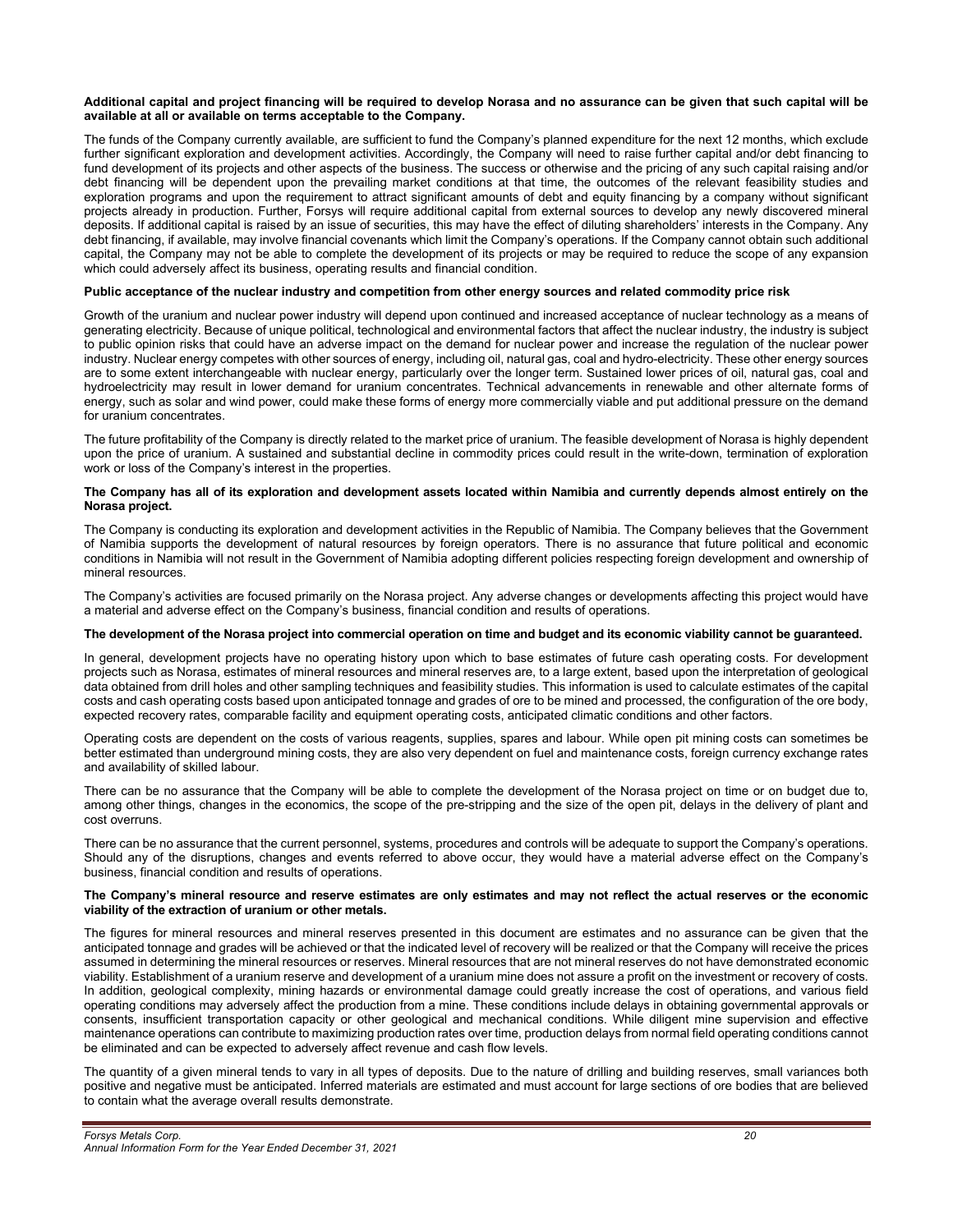Mineral resource and reserve estimates are expressions of judgment based on knowledge, mining experience, analysis of drilling results and industry practices. Valid estimates made at a given time may significantly change when new information becomes available. While the Company believes that its mineral resources and reserve estimates are well established and reflect management's best estimates, by their nature reserve estimates are imprecise and depend, to a certain extent, upon statistical inferences which may ultimately prove to be unreliable. Furthermore, market price fluctuations, as well as increased capital or productions costs or reduced recovery rates may render ore reserves and resources containing lower grades of mineralization as uneconomic and may ultimately result in a restatement of reserves and resources. The evaluation of resources or reserves is always influenced by economic and technological factors, which may change over time.

# **Future production rates are estimates and are subject to risks of mining operations.**

There is no assurance that future production estimates from future mining areas can be achieved. These production estimates are based on, among other things, the following factors: the accuracy of reserve estimates; the accuracy of assumptions regarding ground conditions and physical characteristics of ores, such as hardness and presence of estimated rates and costs of mining and processing and assumptions as to future commodity prices. Failure to achieve production estimates could have an adverse impact on the Company's future cash flows, earnings, results of operations and financial condition.

The Company's actual future production may vary from estimates for a variety of reasons, including among other things: actual ore mining varying from estimates of grade, tonnage, dilution and metallurgical and other characteristics; short term operating factors related to the ore reserves, such as the need for sequential development of ore bodies and the processing of new or different ore grades, risks or hazards associated with mining; natural phenomena, such as inclement weather conditions, underground floods, earthquakes, pit wall failures and caveins encountered in the drilling and removal of material; and unexpected labour shortages or strikes and varying conditions in the commodity markets.

There may be a higher than normal risk of sourcing and hiring suitably trained plant management, operating and maintenance staff and these people may not be readily available in Namibia or not otherwise easily employed from within the Namibia region. This situation could also be impacted by delays in obtaining necessary work and other labour permits to allow expatriate expertise to be utilized to the extent necessary.

# **The Company relies on key personnel and its management team and outside contractors (including those in Namibia), and the loss of one or more of these persons may adversely affect the Company.**

The Company's business is dependent on retaining the services of a small number of key personnel of the appropriate calibre as the business develops. The Company has entered into employment and consultancy agreements with certain of its key executives. The success of the Company is, and will continue to be, to a significant extent, dependent on the expertise and experience of the directors and senior management and the loss of one or more could have a materially adverse effect on the Company.

The Company will rely heavily on sub-contractors to build, run and maintain Norasa. The failure of a sub-contractor to perform its services properly for the Company could delay or frustrate mining operations and have a materially adverse effect on the Company.

# **Foreign investments and operations are subject to numerous risks associated with operating in foreign jurisdictions.**

The Company conducts its operations through foreign subsidiaries and substantially all of its assets are held in such entities. Accordingly, any limitation on the transfer of cash or other assets between the parent Company and such entities, or among such entities, could restrict the Company's ability to fund its operations efficiently. Any such limitations, or the perception that such limitations may exist in the future, could have a material and adverse impact on the Company's business, financial condition, and operations.

In addition, operating in foreign jurisdictions exposes the Company to the effects of political, economic or other risks, including changes in foreign laws (whether arbitrary or not), expropriation or nationalization of property, risks of loss due to civil strife, acts of war, insurrection or terrorism (including the effects of such acts which occur in neighbouring states), cancellation or renegotiation of contracts or the inability to enforce legal rights in the foreign jurisdiction.

#### **Changes in Government regulations may have an adverse effect on the Company.**

The Company, its subsidiaries, its business and its operations are subject to various laws and regulations. The costs associated with compliance with such laws and regulations may cause substantial delays and require significant cash and financial expenditure, which may have a material adverse effect on the Company's business, financial condition, results of operations, and prospects and, in particular, the development of Norasa.

The Company's operations and its ability to hold various mineral rights require licences, permits and authorisations and, in some cases, renewals of existing licences, permits and authorisations from various governmental and quasi-governmental authorities. The Company believes that it currently holds or has applied for all necessary licences, permits and authorisations to carry on the activities that it is currently conducting and to hold the mineral rights it currently holds under applicable laws and regulations in effect at the present time, and also believes that it is complying in all material respects with the terms of such licences, permits and authorisations. However, the Company's ability to obtain, sustain or renew such licences, permits and authorisations on acceptable terms is subject to changes in regulations and policies and to the discretion of the applicable governmental and quasi-governmental bodies and there can be no assurance that the Company will be able to obtain, sustain or renew any such licences, permits or authorisations on acceptable terms or at all.

#### **Currency fluctuations may adversely affect the costs that the Company incurs in its operations.**

Uranium is sold throughout the world, principally in US Dollars. The Company's costs are incurred primarily in Namibian Dollars, Australian Dollars and Canadian Dollars. Changes in the currency exchange rates of the US Dollar against either of these currencies may affect the actual capital and operating costs of the Company's projects and will affect the results presented in the Company's financial statements and cause its financial position to fluctuate. As well, such fluctuations may affect the cash flow that the Company hopes to realise from its operations. Accordingly, the Company will be exposed to exchange rate fluctuations which could have a material adverse effect on the Company's business, financial condition, results of operations and prospects.

Further, there is no guarantee that the Government of Namibia will not impose restrictions on the convertibility of and obligations to remit and convert to local currency in future. Such fluctuations in foreign currency or restrictions on the convertibility of and obligations to remit and convert to the currency of Namibia could have a material adverse effect on the Company's business, financial condition and results of operations.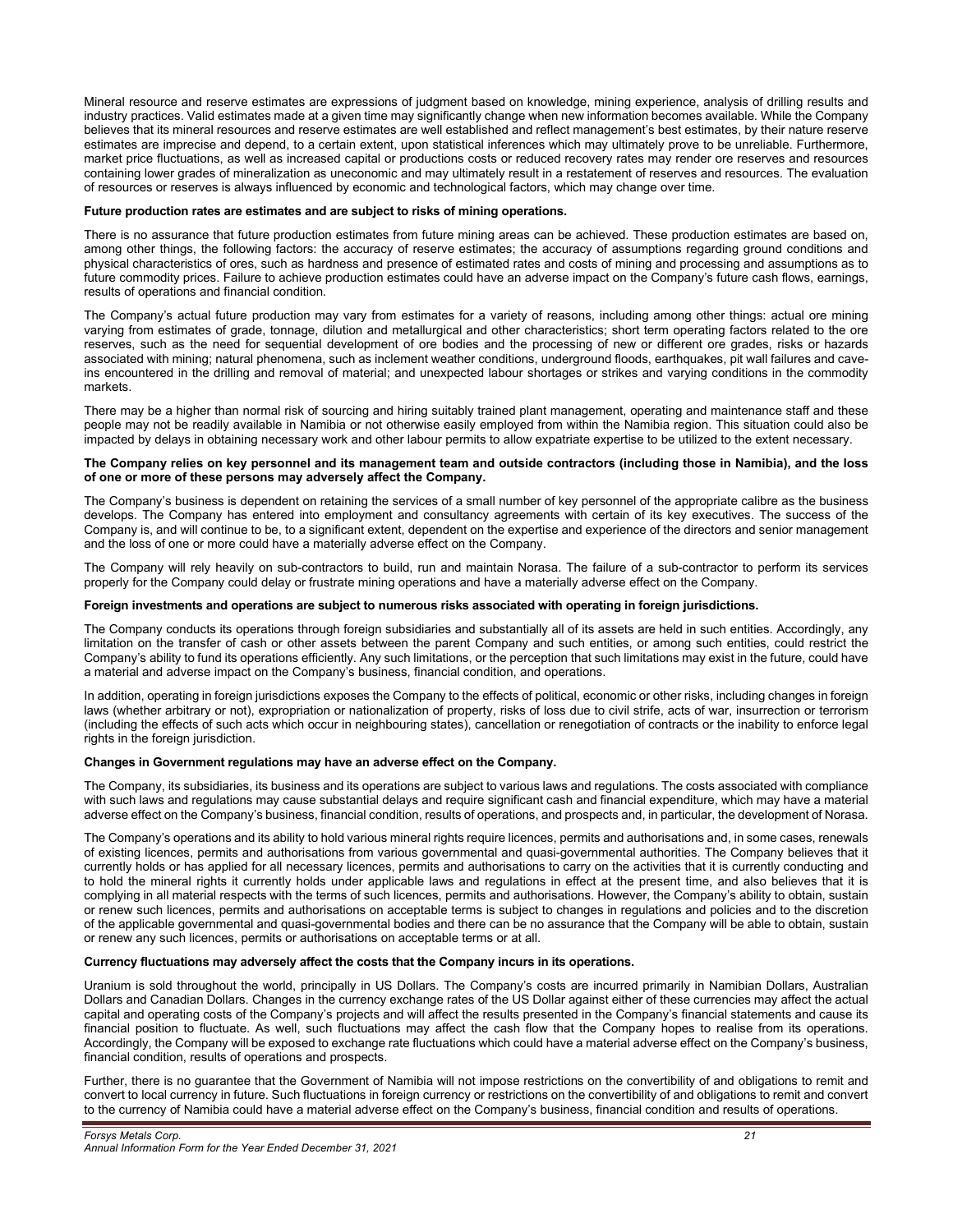# **The Company's properties are subject to environmental regulation, health and safety regulation and risks.**

The Company's operations are subject to environmental, worker health and safety regulation and risks in all of the jurisdictions in which the Company operates. The uranium industry is subject to, not only the worker health, safety and environmental risks associated with all mining businesses, including potential liabilities to third parties for environmental risks, but also to additional risks uniquely associated with uranium mining and processing. The possibility of more stringent regulations exists in the areas of worker health and safety, the disposition of wastes, the decommissioning and reclamation of mining and processing sites and other environmental matters which could have a material adverse effect on the future costs or viability of a project.

The Company operates under various operating and environmental permits, licences and approvals that contain certain conditions that must be met, and the Company's right to continue operating its facilities is dependent on continued compliance with such conditions. Failure to do so could have a material adverse effect on the Company's financial condition and results of operation.

Environmental legislation and permitting requirements are likely to evolve in a manner which will require stricter standards and enforcement, increased fines and penalties for non-compliance, more stringent environmental assessments of proposed projects and a heightened degree of responsibility for companies and their directors and employees. These changes could have a material adverse effect on the costs or viability of a particular project.

Although the Company believes its operations are in compliance, in all material respects, with all relevant permits, licences and regulations involving worker health and safety as well as the environment, there can be no assurance regarding continued compliance or the ability of the Company to meet stricter environmental regulation, which may also require the expenditure of significant additional financial and managerial resources.

In recent years, a number of mining projects in various parts of the world have been stopped due to intense lobbying and protests initiated by either local or international environmental groups. Any failure by the Company to comply with applicable environmental regulations or the stoppage of mining projects due to lobbying or protest could have a material adverse effect on the Company's business, financial condition and results of operations.

#### **The Company may not be able to successfully compete for attractive mineral properties, personnel, licences, and other resources against its competitors.**

The mineral exploration and mining business is competitive in all of its phases. The Company competes with numerous other companies and individuals, including competitors with greater financial, technical and other resources than the Company, in the search for and acquisition of exploration and development rights on attractive mineral properties. The Company's ability to acquire exploration and development rights on properties in the future will depend not only on its ability to develop the properties on which it currently has exploration and development rights, but also on its ability to select and acquire exploration and development rights on suitable properties. There is no assurance that the Company will compete successfully in acquiring exploration and development rights on such properties and such inability could have a material adverse effect on the Company's business, financial condition and results of operations.

#### **The Company cannot assure that its title and mineral licences will not be challenged, revoked or adversely altered.**

The Company has investigated the mineral rights and licences held by its subsidiaries in respect of the Company's projects and, to the best of its knowledge, those rights are in good standing at the date of this document, but no assurance can be given that such rights will not be challenged, revoked, significantly altered, or fail to be renewed upon expiration, to the detriment of the Company. There can also be no assurance that the Company's (and its subsidiaries') rights will not be challenged or impugned by third parties, which could have a material adverse effect on the Company's business, financial condition, results of operations and prospects should such challenges be successful.

#### **Insurance and uninsured risks**

Although the Company maintains liability insurance against certain risks in an amount that it considers consistent with industry practice for a company in the exploration and development stage, the nature of these risks is such that liabilities could exceed policy limits or could be excluded from coverage, in which event the Company could incur significant costs that could have a material adverse effect upon the Company's business, financial condition and/or results of operation. Also, there are risks against which the Company cannot insure or against which it may elect not to insure. The potential costs that could be associated with any liabilities not covered by insurance which may be taken out or in excess of insurance coverage may cause substantial delays and require significant capital outlays, adversely affecting the Company's financial condition and/or results of operation.

The Company will require significant additional insurance to cover operating risks, as applicable. There can be no assurance that such insurance will be available or that the terms and costs of such insurance will not adversely affect the anticipated profitability of the Norasa Uranium Project and, therefore, the Company's business, financial condition and/or results of operation.

#### **The Company has no operating history and a history of losses and there can be no assurance that the Company will ever be profitable.**

The Company has no mineral properties from which any ore has been extracted and sold and its ultimate success will depend on its ability to generate cash flow from producing properties in the future. The Company has not earned profits to date and there is no assurance that it will do so in the future.

#### **The success of current and future exploration activities cannot be assured.**

The exploration and development of mineral deposits involves significant financial risks over a prolonged period of time, which even a combination of careful evaluation, experience and knowledge cannot eliminate. While discovery of a mineral structure may result in substantial rewards, few properties which are explored are ultimately developed into producing mines. Major expenditure may be required to establish mineral reserves by drilling and to construct mining and processing facilities at a site. It is impossible to ensure that pre-feasibility studies or full feasibility studies on the Norasa uranium project or the current or proposed exploration programs for the Norasa uranium project will ever result in the discovery of an economically viable mineral deposit or in a profitable commercial mining operation.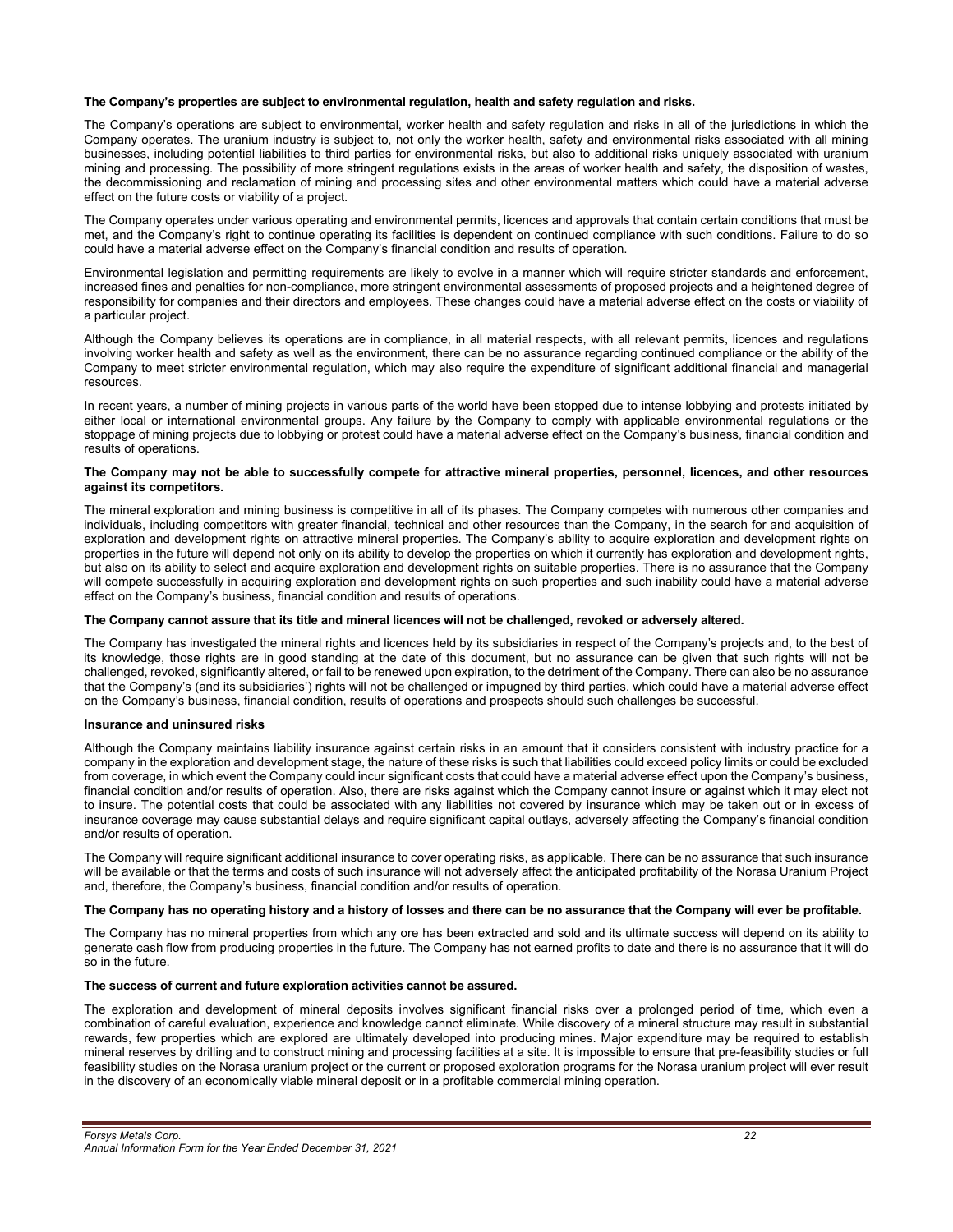Whether a uranium deposit will be commercially viable depends on a number of factors, some of which are the particular attributes of the deposit, such as its size and grade, proximity to infrastructure, financing costs and governmental regulations, including regulations relating to prices, taxes, royalties, infrastructure, land use, importing and exporting of uranium and environmental protection. The effect of these factors cannot be accurately predicted, but the combination of these factors may result in the Norasa uranium project not being, or ceasing to be, viable, which would have a material adverse effect on the Company's business, financial condition, results of operations and prospects.

# **Global Financial Condition and Capital Markets**

As future capital expenditures of the Corporation will be financed out of funds generated from operations, borrowings and possible future equity sales, the Corporation's ability to do so is dependent on, among other factors, the overall state of capital markets and investor appetite for investments in the Corporation's securities.

Global financial markets experienced extreme and unprecedented volatility and disruption in 2008, 2009 and the first half of 2020. World economies experienced a significant slowdown in 2008 and 2009 and only slowly began to recover late in 2009, through 2010 to 2019, although the strength of recovery has varied by region and by country. In the latter half of 2011 and 2012-2013, debt crises in certain European countries and other factors adversely affected the recovery. Similarly, as a result of the outbreak of the novel coronavirus disease (COVID-19), world economies experienced a significant slowdown in 2020, and there is no certainty with respect to the timing and strength of recovery.

The impact that the United Kingdom's leaving the European Union on January 31, 2020 may continue to have on global financial markets' challenges and the demand for commodities is uncertain. These conditions have resulted and may continue to result in a reduction in demand for various resources and raw materials. As a result, access to public financing has been negatively impacted.

The Russian incursion into Ukraine, which commenced in late February 2022 has been the most recent tumultuous geopolitical development with potential implications for the uranium market. As a result of this, some market participants had been expecting more disruption to the uranium market, particularly due to the imposition of global sanctions on Russia that might impact the already fragile supply/demand market conditions. Global financial markets can be negatively affected by this conflict and oil and natural gas commodity prices have seen dramatic increases with sanctions imposed on Russia, a large global energy commodity producer and exporter.

These factors may impact the ability of the Corporation to obtain equity or debt financing in the future on favourable terms. Additionally, these factors, as well as other related factors, may impair the Corporation's ability to make capital investments and may cause decreases in asset values that are deemed to be other than temporary, which may result in impairment losses. If such increased levels of volatility and market fluctuations continue, the Corporation's operations could be adversely impacted and the trading price of its Ordinary Shares may be adversely affected.

# **Public Health Crises**

The Company's business, operations and financial condition could be materially and adversely affected by the outbreak of epidemics or pandemics or other health crises, including the outbreak of COVID-19. On January 30, 2020, the World Health Organization declared the outbreak a public health event of international concern, and on March 11, 2020, the World Health Organization declared the outbreak a pandemic. The outbreak and subsequent variants of the virus have led to a large number of temporary business closures, quarantines and a general reduction in consumer activity worldwide. The COVID-19 outbreak has caused companies and various international jurisdictions to impose travel, gathering and other public health restrictions. While these effects were temporary, the duration of the various disruptions to businesses locally and internationally and the related financial impact has been severe. Although the Company is actively monitoring the situation and assessing and responding where possible to the continued potential impact of the COVID-19 pandemic, it cannot estimate whether any additional restrictions will be imposed on its activities and the potential financial and operational impact thereof, should future variants require global or in-country closures, quarantines or cause a general reduction in consumer activity.

Such public health crises can result in volatility and disruptions in the supply and demand for metals and minerals, global supply chains and financial markets, as well as declining trade and market sentiment and reduced mobility of people, all of which could affect commodity prices, interest rates, credit ratings, credit risk and inflation. The risks to the Company of such public health crises also include risks to employee health and safety, increased labour and fuel costs, regulatory changes, political or economic instabilities or civil unrest. Similarly, the Company's ability to obtain financing and the ability of the Company's vendors, suppliers, consultants and partners to meet their obligations to the Company may be impacted as a result of potential future COVID-19-related outbreaks and efforts to contain the virus. The full extent to which COVID-19 will or may impact the Company is still uncertain and will depend on the ultimate geographic spread of any new potential variants of the virus, the severity of the subsequent disease, the duration of any new outbreaks, the length of possible travel and quarantine restrictions imposed by governments of affected countries and other factors that are beyond the Company's control. Consequently, the ongoing COVID-19 pandemic may still have a material adverse effect on the Company's business.

# **Litigation**

All industries, including the mining industry, are subject to legal claims, with and without merit. The Company has in the past been, and may in the future be, involved in various legal proceedings. While the Company is not aware of any pending or contemplated legal proceedings the outcome of which could have a material adverse effect on the Company's financial condition and results of operations, the Company may become subject to legal proceedings in the future, the outcome of which is uncertain, and may incur defense costs in connection therewith, even with respect to claims that have no merit. Due to the inherent uncertainty of the litigation process, there can be no assurance that the resolution of any particular or several combined legal proceedings will not have a material adverse effect on the Company's financial condition and results of operations.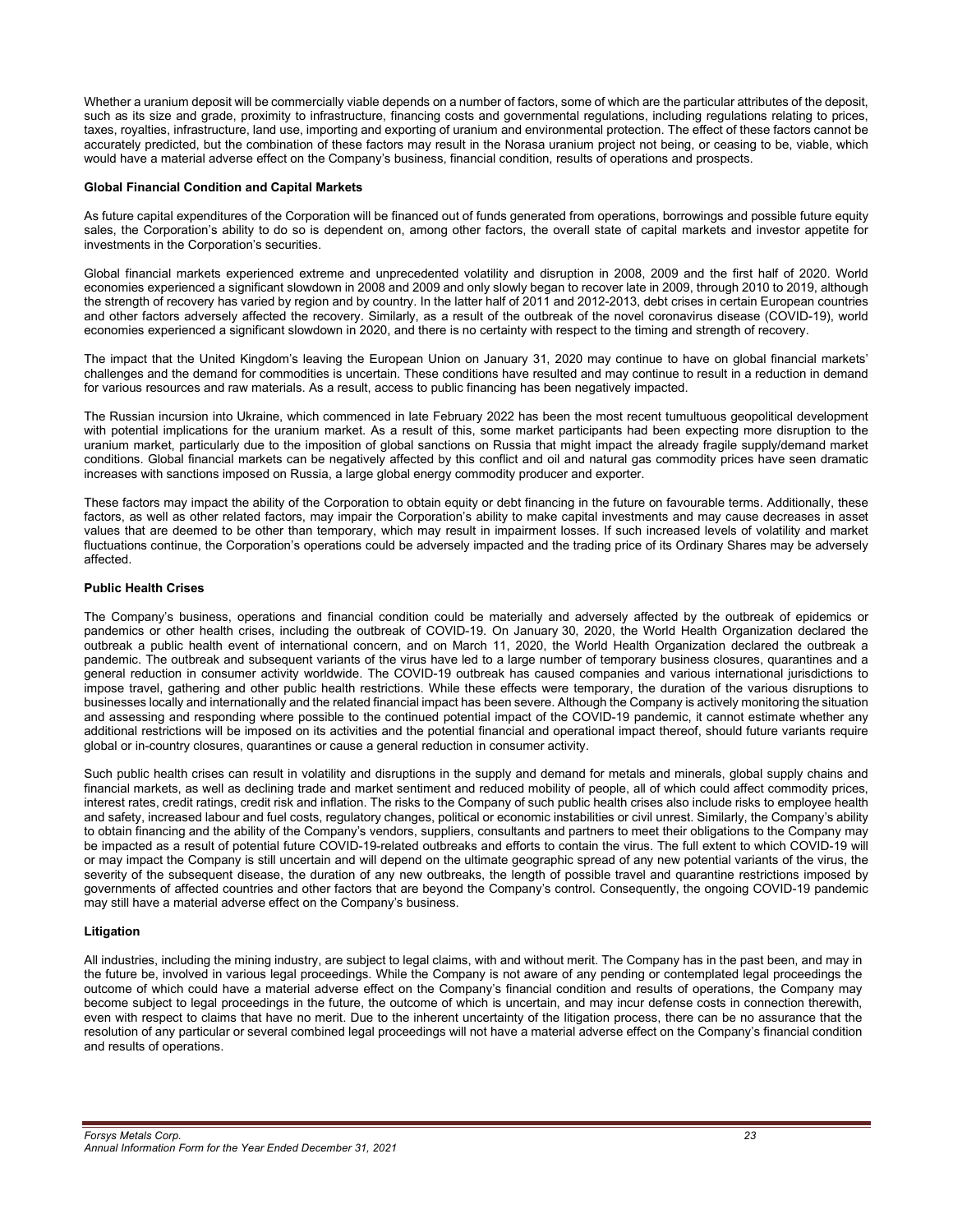# **Volatility of Stock Price**

In recent years, the securities markets in Canada have experienced a high level of price and volume volatility, and the market prices of securities of many companies have experienced wide fluctuations in price which have not necessarily been related to the operating performance, underlying asset values or prospects of such companies. There can be no assurance that continual fluctuations in price will not occur. It may be anticipated that any quoted market for the Common Shares will be subject to market trends generally and that the value of the Common Shares will be affected by such volatility.

#### **Joint Ventures and Option Agreements**

From time to time, several companies may participate in the acquisition, exploration and development of natural resource properties through options, joint ventures or other structures, thereby allowing for their participation in larger programs, permitting involvement in a greater number of programs and reducing financial exposure in respect of any one program. It may also be the case that a particular company will assign all or a portion of its interest in a particular program to another of these companies due to the financial position of the company making the assignment. In determining whether or not the Company will participate in a particular program, the structure of its participation and the interest therein to be acquired by it, the directors of the Company will primarily consider the degree of risk to which the Company may be exposed and its financial position at that time. In some of those arrangements, a failure of a participant to fund its proportionate share of the ongoing costs could result in its proportionate share being diluted and possibly eliminated.

From time to time, the Company may enter into option agreements and joint ventures as a means of gaining property interests and raising funds. Any failure of any option or joint venture partner to meet its obligations to the Company or other third parties, or any disputes with respect to third parties' respective rights and obligations, could have a material adverse effect on such agreements. In addition, the Company may be unable to exert direct influence over strategic decisions made in respect of properties that are subject to the terms of these agreements.

#### **Disclosure and Internal Controls**

Internal controls over financial reporting are procedures designed to provide reasonable assurance that transactions are properly authorized, assets are safeguarded against unauthorized or improper use, and transaction are properly recorded and reported. Disclosure controls and procedures are designed to ensure information required to be disclosed by Company in reports filed with securities regulatory agencies is recorded, processed, summarized and reported on a timely basis and is accumulated and communicated to the Company's management, including its chief executive officer and its chief financial officer, as appropriate, to allow timely decisions regarding required disclosure. A control system, no matter how well designed and operated, can provide only reasonable, not absolute, assurance with respect to the reliability reporting, including financial reporting and financial statement disclosure.

# **DIVIDENDS**

The Company has not paid any cash dividends on any of its common shares to date and currently intends to retain its future earnings, if any, to fund the development and growth of its business. In addition, the terms of any future debt or credit facility may preclude the Company from paying any dividends.

# **DESCRIPTION OF CAPITAL STRUCTURE**

# **Authorized Capital**

The Company is authorized to issue an unlimited number of Class "A" common shares, an unlimited number of Class "B" preference shares and an unlimited number of Class "C" preference shares.

#### **Class "A" Common Shares**

The rights of the holders of common shares are equal in all respects and include the right to receive notice of and vote at all meetings of shareholders on the basis of one vote for each common share held and, subject to the rights attached to any other class of shares, to receive the remaining property of the corporation upon dissolution.

#### **Class "B" Shares**

The Class "B" preference shares are designated redeemable, voting, non-participating preference shares. They are not entitled to receive dividends. Upon liquidation, dissolution or other winding up of the Corporation, the Class "B" preference shares are entitled to receive a sum equal to the amount paid up on the Class "B" preference shares before any amount is paid to the holders of the Common shares, the Class "C" preference shares or any other class of shares ranking junior to the Class "B" preference shares. Class "B" preference shares are redeemable at any time at the option of the Company without the consent of the holders. Holders of Class "B" preference shares are entitled to receive notice of and vote at all meetings of shareholders on the basis of one vote for each Class "B" preference share held. To date, no Class "B" preference shares have been issued.

#### **Class "C" Shares**

The Class "C" preference shares may from time to time be issued in one or more series. Subject to the filing of articles of amendment, the directors may from time to time, fix the number of shares that shall comprise each series and the designation, rights, privileges, restrictions and conditions attaching to each series including the amount of dividends, the redemption, purchase and/or conversion prices and any sinking fund or other provisions. Upon liquidation, dissolution or other winding up of the Company, the Class "C" preference shares rank on a parity with the Class "C" preference shares of every other series and are entitled to preference over the Common Shares and over any other shares ranking junior to the Class "C" preference shares. Unless the directors determine otherwise in the articles designating a series, the holder of each share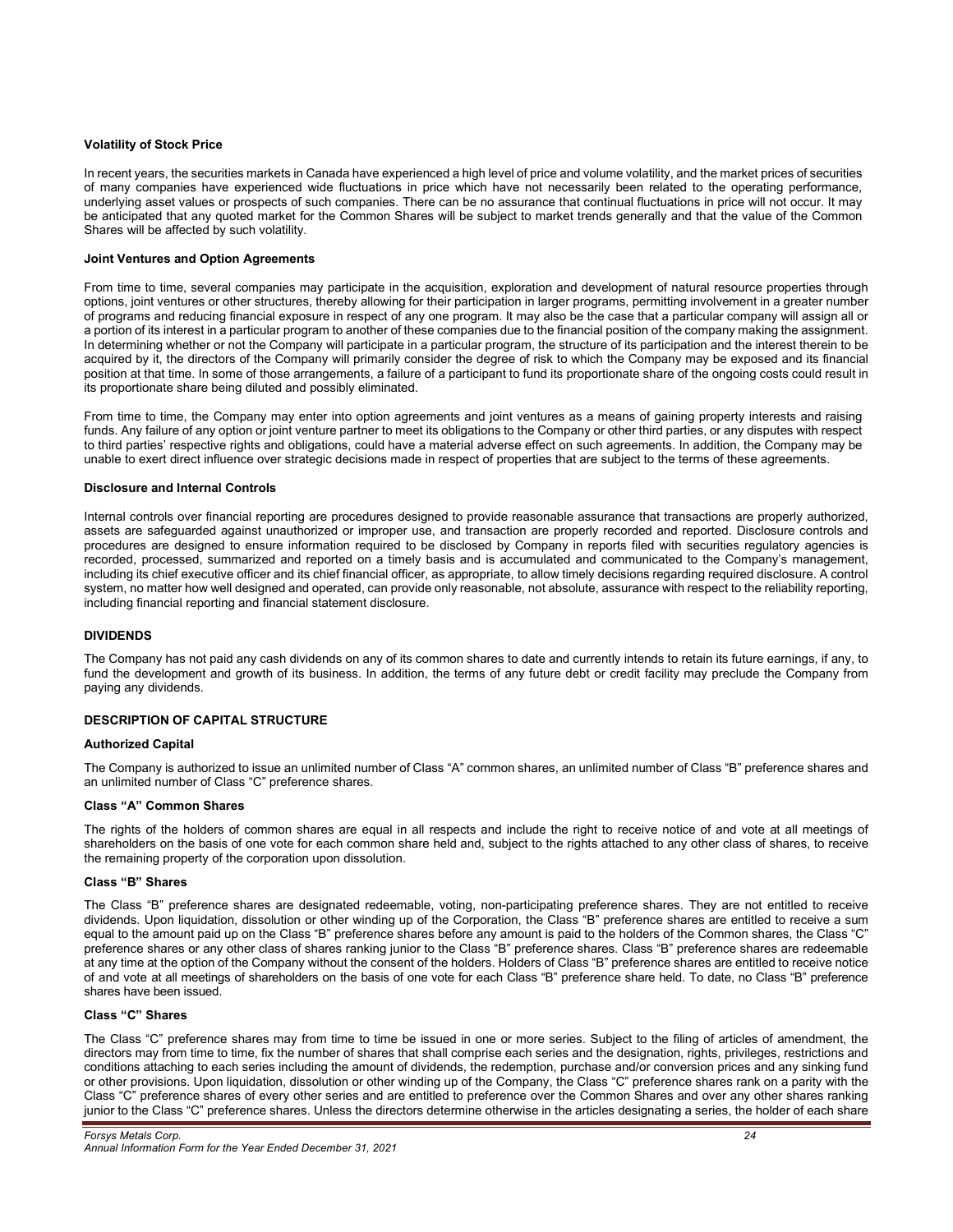of a series of Class "C" preference shares shall be entitled to receive notice of and vote at all meetings of shareholders on the basis of one vote for each Class "C" preference share held. To date no Class "C" preference shares have been issued.

# **Issued Capital**

As at March 28, 2022, an aggregate of 195,169,467 common shares are issued and outstanding and no Class B or Class C preference shares are outstanding. In addition, 7,700,000 stock options are outstanding under the Company Option Plan. Details of these securities are set out in Table 12 below. As well, 12,900,000 common share purchase warrants are outstanding at the date of this report, with 10,800,000 warrants exerciseable into 10,800,000 common shares at an exercise price of \$0.75 until the expiry date of April 21, 2023, and 1,820,000 warrants exerciseable into 1,820,000 common shares at an exercise price of \$0.57 until the expiry date of April 21, 2023.

# **Stock Options**

| <b>EXPIRY DATE</b> | <b>EXERCISE</b><br><b>PRICE PER</b><br><b>COMMON SHARE</b> | <b>DATE OF</b><br><b>GRANT</b> | <b>SHARE OPTIONS</b><br><b>OUTSTANDING AT</b><br><b>DECEMBER 31, 2021</b> | <b>SHARE OPTIONS</b><br><b>OUTSTANDING AT</b><br><b>MARCH 28, 2022</b> |
|--------------------|------------------------------------------------------------|--------------------------------|---------------------------------------------------------------------------|------------------------------------------------------------------------|
| October 9, 2024    | \$0.17                                                     | October 9, 2019                | 3.700.000                                                                 | 3.700.000                                                              |
| May 20, 2026       | \$0.93                                                     | May 20, 2021                   | 4.000.000                                                                 | 4.000.000                                                              |

*Table 12 – Stock Options as at March 28, 2022 summary*

# **MARKET FOR SECURITIES**

# **Price Range and Trading Volume**

Table 13 sets forth information relating to the trading of the common shares on the TSX on a monthly basis for each month of the Company's fiscal year ended December 31, 2021 and until March 25, 2022.

| <b>Period</b> | High  | Low   | Close | <b>Volume</b> |
|---------------|-------|-------|-------|---------------|
|               | 0.950 | 0.730 | 0.860 | 5,737,855     |
|               | 0.950 | 0.670 | 0.870 | 5,161,426     |
|               | 1.010 | 0.650 | 0.810 | 6,000,422     |
|               | 0.970 | 0.700 | 0.850 | 7,612,474     |
|               | 1.140 | 0.820 | 0.950 | 8,825,767     |
|               | 1.180 | 0.820 | 0.930 | 7,829,591     |
|               | 1.300 | 0.780 | 0.910 | 13,716,060    |
|               | 0.920 | 0.580 | 0.850 | 2,258,782     |
|               | 0.960 | 0.600 | 0.950 | 6,273,737     |
|               | 0.990 | 0.695 | 0.880 | 2,882,927     |
|               | 1.120 | 0.850 | 0.910 | 3,518,344     |
|               | 0.990 | 0.650 | 0.910 | 4,684,992     |
|               | 0.880 | 0.440 | 0.870 | 5,623,432     |
|               | 0.620 | 0.285 | 0.510 | 3,768,603     |
|               | 0.370 | 0.255 | 0.295 | 4.266.594     |

*Table 13 – Common Shares trading on the TSX* 

# **ESCROWED SECURITIES AND SECURITIES SUBJECT TO CONTRACTUAL RESTRICTION ON TRANSFER**

At December 31, 2021 there were no escrowed securities or securities subject to contractual restrictions on transfer.

# **PRIOR SALES**

The only securities that the Company has outstanding that are not listed or quoted on a marketplace are stock options granted under the Company's Option Plan. See above under the heading "Description of Capital Structure" for the details of outstanding options and warrants.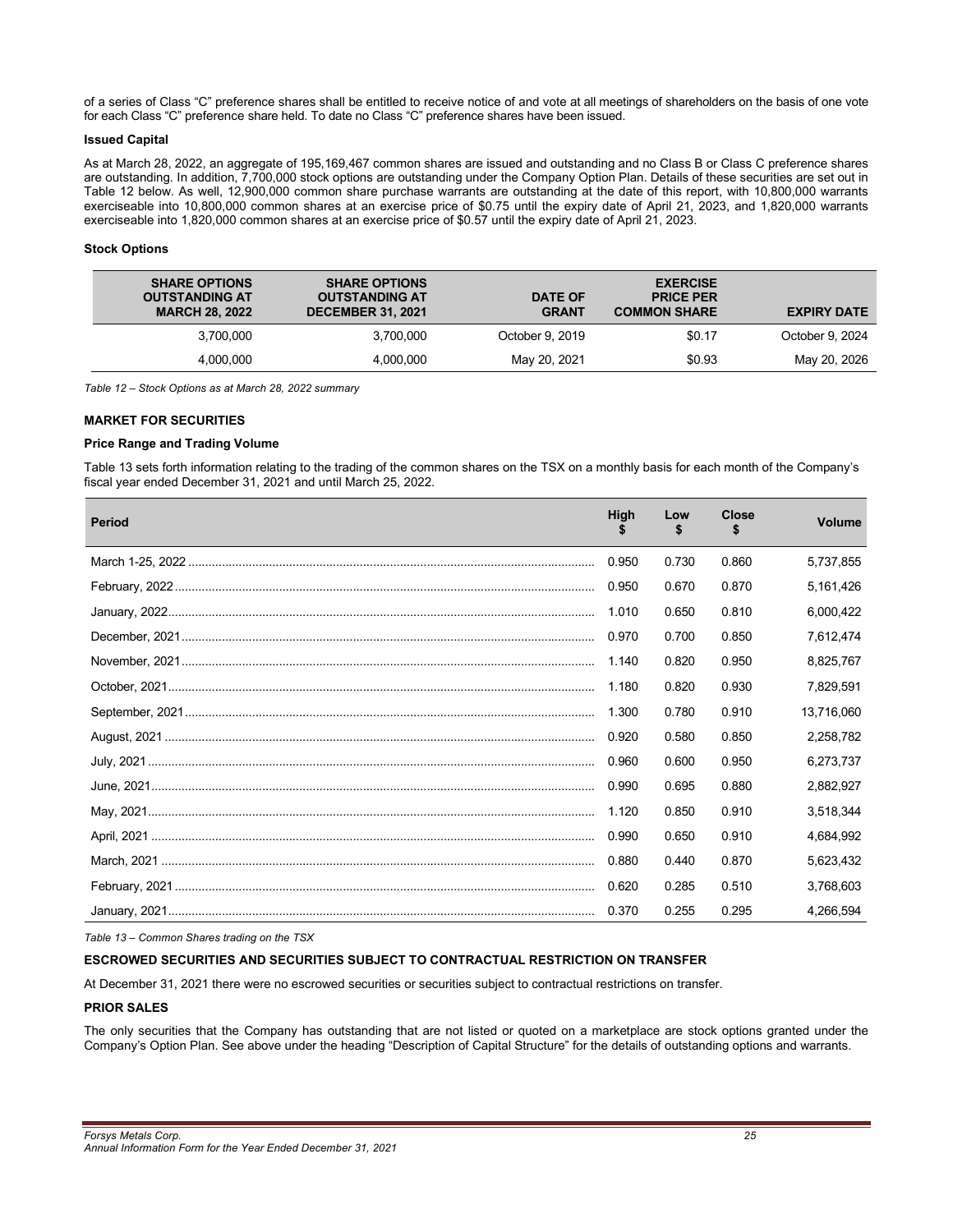# **DIRECTORS AND EXECUTIVE OFFICERS**

The following table sets forth the name and municipality of residence of each director and executive officer of the Company, as well as such individual's position with the Company, principal occupation within the five preceding years and period of service as a director (if applicable) and the number of Common Shares beneficially owned, directly or indirectly, by such individual. Each director will hold office until the next annual meeting of shareholders of the Company and until such director's successor is elected and qualified, or until the director's earlier death, resignation or removal.

| <b>NAME, MUNICIPALITY</b><br>OF RESIDENCE AND CURRENT<br><b>POSITION(S) WITH THE</b><br>COMPANY <sup>(1)</sup> | <b>PRINCIPAL OCCUPATION</b><br>(PAST FIVE YEARS) <sup>(1)</sup>                                                                                                                                                                                                                                                                                                                                                                                                                                                                                                                                                                                                             | <b>DIRECTOR</b><br><b>SINCE</b> | <b>BENEFICIAL</b><br><b>OWNERSHIP</b><br><b>OF COMMON</b><br>SHARES <sup>(2)</sup> |
|----------------------------------------------------------------------------------------------------------------|-----------------------------------------------------------------------------------------------------------------------------------------------------------------------------------------------------------------------------------------------------------------------------------------------------------------------------------------------------------------------------------------------------------------------------------------------------------------------------------------------------------------------------------------------------------------------------------------------------------------------------------------------------------------------------|---------------------------------|------------------------------------------------------------------------------------|
| Martin R. Rowley (3) (5)<br>Perth, Western Australia,<br>Australia<br>Chairman                                 | Chairman of the Company since October 2007;<br>Executive Director of Business Development of First<br>Quantum Minerals Ltd. from January 2007 until June<br>2017; Non-executive Chairman and a director of<br>Galaxy Resources Limited since November 2013 until<br>August 2021. Non-executive Chairman and a director<br>of Allkem Limited since August 2021.                                                                                                                                                                                                                                                                                                              | October 22, 2007                | 301,702                                                                            |
| Mark Frewin <sup>(6)</sup><br>Little Dunmow, United Kingdom<br>Director and Chief Executive<br>Officer         | Director of the Company since September 2005; Chief<br>Executive Officer of the Company since August 2021,<br>Interim Chief Executive Officer from November 2018 to<br>August 2021; Vice-President Legal Affairs of the<br>Company until June, 2017. Director of Caledonian<br>Consultancy Limited since June 2013.                                                                                                                                                                                                                                                                                                                                                         | September 6, 2005               | 1,090,046                                                                          |
| Paul Matysek, M. Sc., (3)(4)(6)<br>West Vancouver, B.C., Canada<br><b>Director</b>                             | Director of the Company since October 2007;<br>Businessman; Chairman of Nano One Materials Corp<br>since 2016, Executive Chairman and Director of<br>Nevada King Gold Corp. (formerly Victory Metals Inc.)<br>since January 2019; Co-Chairman and Director of Earl<br>Resources Limited since November 2021; Executive<br>Chairman and Director of Freeman Gold Corp. since<br>September 2021; Director of LithiumBank Resources<br>Corp., Planet X Capital Corp. and Planet X II Capital<br>Corp. since February 2022, Chairman and CEO of Gold<br>X Mining Corp. from March 2020 to June 2021;<br>Chairman of Lithium X Energy Corp. from November<br>2015 to March 2018; | October 22, 2007                | 499,347                                                                            |
| Jorge Estepa <sup>(6)</sup><br>Brampton, Ontario, Canada<br>Director and Corporate Secretary                   | Director of the Company since March 2015; Corporate<br>Secretary of the Company since April 2004; Previously<br>Director of the Company from April 2004 until March<br>2006; Vice President, Secretary and Treasurer of: (i)<br>Cartier Iron Corp. from 1995; (ii) Eloro Resources Ltd.<br>from 1997; (iii) Corporate Secretary (Canada)/Assistant<br>Corporate Secretary of Champion Iron Limited since<br>March 2014; Director of Canoe Mining Ventures Corp.<br>since December 2013; Corporate Secretary of Acme<br>Resources Corp. from June 2018 to December 2018.                                                                                                     | March 23, 2015                  | 533,792                                                                            |
| Richard Parkhouse (3,)(5)<br>Farnham, United Kingdom<br>Director and Director, Investor<br><b>Relations</b>    | Director of the Company since May 2021; Director,<br>Investor Relations since October 2021; Director of<br>Hawk Investments Fund Ltd. since 2014; Director of<br>Leo CARE Plc from 2011 to 2019; Director, COO / CEO<br>Designate of Ikon Finance Ltd from 2017 to 2019;<br>Director of Leo / Duet Invest Plc from 2013 to 2018;<br>Director of Sorgente UK Ltd. & Sorgente Group<br>International Holdings Ltd. from 2010 to 2017; Director<br>and COO of Leo Fund Managers Ltd. from 2008 to<br>2016.                                                                                                                                                                     | May 20, 2021                    | Nil                                                                                |
| Jeremy Hangula (4)(6)<br>Windhoek, Namibia<br><b>Director</b>                                                  | Director of the Company since May 2021; Consultant to<br>the Company and Director of the Company's<br>Namibian-based subsidiaries, Valencia Uranium<br>(Proprietary) Limited and Dunefield Mining Company<br>(Proprietary) Limited, since November 2019; Project<br>manager of Intaka Technologies since 2006;<br>Government Relations Manager of Trigon Mining<br>Namibia since 2014; Deputy Country Manager of Galp<br>and Custos Energy since 2016.                                                                                                                                                                                                                      | May 20, 2021                    | Nil                                                                                |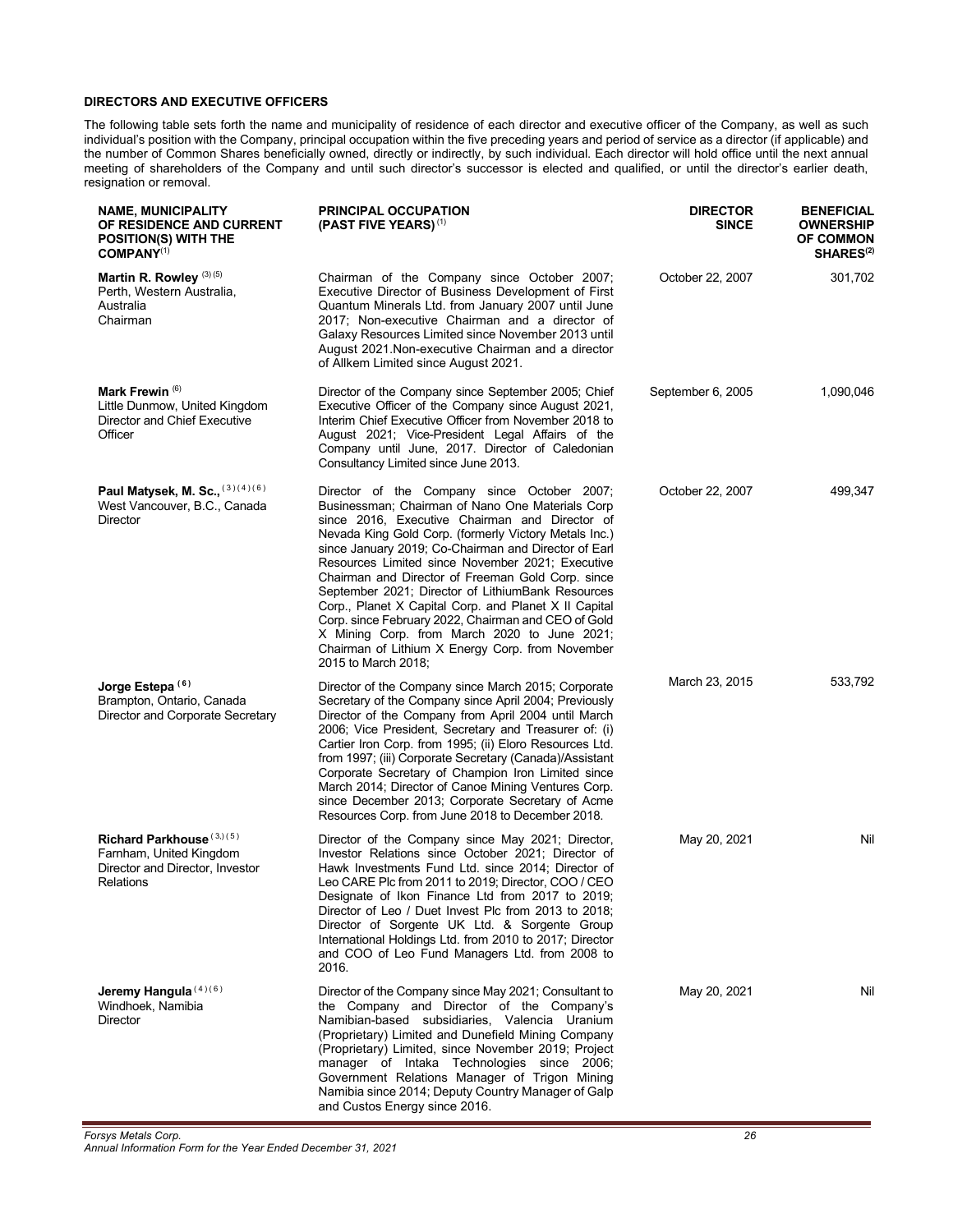| <b>NAME, MUNICIPALITY</b><br>OF RESIDENCE AND CURRENT<br><b>POSITION(S) WITH THE</b><br>COMPANY <sup>(1)</sup> | <b>PRINCIPAL OCCUPATION</b><br>(PAST FIVE YEARS) $(1)$                                                                                                                                                                                                                                                                                                                                                                                                                                                                                                                                                             | <b>DIRECTOR</b><br><b>SINCE</b> | <b>BENEFICIAL</b><br><b>OWNERSHIP</b><br><b>OF COMMON</b><br>SHARES <sup>(2)</sup> |
|----------------------------------------------------------------------------------------------------------------|--------------------------------------------------------------------------------------------------------------------------------------------------------------------------------------------------------------------------------------------------------------------------------------------------------------------------------------------------------------------------------------------------------------------------------------------------------------------------------------------------------------------------------------------------------------------------------------------------------------------|---------------------------------|------------------------------------------------------------------------------------|
| Miles Nagamatsu<br>Toronto, Ontario, Canada<br><b>Chief Financial Officer</b><br><b>Notes</b>                  | Chief Financial Officer of the Company since 2018.<br>Cartier Iron Corporation and Eloro Resources Limited<br>since 1997, United Hunter Oil & Gas Corp. since 2017;<br>Director and Chief Financial Officer of Essex Oil Ltd.<br>from 2008 to 2021; Chief Financial Officer of Champion<br>Iron Limited from March 2014 until September 2018;<br>Laurion Mineral Exploration Inc. since 2019. Royal Coal<br>Corp. since March 2020, GreenBank Capital Inc.,<br>Buchans Wileys Exploration Inc. and Gander<br>Exploration Inc. since April 2020; Blockchain Evolution<br>Inc. and XGC Software Inc. since May 2020. | N/A                             | Nil                                                                                |

 $(1)$  The information as to residence and principal occupation has been provided by the director and/or executive officer.

- $(2)$  The information as to voting securities beneficially owned, directly or indirectly, controlled or directed, not being within the knowledge of the Company, has been provided by each director and/or executive officer individually and is as at March 28, 2022.
- (3) Member of the Audit Committee.
- (4) Member of the Compensation Committee.
- (5) Member of the Nomination and Governance Committee.
- (6) Member of Health, Safety and Environmental Committee

The audit committee is comprised of non-executive (independent) directors and is chaired by Mr. Rowley. The audit committee meets at least quarterly to review the Company's interim and annual consolidated financial statements before submission to the Board for approval. The audit committee also reviews regular reports from management and the external auditors on accounting and internal control matters. Where appropriate, the audit committee monitors the progress of action taken in relation to such matters. The audit committee recommends the appointment of, and reviews the fees of, the external auditors.

As at March 28, 2022 the directors and executive officers of the Company as a group beneficially own, directly and indirectly, or exercise control or direction over 2,424,887 common shares, representing approximately 1.2% of the issued and outstanding common shares.

#### **Cease Trade Orders, Bankruptcies, Penalties or Sanctions**

Except as set out below, no director or executive officer of the Company is as at the date hereof, or within the ten years prior to the date hereof has been, a director, chief executive officer or chief financial officer of any company that, while that person was acting in that capacity:

- 1. was the subject of a cease trade order or similar order or an order that denied the company access to any exemptions under securities law for a period of more than 30 consecutive days; or
- 2. was subject to an event that resulted, after the director or executive officer ceased to be a director or executive officer, in the company being the subject of a cease trade order or similar order or an order that denied such company access to any exemption under securities law, for a period of more than 30 consecutive days.

No director or executive officer of the Company, and no shareholder holding a sufficient number of securities of the Company to affect materially the control of the Company:

- a) is, as at the date of the Annual Information Form, or has been within the 10 years before the date of the Annual Information Form, a director or executive officer of any company that, while acting in that capacity, or within a year of ceasing to act in that capacity, became bankrupt, made a proposal under any legislation relating to bankruptcy or insolvency, or has been subject to or instituted any proceedings, arrangement or compromise with creditors, or had a receiver, receiver manager or trustee appointed to hold any such person's assets; or
- b) has, within the 10 years before the date of the Annual Information Form become bankrupt, made a proposal under any legislation relating to bankruptcy or insolvency, or become subject to or instituted such proceedings, arrangement or compromise with creditors, or had a receiver, receiver manager or trustee appointed to hold the assets of the director, executive officer or shareholder.

No director or executive officer of the Company, and no shareholder holding a sufficient number of securities of the Company to affect materially the control of the Company, has:

- a) been subject to any penalties or sanctions imposed by a court relating to Canadian securities legislation or by a Canadian securities regulatory authority or has entered into a settlement agreement with a Canadian securities regulatory authority; or
- b) been subject to any other penalties or sanctions imposed by a court or regulatory body that would be likely to be considered important to a reasonable investor making an investment decision.

#### **Conflicts of Interest**

To the best of the Company's knowledge, there are no known existing or potential conflicts of interest among the Company, its directors, officers or other members of management of the Company as a result of their outside business interests at the date hereof. However, certain of the directors, and officers and other members of management serve as directors, officers, and members of management of other public resource companies. Accordingly, conflicts of interest may arise which could influence these persons in evaluating possible acquisitions or in generally acting on behalf of the Company.

The directors and officers of the Company have been advised of their obligations to act at all times in good faith with a view to the best interests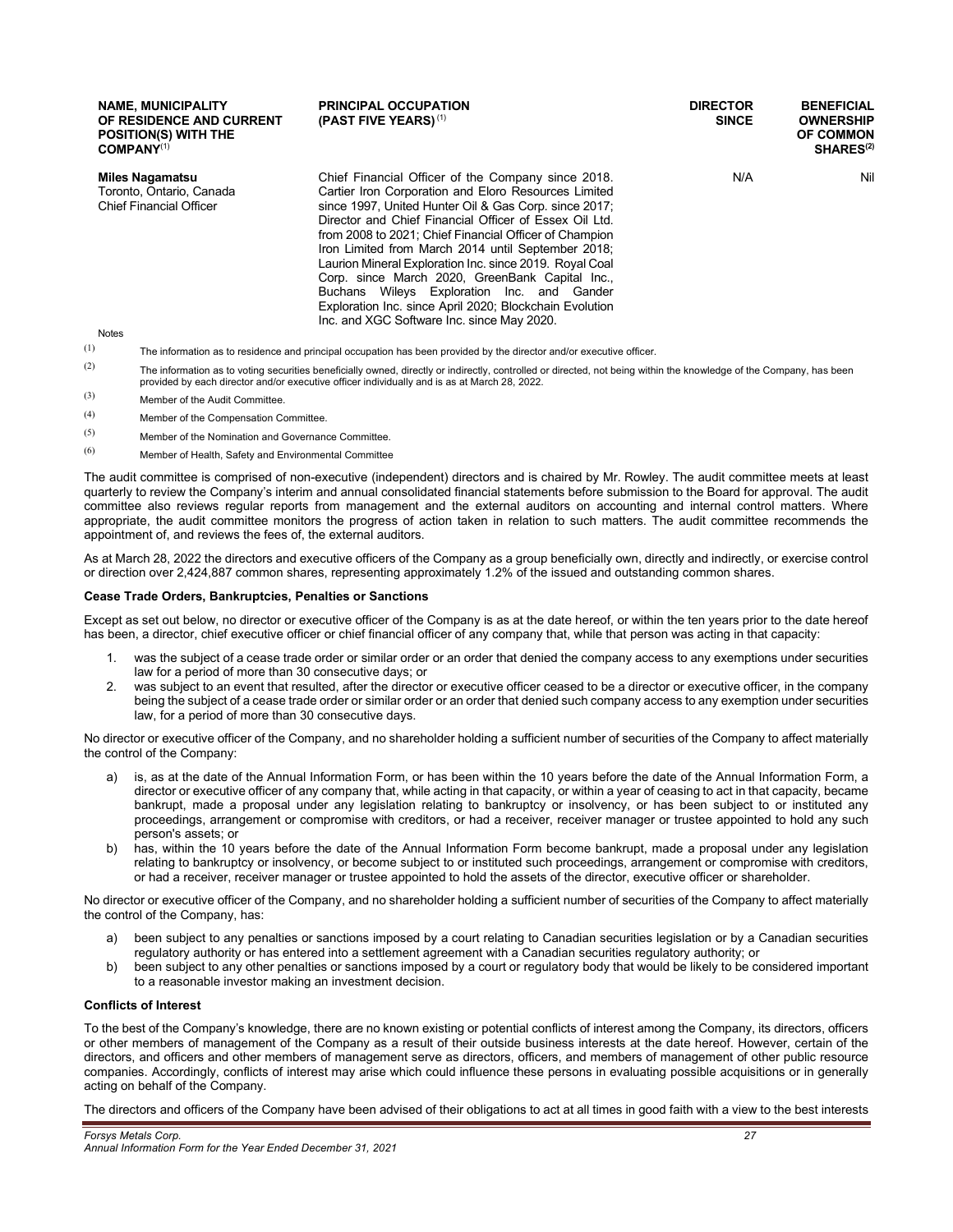of the Company and to disclose any conflicts to the Company if and when they arise.

# **LEGAL PROCEEDINGS AND REGULATORY ACTIONS**

The Company is not presently nor at any time during its most recently completed financial year has the Company been a party to or has any of its property been the subject of: (i) any legal proceeding that involves a claim for damages that exceeds ten per cent of the current assets of the Company; or (ii) any regulatory action. Further, the Company is not aware of any other such proceedings or actions known to be contemplated.

# **INTERESTS OF MANAGEMENT AND OTHERS IN MATERIAL TRANSACTIONS**

None of the directors, executive officers or principal shareholders of Forsys, and no associate or affiliate of any of them, has or has had, within the three most recently completed financial years or during the current financial year, any material interest in any completed transaction which materially affects Forsys.

# **INTERESTS OF EXPERTS**

BDO Australia provided an auditor's report in respect to the Company's financial statements for the year ended December 31, 2021 dated March 28, 2022. BDO Audit (WA) Pty Ltd has advised the Company that they are independent with respect to the Company in accordance with the Rules of Professional Conduct of the Institute of Chartered Accountants of Ontario.

The following persons prepared or contributed to a report under NI 43-101, referenced earlier in this AIF, during the Company's financial year ended December 31, 2015 and up to the date of this AIF:

- 1. Michael Andrew, Divisional Manager, Snowden Mining Industry Consultants in connection with the Valencia Resource/Reserve Update Report (June 2009);
- 2. Jeremy Peters, Principal Consultant, Snowden Mining Industry Consultants in connection with the Valencia Resource/Reserve Update Report (June 2009) and Valencia Technical Update Report (January 2010).
- 3. Donald Boyack (DB) has undertaken a Technical Review of the Ondundu Gold Project and EPL3195 held by Omatjete Mining (Pty) Ltd (OM) a wholly owned subsidiary of Westport Resources Namibia.
- 4. Michael Andrew, Principal Consultant, Optiro Pty Ltd in connection with the Technical Report-Namibplaas Deposit, Namibia resource estimate.
- 5. Peter Nofal Technical Director Studies for AMEC, is responsible for the process plant related sections of the DFS (March 2015).

To the best of the Company's knowledge, none of the individuals noted above owns beneficially, directly or indirectly, any of the Company's common shares.

# **TRANSFER AGENTS AND REGISTRARS**

The registrars and transfer agents for the Common Shares are TSX Trust Company at its principal office in Toronto, Ontario.

# **MATERIAL CONTRACTS**

The Company did not enter into any material contract during the most recently completed financial year or before the most recently completed financial year that is still in effect (other than material contracts entered into in the ordinary course of business that are not required to be filed under NI 51-102 - *Continuous Disclosure Obligations*).

# **AUDIT COMMITTEE INFORMATION**

#### **Audit Committee Charter**

The text of the charter of the audit committee of the Board is attached hereto as Appendix "A".

# **Composition of the Audit Committee**

The members of the audit committee during 2021 were, Martin Rowley, Paul Matysek and Elia N. Shikongo (until May 2021), who was replaced by Richard Parkhouse, all of whom are independent of the Company and financially literate.

*Martin Rowley* – Mr. Rowley graduated from the University of Western Australia with a Bachelor of Commerce degree in 1975. After starting his career as an accountant working in both Australia and England, he joined the Bond Group of Companies in Australia in 1980 as executive assistant to the Board of Directors. Mr. Rowley has over 40 years of experience in the mining industry, including over 20 years with First Quantum Minerals Ltd (TSX:FM)(LSE:FQM) since co-founding the company in 1996. Mr. Rowley is a former director of First Quantum and served as its CFO until January 2007 when he assumed the role of Executive Director, Business Development, a position he held until June 2017. He has also been Chairman and non-executive director of Lithium One Inc from 2009 until the company was acquired in July 2012. He was also Nonexecutive Chairman and a director of Galaxy Resources Limited from November 2013 until becoming Non-executive Chairman and a Director of Allkem Limited ( previously called Orocobre Limited ) in August 2021 when it merged with Galaxy Resources Limited .

*Paul Matysek* –Since 2004 as CEO or Chairman, Mr. Matysek has focused on the exploration, development and sale of five publicly listed companies, in excess of \$2 billion in aggregate worth. He holds a Master's of Science degree in Geology. With over 40 years of domestic and international experience, he is a recognized entrepreneur and has held senior management and/or director positions with several Canadian firms as well as other natural resource exploration and development companies. Mr Matysek is currently Executive Chairman and Director of Nevada King Gold Corp. (formerly Victory Metals Inc.), Co-Chairman and Director of Earl Resources Limited, Executive Chairman and Director of Freeman Gold Corp., and a Director of LithiumBank Resources Corp., Planet X Capital Corp. and Planet X II Capital Corp.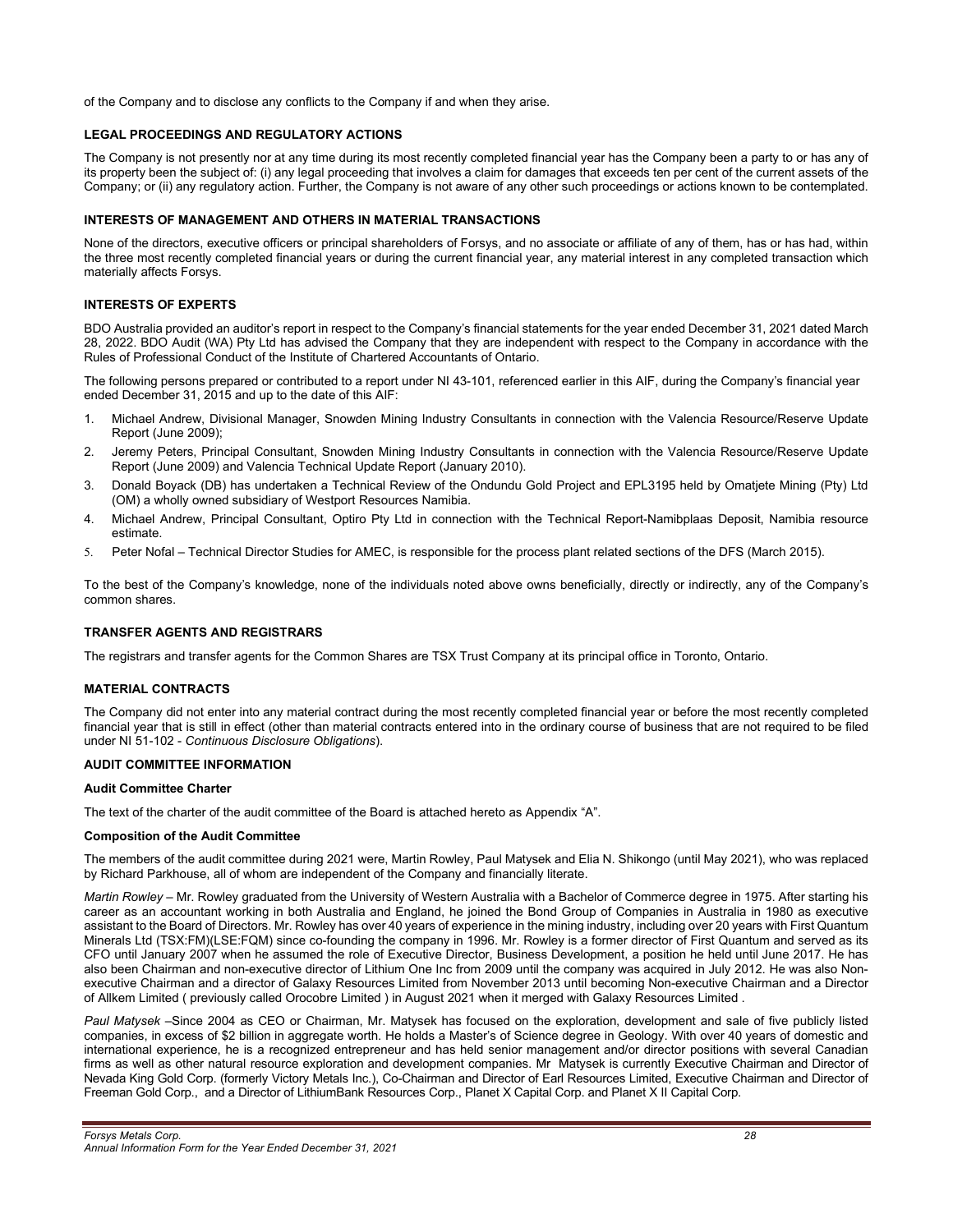*Richard Parkhouse* – Mr. Parkhouse is an experienced director and Chief Operating Officer with over 25 years' experience across investment banking, asset management and private equity firms. Mr. Parkhouse has served on multiple boards of regulated and listed companies and actively participated in the implementation of effective corporate governance best practices and policies. Mr. Parkhouse has been a Director of Hawk Investments Fund Ltd. since 2014; Leo CARE Plc from 2011 to 2019, Leo / Duet Invest Plc from 2013 to 2018, Sorgente UK Ltd. and Sorgente Group International Holdings Ltd. from 2010 to 2017; and Director and COO of Ikon Finance Ltd from 2017 to 2019, and of Leo Fund Managers Ltd. from 2008 to 2016.

# **Audit Committee Oversight**

During the fiscal year ended December 31, 2021, all recommendations of the audit committee to nominate or compensate an external auditor were adopted by the Board.

#### **Pre-Approval Policies and Procedures**

The audit committee's charter includes the responsibility of the audit committee to pre-approve all non-audit services to be provided to the Company by its external auditors.

# **External Auditor Service Fees**

The Company's auditors are BDO Audit (WA) Pty Ltd who have prepared an auditor's report in respect to the Company's financial statements for the year ended December 31, 2021. Table 14 is a summary of fees billed or to be billed with respect to audit and other fees for the last two financial years:

| <b>CATEGORY</b>                                                                                                          | 2021     | 2020     |
|--------------------------------------------------------------------------------------------------------------------------|----------|----------|
|                                                                                                                          | æ        |          |
| Audit fees <sup>(1)</sup>                                                                                                | 56,812   | 59,963   |
| Tax Fees $(2)$                                                                                                           | 14.125   | 6,500    |
| <b>Total</b>                                                                                                             | \$70,937 | \$66,463 |
| (4)<br>the about a complete state of the sea to High and a fact to the state of the season of the season of the complete |          |          |

# *TABLE 14 – AUDIT AND TAX FEES*

(1) Includes professional fees billed or to be billed in respect of the audit year.<br>(2) Includes professional fees for services rendered for tax compliance, tax ac

Includes professional fees for services rendered for tax compliance, tax advice and tax planning.

# **ADDITIONAL INFORMATION**

Additional information relating to the Company may be found under the Company's filings on SEDAR at www.sedar.com.

Additional information, including directors' and officers' remuneration and indebtedness, principal holders of the Company's securities, and securities authorized for issuance under equity compensation plans is contained in the Company's Information Circular for its most recent annual meeting of shareholders. Additional financial information is provided in the Company's audited Consolidated Financial Statements and Management Discussion and Analysis for its most recently completed financial year ended December 31, 2021.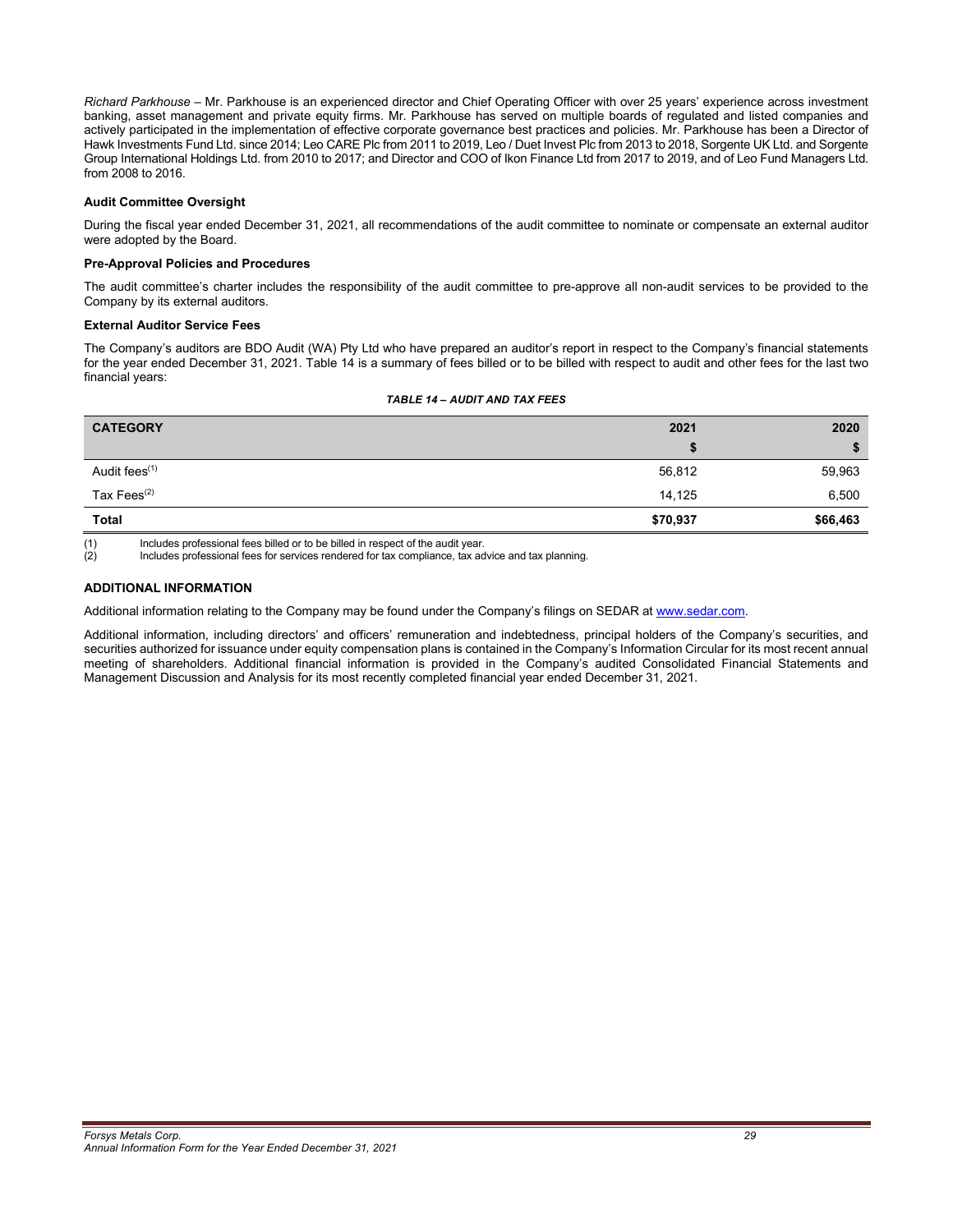# **Appendix "A" to the Annual Information Form of Forsys Metals Corp**

**Approved March 28, 2011** 

# **AUDIT COMMITTEE – CHARTER**

# **1.0 Overall Purpose/Objectives**

The Audit Committee (the "**Audit Committee**") of the Board of Directors (the "Board") has been established to provide independent review and oversight of the Company's financial reporting process, systems of internal controls and management of financial risks, and the audit process, including the selection, oversight and compensation of the Company's external auditors. The Audit Committee will also assist the Board in fulfilling its responsibilities in reviewing the Company's process for monitoring compliance with laws and regulations (other than environmental and safety laws) and the Company's Employee Code of Conduct. The Audit Committee shall also prepare such reports as are required to be prepared by applicable security laws.

The Audit Committee provides an avenue for communication between each of the external auditors, Management and the Board. The Audit Committee shall have a clear understanding with the external auditors that they must maintain an open and transparent relationship with the Audit Committee and that the ultimate accountability of the external auditors is to the Board and to the Audit Committee, as representatives of the shareholders.

The primary responsibility for financial and other reporting, internal controls, and compliance with laws and regulations, and ethics rests with the Company's management. In discharging its duties the independent auditor is ultimately accountable to the Board and the Audit Committee is representative of the shareholders of the Corporation.

The Audit Committee shall make regular reports to the Board concerning its activities and in particular shall review with the Board any issues that arise with respect to the quality or integrity of the corporation's financial statements, the performance and independence of the external auditors, and the performance of the corporation's internal audit function.

To perform his or her role effectively, each Audit Committee member shall obtain an understanding of the responsibilities of Audit Committee membership as well as the Company's business, operations and risks.

# **2.0 Authority**

The Board has granted the Audit Committee, within its scope of responsibilities, to investigate any activity of the Corporation and its subsidiaries. The Audit Committee has been, and shall be, granted unrestricted access to all information and all employees have been, and shall be, directed to cooperate as requested by members of the Audit Committee. The Audit Committee has the authority to retain, at the Corporation's expense, persons having special competencies (including, without limitation, legal, accounting or other consultants and experts) to assist the Audit Committee in fulfilling its responsibilities.

# **3.0 Organization**

#### **3.1 Membership**

- a) The Board will appoint annually, from among its members, an Audit Committee comprised of at least two directors but preferably three or more directors who shall all be "unrelated directors" in accordance with the Corporate Governance Guidelines as amended of the Toronto Stock Exchange and shall all be "independent" in accordance with the rules of the relevant Canadian Securities Administrators as set out in National Instrument 52-110 "Audit Committees" as amended. Under applicable laws, an "unrelated director" is a director who is independent of management and free from any interest and any business or other relationship which could or could reasonably be perceived to materially interfere with the director's ability to act with a view to the best interests of the company, other than interests and the relationship arising from shareholding.
- b) All members shall, to the satisfaction of this Board be financially literate. For purposes of this section, an individual is considered to be financially literate if he or she has the ability to read and understand a set of financial statements that present a breadth and level of complexity of accounting issues that are generally comparable to the breadth and complexity of the issues that can reasonably be expected to be raised by the issuer's financial statements. Further, at least one member of the committee at all times should have accounting or financial expertise. For purposes of this section, financial expertise is the ability to analyze and interpret a full set of financial statements, including the notes thereto, prepared in accordance with Canadian Accounting Standards.
- c) The chairman of the Audit Committee (the "Chairman") will be appointed by the Board and in his or her absence, nominated by the Audit Committee from time to time.
- d) Committee members shall serve until their successors shall be duly designated and qualified. Any member may be removed at any time, with or without cause, by a majority of the Board then in office. Any vacancy in the Committee occurring for any cause may be filled by a majority of the Board then in office.
- e) A majority of Audit Committee members shall form a quorum (minimum two).
- f) The secretary of the Audit Committee will be appointed by the Chairman.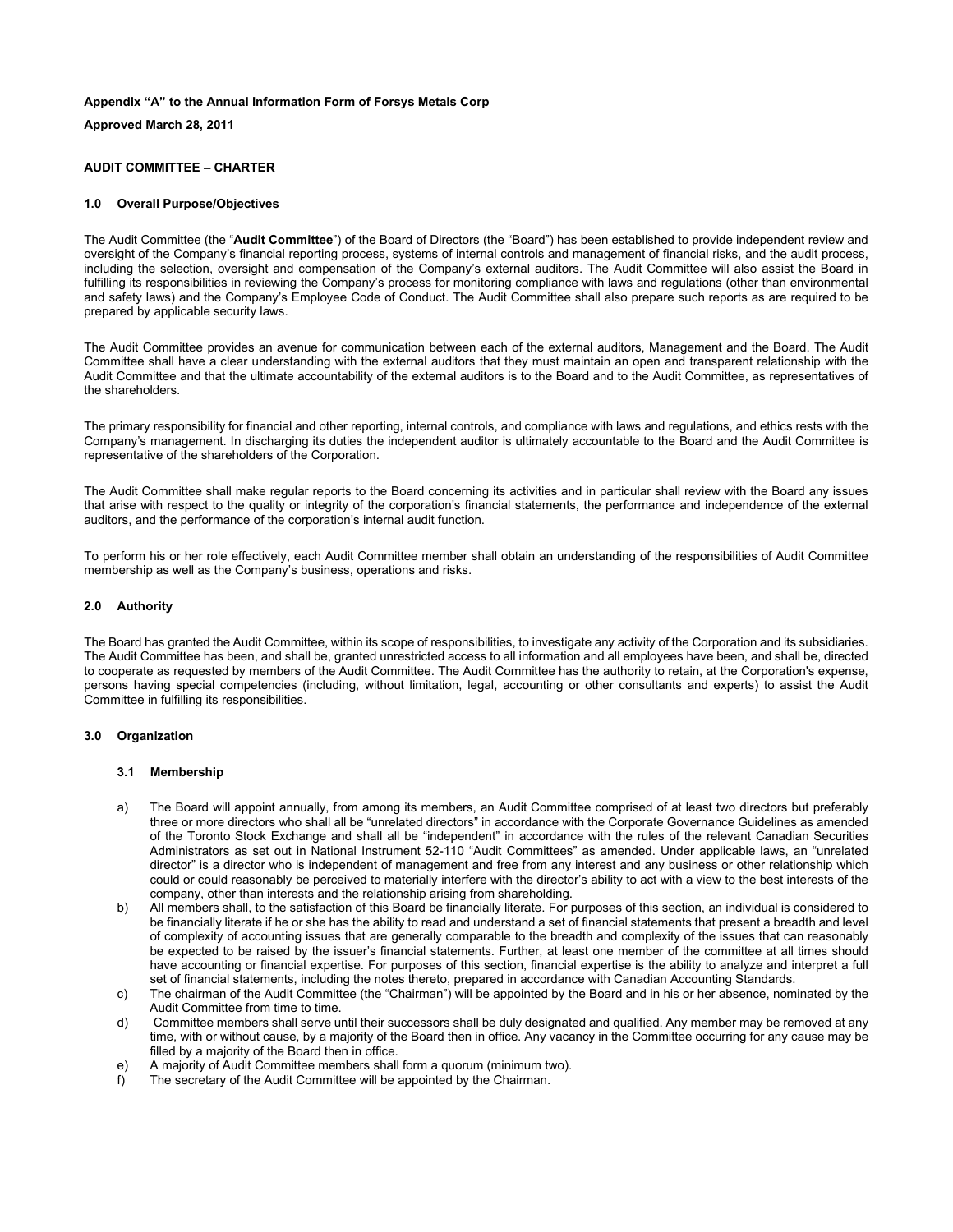# **3.2 Attendance at Meetings**

- a) The Audit Committee may invite such other person to its meetings as it deems appropriate.<br>b) The external auditors will be present at each quarterly Audit Committee meeting unless oth
- The external auditors will be present at each quarterly Audit Committee meeting, unless otherwise requested by the Chairman, and are expected to provide comment on the financial statements and their work in relation to the financial statements and other disclosure documents in accordance with their professional standards. The auditors will also have direct access to the Audit Committee without the need to use management as a conduit.
- c) Meetings shall be held not less than four times a year. Special meetings shall be convened as required. Either auditors or management may request that the Audit Committee convene a meeting if they consider that it is necessary, by giving 48 hours' notice to the members of the Audit Committee unless such notice is waived by the majority of Audit Committee members.
- d) Minutes shall be prepared to record the proceedings of all meetings.
- e) The Committee may form and delegate authority to subcommittees when appropriate.

# **3.3 Role of Chairman**

The Chairman of the Audit Committee shall preside over meetings of the Audit Committee, assist in co-ordination of the agenda and materials for Audit Committee meetings, co-ordinate the discharge of the Audit Committee's responsibilities under this Charter and provide reports of the Audit Committee to the Board.

# **4.0 Specific Duties**

In discharging its responsibilities, the Committee shall have the sole authority to, and shall, do the following:

- 1. retain and, where appropriate, terminate the Corporation's independent auditors,
- 2. determine the independence of the Corporation's independent auditors,
- 3. pre-approve all auditing services and related fees and the terms thereof, including the scope of the independent auditors' audit examination plan, procedures and timing of the audit, and
- 4. Pre-approve any non-audit services (i.e., any services provided other than in connection with the audit or review of financial statements) to be rendered by the Corporation's auditors, including the terms thereof, and the fees to be paid in connection therewith.

The Committee may delegate to one or more members of the Committee the authority to pre-approve services to be provided by the independent auditors. Any such pre-approval by one or more members of the Committee shall be reported to the full Committee at the next scheduled meeting. The pre-approval of auditing and non-auditing services can be done with input from, but no delegation of authority to, management.

# **4.1 Additional Duties**

The Committee is also expected to perform the following additional duties:

- 1. Prior to the audit, review the experience and qualifications of the senior members of the independent auditors' audit team and the quality control procedures of the independent auditors.
- 2. Review with the independent auditors and management the Corporation's policies and procedures relative to the adequacy of internal accounting and financial reporting controls, including controls over quarterly and annual financial reporting, computerized information systems and security.
- 3. Make all necessary inquiries of management and the independent auditors concerning compliance with established standards of corporate conduct.
- 4. Review with management, and the independent auditors (i) the Corporation's policies with respect to risk assessment and risk management, (ii) the Corporation's major financial risk exposures and (iii) the steps management has taken to monitor and control such exposures.
- 5. Review with management and the independent auditors the accounting and reporting principles and practices applied by the Corporation in preparing its financial statements, including: (i) major issues regarding accounting principles and financial statement presentations including any significant changes in the Corporation's selection or application of accounting principles, and major issues as to the adequacy of the Corporation's internal controls and any special audit steps adopted in light of material control deficiencies; (ii) analyses prepared by management and/or the independent auditors setting forth significant financial reporting issues and judgments made in connection with the preparation of the financial statements, including analyses of the effects of alternative GAAP methods on the financial statements; (iii) the effect of regulatory and accounting initiatives, as well as off-balance sheet structures, on the financial statements of the Corporation; and (iv) earnings press releases (when applicable) (paying particular attention to any use of "pro forma," or "adjusted" non-GAAP, information), as well as financial information and earnings guidance (when applicable) provided to analysts and rating agencies.
- 6. Discuss with management generally the types of information (including financial information and earnings guidance, when applicable) to be disclosed in earnings press releases and earnings calls, as well as to analysts and rating agencies.
- 7. Prior to the release of the annual financial statements, review with management and the independent auditors, upon completion of their audit, the financial results for the year and the results of the audit, including (i) the Corporation's annual financial statements and related footnotes; (ii) management's discussion and analysis of the financial condition and results of operations; (iii) the results of the audit, including the nature and amount of unrecorded adjustments resulting from the audit; (iv) the independent auditors' management recommendations; (v) any significant transactions which occurred during the year; (vi) any significant adjustments; (vii) management judgments and accounting estimates; (viii) new accounting policies; (ix) all alternative treatments of financial